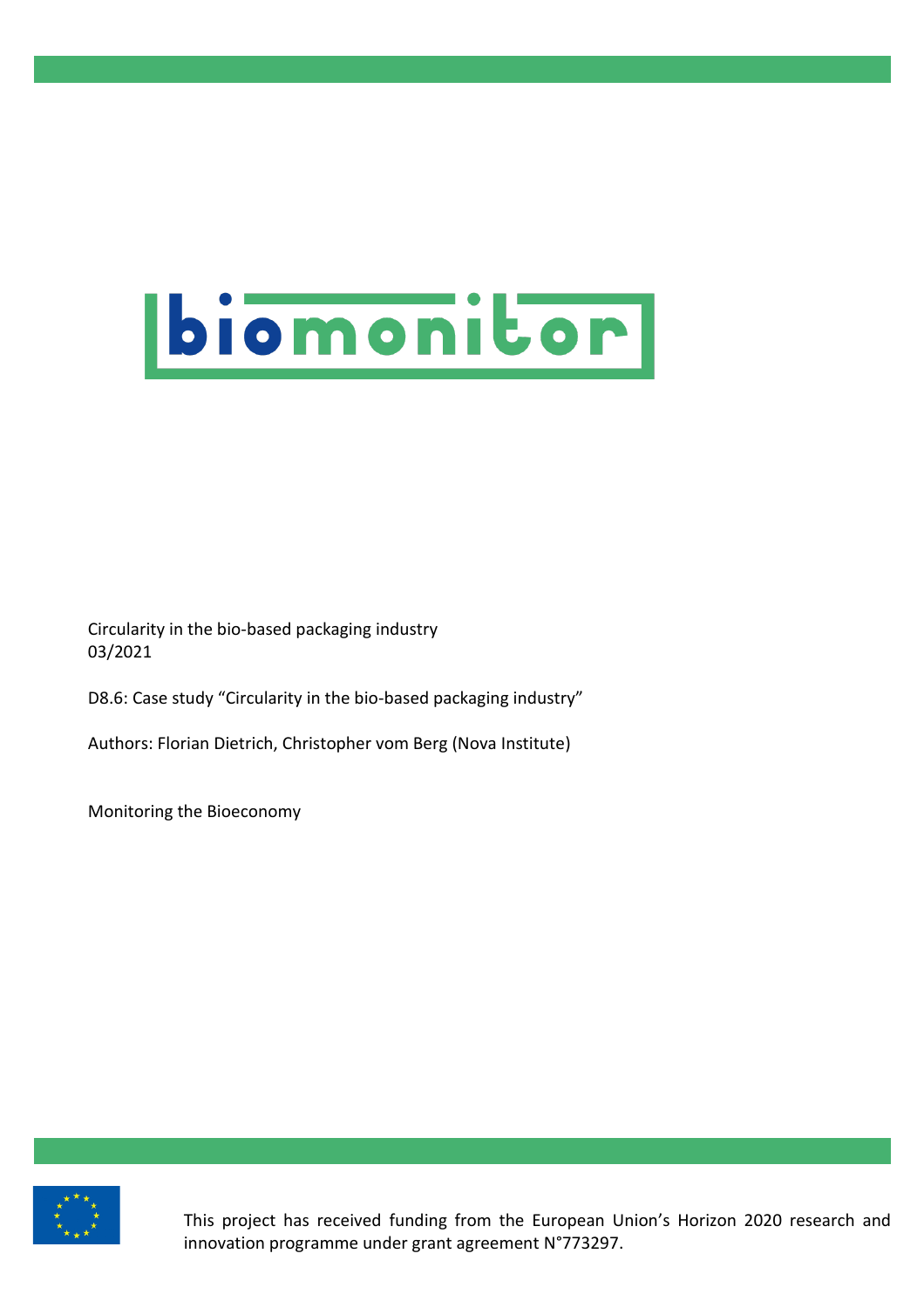#### Technical References

| <b>Project Acronym</b>     | <b>BIOMONITOR</b>                                                         |
|----------------------------|---------------------------------------------------------------------------|
| <b>Project Title</b>       | Monitoring the Bioeconomy                                                 |
| <b>Project Coordinator</b> | Justus Wesseler<br><b>Wageningen University</b><br>justus.wesseler@wur.nl |
| <b>Project Duration</b>    | June 2018 - May 2022 (48 months)                                          |

| Deliverable No.                  | D8.6 – Case Study "Circularity in the bio-based packaging industry" |
|----------------------------------|---------------------------------------------------------------------|
| Dissemination level <sup>1</sup> | Public                                                              |
| <b>Work Package</b>              | WP $8 - Case$ Studies                                               |
| <b>Task</b>                      | $T$ 8.2.5 – Circularity in the bio-based packaging industry         |
| Lead beneficiary                 | $17 - NOVA$                                                         |
| Contributing<br>beneficiary(ies) | $8 - CBS$ , $14 - DTT$                                              |
| Due date of deliverable          | 31 March 2021                                                       |
| Actual submission date           | 31 March 2021                                                       |

- 
- $1$  PU = Public
	- PP = Restricted to other programme participants (including the Commission Services)
	- RE = Restricted to a group specified by the consortium (including the Commission Services)
	- CO = Confidential, only for members of the consortium (including the Commission Services)

| Document history |             |                    |                                        |  |
|------------------|-------------|--------------------|----------------------------------------|--|
|                  | <b>Date</b> | <b>Beneficiary</b> | <b>Author</b>                          |  |
| 0.1              | 02.03.2021  | nova               | Florian Dietrich, Christopher vom Berg |  |
| 1.0              | 31.03.2021  | nova               | Florian Dietrich, Christopher vom Berg |  |
|                  |             |                    |                                        |  |
|                  |             |                    |                                        |  |
|                  |             |                    |                                        |  |

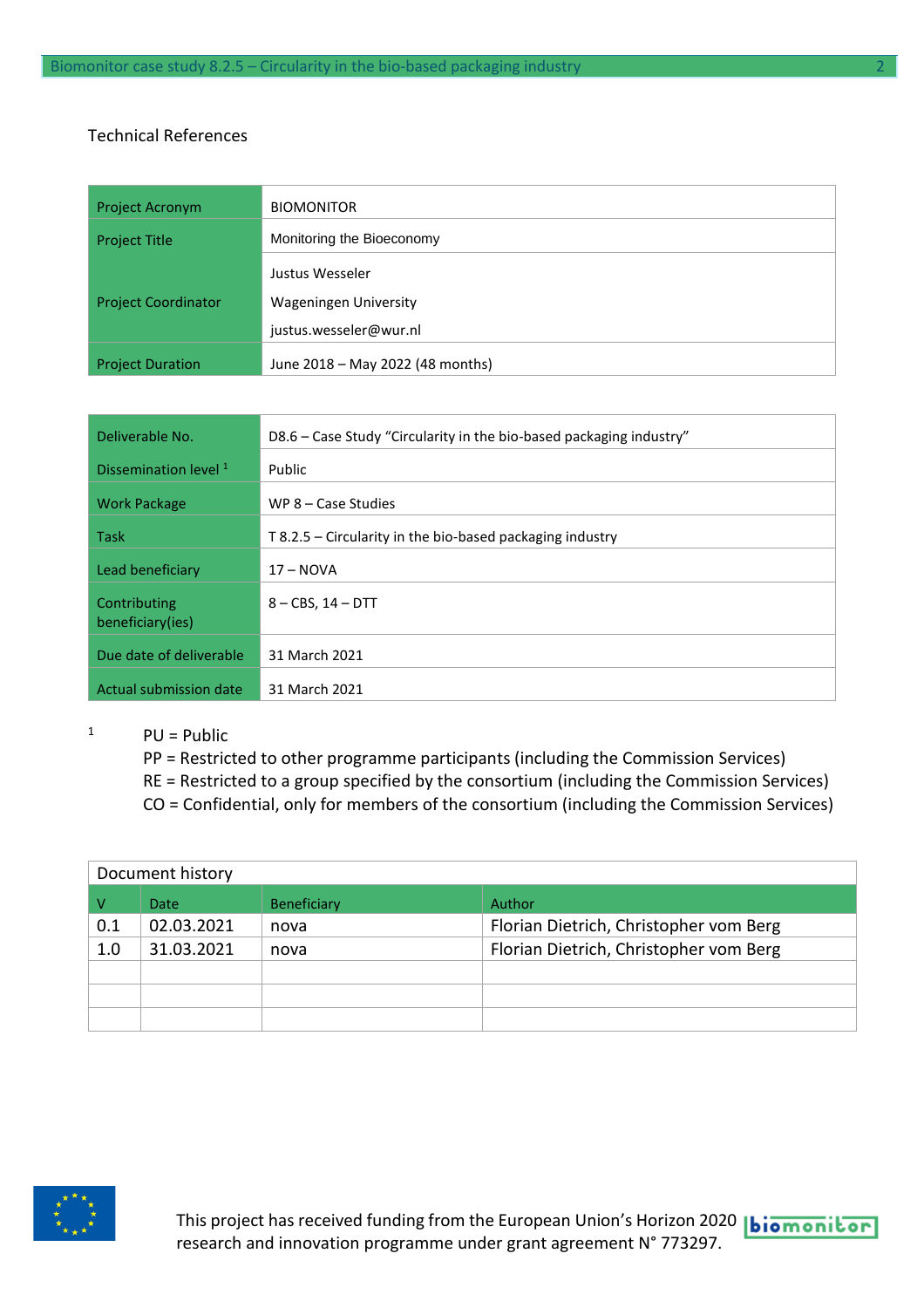## <span id="page-2-0"></span>**0 Summary**

This case study investigates the potential of monitoring the circularity of bio-based packaging via the calculation of so-called circularity indicators. It is part of the Biomonitor project and therefore also looks at the implications the results have on this project. As Biomonitor seeks to monitor the EU Bioeconomy, the data acquisition and the indicators could be an example of how to approach this task. One key goal of this study is to show to which extent the circularity of the biobased packaging industry can be described by using two selected indicators, the Material Circularity Indicator (MCI) and the Biomass Utilization Factor (BUF), which is a new indicator still under development by nova-Institute and which is further investigated in WP3.

In order to be able to calculate the circularity of the indicators, it is necessary to obtain the data needed for the calculations. Here, a two-pronged approach is undertaken, where it was attempted to obtain required data 1) via personal interviews with relevant value chain actors and 2) via official statistics and literature resources.

The data requires information on packaging compositions, sourcing of their feedstock, lifetimes, and their end-of-life treatments. In order to get an overview of available data, the biobased packaging types and their circularity are described in two chapters. This helps to gather relevant data and replace missing data with derivations and comprehensible assumptions. It also gives an overview of the current status of this industry and its basic drivers and barriers. As a key take-away, this study shows that there is very little data available publicly, and most companies are not willing to collect and share data regarding the material composition or circularity of their products due to confidentiality or lack of relevance for their daily business. This is likely a larger issue for the implementation of a monitoring system, and new approaches regarding the accessibility of data might be necessary.

Three consumer and industrial packaging examples based on available literature data and statistics are used to test both indicators and explore the availability of data. The study shows that both indicators are helpful for monitoring the circularity of the bio-based packaging industry. The indicators complement each other by accounting for the biobased aspect on the one hand and the circularity of other materials, product lifetimes and recyclate feedstocks on the other hand. Although the data collection is complicated and needs to be supported by additional publicly available data in the future, the resulting values can be seen as good indicators for the circularity of the specific products. If data can be delivered in a more detailed (e.g. product groups for a specific country) and on a regular basis, the chosen indicators are promising candidates for the biomonitor project.



This project has received funding from the European Union's Horizon 2020 |biomonitor research and innovation programme under grant agreement N° 773297.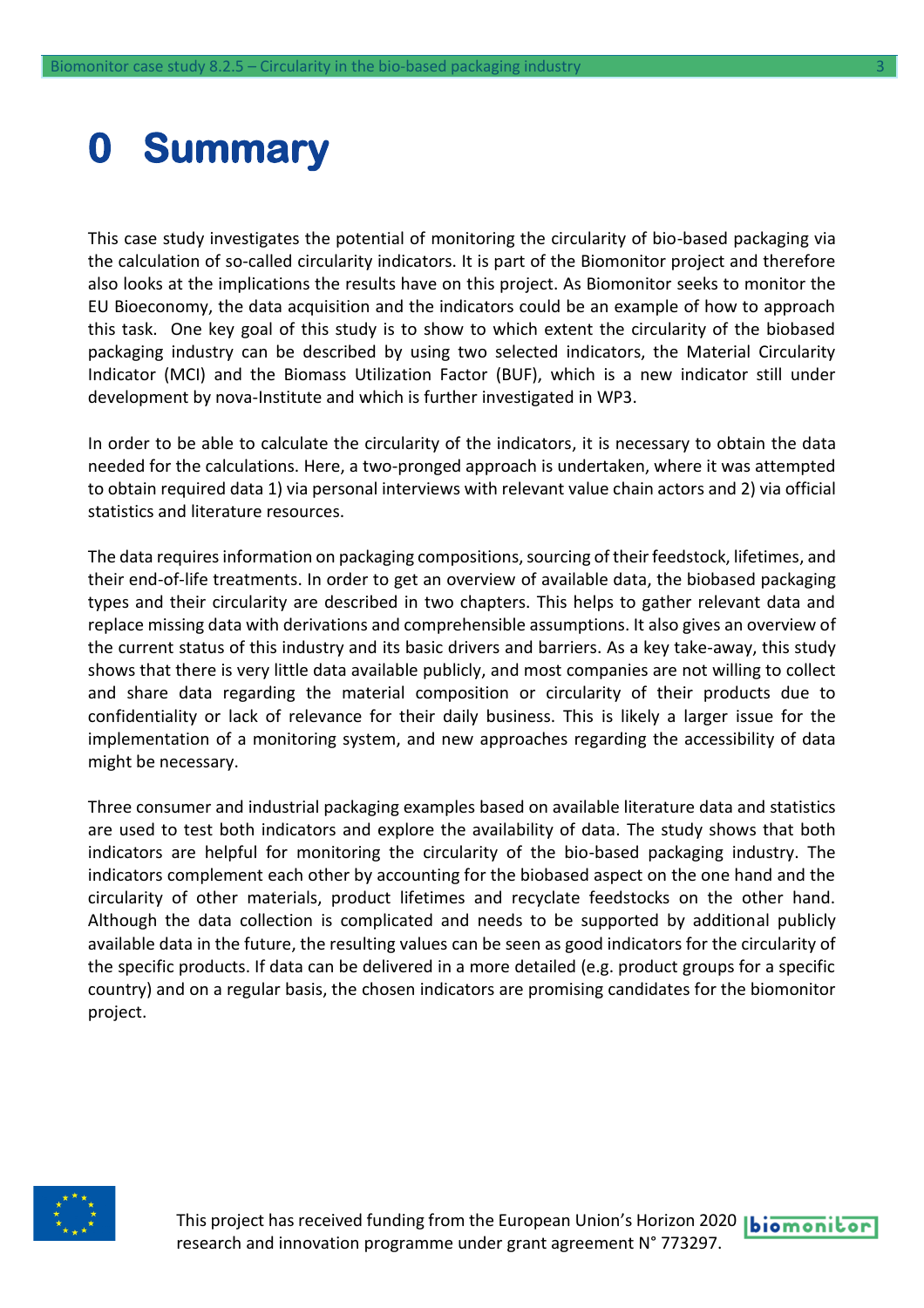### **Table of content**

| $\mathbf 0$             |  |
|-------------------------|--|
| $\mathbf{1}$            |  |
| 1.1                     |  |
| 1.2                     |  |
| $\mathbf{2}$            |  |
| 2.1                     |  |
| 2.2                     |  |
| 2.3                     |  |
| 2.4                     |  |
| 2.5                     |  |
| 2.6                     |  |
| 2.7                     |  |
| $\overline{\mathbf{3}}$ |  |
| 3.1                     |  |
| 3.2                     |  |
| 3.3                     |  |
| 3,4                     |  |
| $\overline{4}$          |  |
| 4.1                     |  |
| 4.2                     |  |
| 4.3                     |  |
| 4.4                     |  |
| $\overline{5}$          |  |
| 5.1                     |  |
| 5.1.1                   |  |
| 5.1.2                   |  |
| 5.2                     |  |
| 5.3                     |  |
| 5.4                     |  |
| 5.5                     |  |
| $6 \overline{6}$        |  |
| $\overline{z}$          |  |

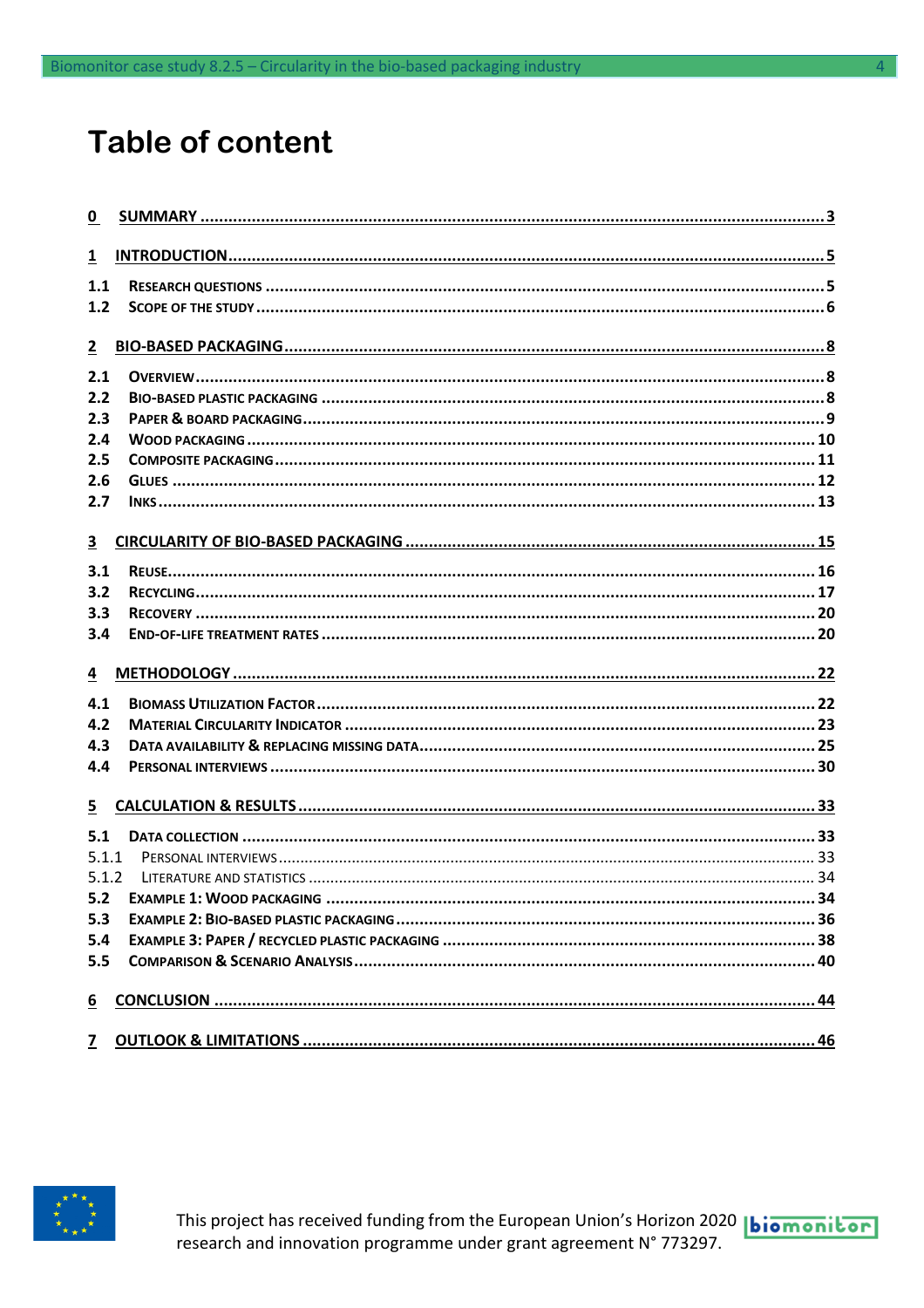## <span id="page-4-0"></span>**1 Introduction**

This chapter defines the research questions and the scope of the study. It is asked for the general objective of the study and which elements are included while other elements are left out. This chapter therefore sets the frame and aim for the study.

### <span id="page-4-1"></span>**1.1Research questions**

This study analyses the current status of the bio-based packaging industry regarding circularity and researches possibilities to monitor the developments in this sector. In this study, the circularity of the bio-based packaging sector is analysed by the use of two indicators which calculate important features of the circular supply chain, e.g. recycling rate, lifetime, biomass utilization etc.

The first question to be asked is **what materials can be seen as bio-based packaging materials**? This question is dealt with in chapter two.

In the next step, the specific value chains of the bio-based materials used for packaging are considered. This step is needed to provide information on which data needs to be collected for each specific value chain/ each material in order to calculate the circularity. This may differ depending on the considered material which is why it needs to be evaluated individually. The resulting question would be: **How does the value chain including the end-of-life of each bio-based packaging material look like?** This question is being answered in chapter three.

As soon as the life-cycle of each material is evaluated, necessary data needs to be collected in order to calculate the circularity indicators. In the first step, the indicators, the Material Circularity Indicator (MCI) from the Ellen McArthur Foundation and the Biomass Utilization Factor (BUF) from the Nova Institute, are described concerning their informative value on the circularity and their data requirements. This brings up the following questions: **What are the indicators measuring and how does this relate to the definition of circularity? Which data is required for the calculation of these indicators and what data is publicly available? Missing data needs to be replaced by derivations, how can this data be replaced?** These questions shall be regarded in chapter four.

Chapter five deals with three examples from the bio-based packaging industry and asks how the required data can be obtained for these specific cases and what assumptions need to be made in order to calculate both indicators.

Chapter six and seven ask and answer the concluding questions: **To what degree do these indicators monitor the circularity in a way that is helpful for the Biomonitor project? And, can this approach be generalised for a regular calculation in the Biomonitor project? If this is not the case, what needs to be done to make this possible?**

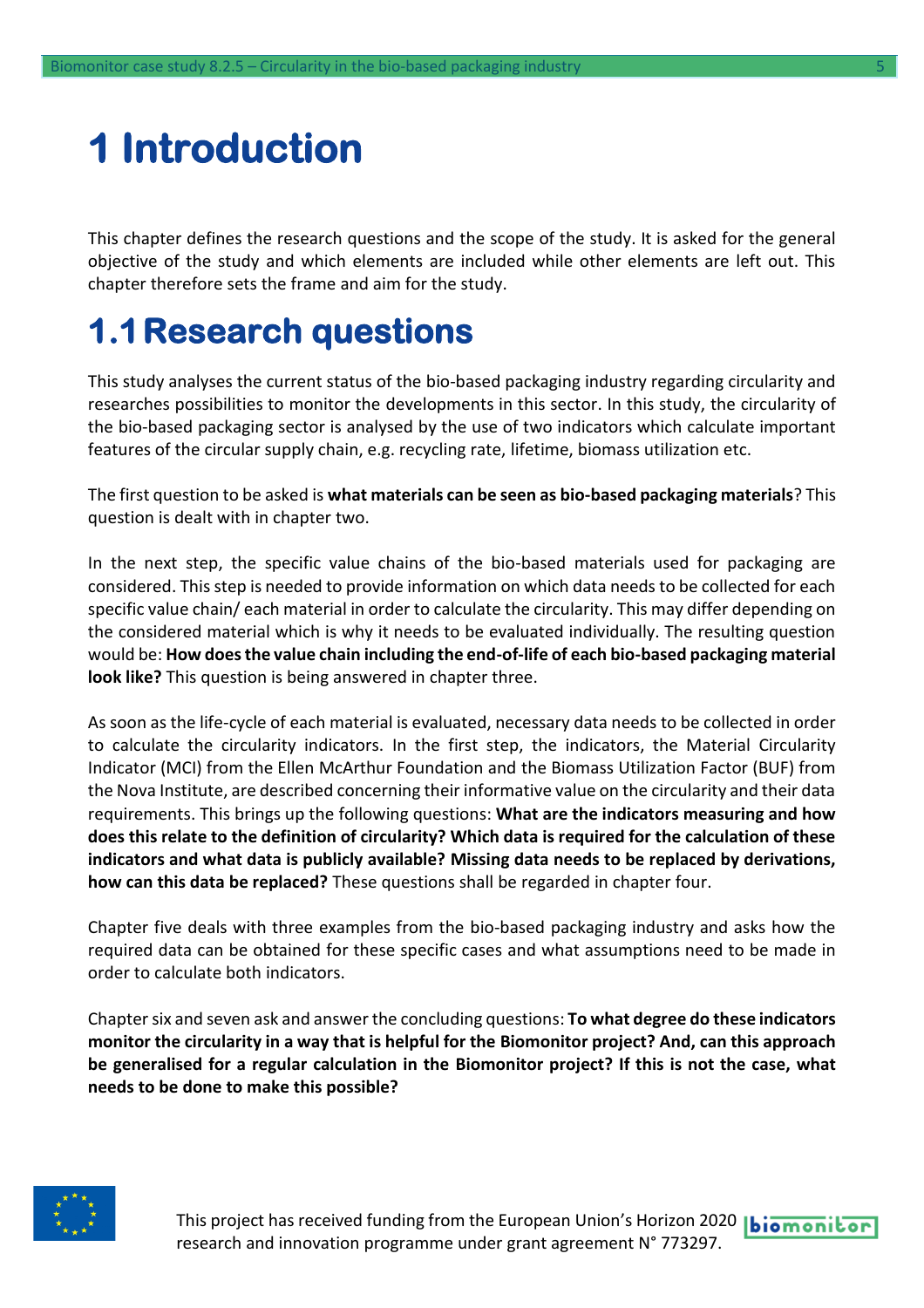### <span id="page-5-0"></span>**1.2Scope of the study**

In order to answer the mentioned research questions, a frame for this study needs to be set which defines what aspects of the bio-based life-cycle are considered and which are left out. This study researches the current status of the EU-27 bio-based packaging industry. The industry can be best described by looking at the supply-chains of different packaging materials. Common packaging materials are plastics, paper & board, wood and composites of different materials.

As this study is titled "Circularity in the bio-based packaging industry", the materials considered are bio-based packaging materials. Any such material is at least partly bio-based and, therefore, not exclusively fossil-based. The specific material types and their packaging applications are described in **chapter two**. Both B2C (consumer) and B2B (industrial) packaging is considered in the study. The term circularity involves the investigation of the full life-cycle of a packaging product, including endof-life treatment. It includes the end-of-life options of reuse, recycling and (energy) recovery of the materials, i.e. everything that contributes to a more circular in contrast to a more linear/ single use.

The specific "circularity systems" in place, which comprise the infrastructure, technologies and waste management but also the willingness of local companies and customers to use circular products and materials, are described for different packaging materials in **chapter three**. This chapter does not consider each end-of-life treatment for each material in every member state individually but focuses on the most common practice for each material in the EU. While there are some EU policies which obligate the member states to introduce and sustain systems for waste reduction, the specific design of such systems is in the responsibility of the individual member state. This means that specific end-of-life treatments can differ from state to state. These differences occur especially regarding the collection type for different materials (consumer dropoff vs. collection at home) but have negligible consequences on the calculation of the indicators in the next chapter, which is why they are not considered in detail in this case study.

**Chapter four** describes the methodology of how to research questions were investigated. Here, a two-pronged approach was attempted to acquire the necessary data: 1) was investigating available literature and statistics like EUROSTAT to collect required information, 2) was direct interviews with actors of the value chain to see whether these actors have the necessary information available and are willing to share. Additionally, we describe two indicators that qualify as a potential tool for monitoring the circularity of bio-based packaging. These indicators are the BUF (Biomass Utilization Factor) and the MCI (Material Circularity Indicator). The BUF considers the use and reuse of biomass in products, while the MCI considers a number of different measures like the collection rate, the amount of virgin raw material and the lifetime of the product. This chapter will show the limits of available data and information which is necessary to calculate the indicators.

In **chapter five** the indicators are calculated, and the results are presented and discussed. This chapter focuses on compiling the results of the indicator calculation. It also explains and compares the results of the indicator calculation and what these results implicate. The approach and scope of this chapter is limited to the examples and the used indicators.



This project has received funding from the European Union's Horizon 2020 | biomonitor research and innovation programme under grant agreement N° 773297.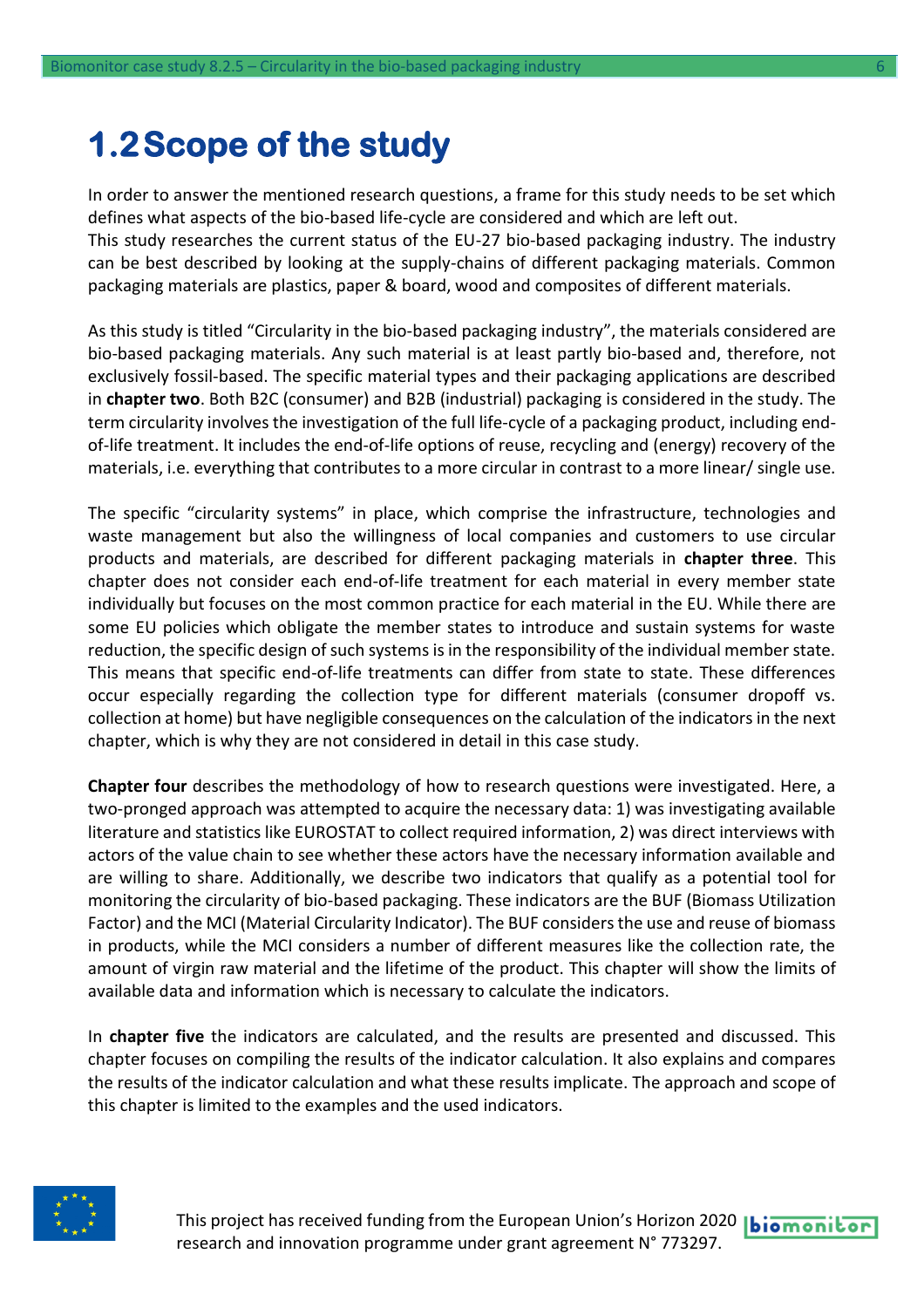**Chapter six** concludes this case study by summarizing the key findings on the different value-chains for each packaging material, what this means for the circularity as a whole and for the data acquisition and calculation of the two indicators. This chapter points out the challenges the packaging sector is confronted with when moving towards a more circular bioeconomy and how the monitoring of this development can be designed in a useful way.



This project has received funding from the European Union's Horizon 2020 **biomonitor** research and innovation programme under grant agreement N° 773297.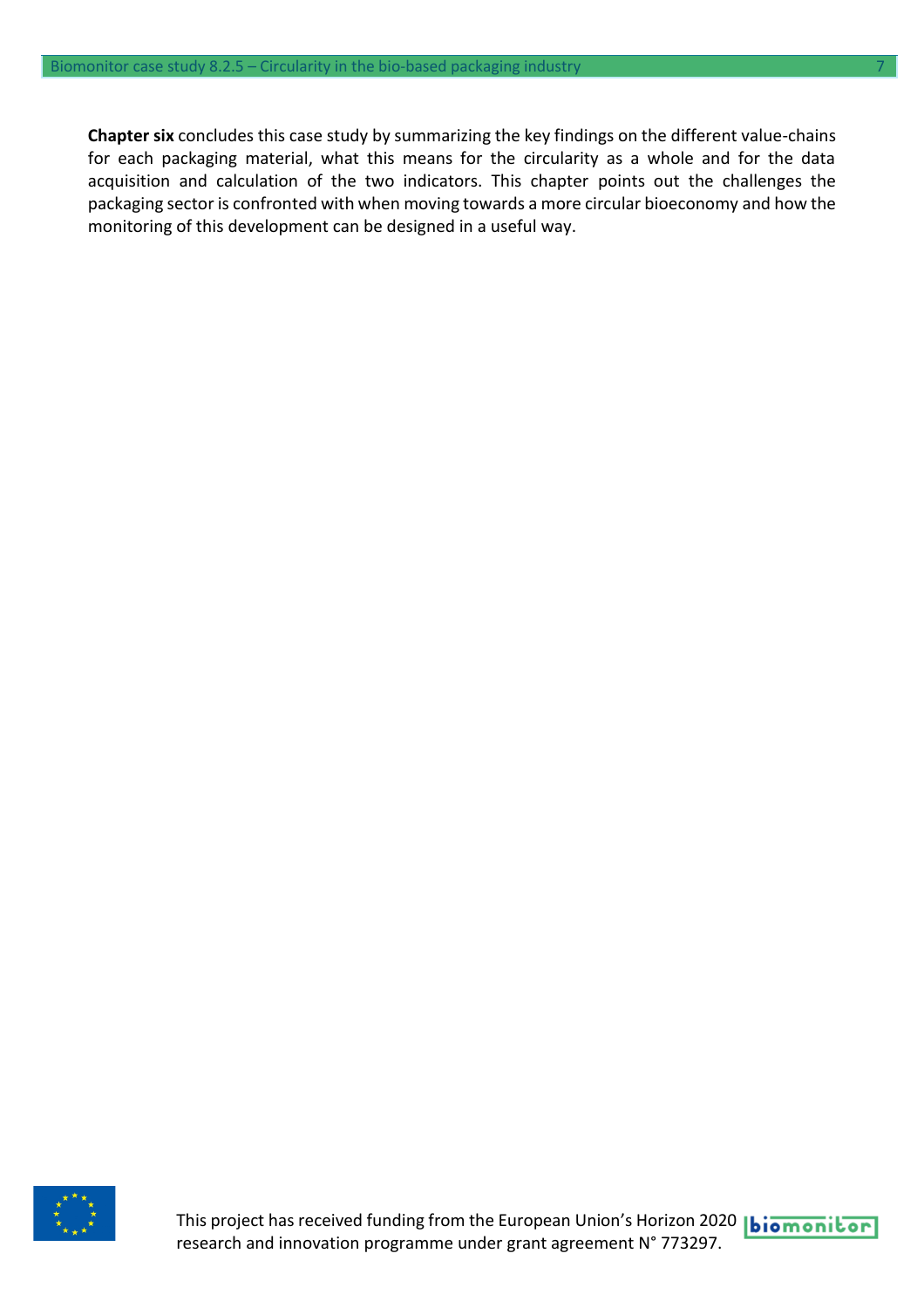## <span id="page-7-0"></span>**2 Bio-based packaging**

### <span id="page-7-1"></span>**2.1Overview**

"Bio-based products are products that are wholly or partly derived from biomass: Material of biological origin, such as from trees, plants or animals." <sup>1</sup> Bio-based means "composed or derived in whole or in part of biological products issued from the biomass (including plant, animal, and marine or forestry materials)." 2

In this study, only bio-based packaging is considered. However, the materials in question are not always fully bio-based but can be partially petroleum-based or of other origin (e.g. minerals). This characteristic is significant as the BUF indicator measures the share of biomass in the product and subsequent products. Bio-based packaging itself contributes to a sustainable economy by reducing the use of fossil carbon. This is in line with the renewable carbon concept, developed by the Nova Institute which states that in order to prevent growing CO<sub>2</sub> emissions humanity needs to cut down the use of fossil carbon and instead use and reuse renewable carbon. This renewable carbon can be sourced from biomass, CO<sub>2</sub> or by recycling carbon-based materials. Bio-based should not get mixed up with the term compostable, bio-based plastics for example are often not compostable in the common sense and need end-of-life treatment like recycling. Many materials are not suitable for direct use as packaging material due to providing an insufficient barrier or insufficient mechanical properties.

### <span id="page-7-2"></span>**2.2Bio-based plastic packaging**

Plastics are made of polymers which are chains of repeating monomers, containing carbon and hydrogen (major building blocks) and sometimes oxygen, nitrogen, chlorine and phosphine. In order to be considered as bio-based plastic these building blocks have to be at least partly of bio-based origin.

Independent of the source the plastic can be divided into two subgroups: Thermoplastics and Thermosets. The former describes plastics which undergo chemical changes in their composition when heated. This property allows these polymers to be moulded repeatedly. Some examples are polyethylene terephthalate (PET), polyethylene (PE), polyvinyl chloride (PVC), polypropylene (PP) and polystyrene (PS). This group of polymers represents 85% of the produced amount in the EU.

 $^2$  Vert, M., Doi, Y., Hellwich, K., Hess, M., Hodge, P., Kubisa, P., Rinaudo, M. and Schué, F. (2012) Terminology for biorelated polymers and applications (IUPAC Recommendations 2012). Pure and Applied Chemistry, Vol. 84 (Issue 2), pp. 377 410. <u><https://doi.org/10.1351/PAC-REC-10-12-04></u>



<sup>1</sup> European standards supporting the market for bio-based products, CEN/TC 411 2014 [https://www.cen.eu/news/brochures/brochures/CEN\\_Bio-based-products\\_2014.pdf](https://www.cen.eu/news/brochures/brochures/CEN_Bio-based-products_2014.pdf) (accessed: 03/18/21)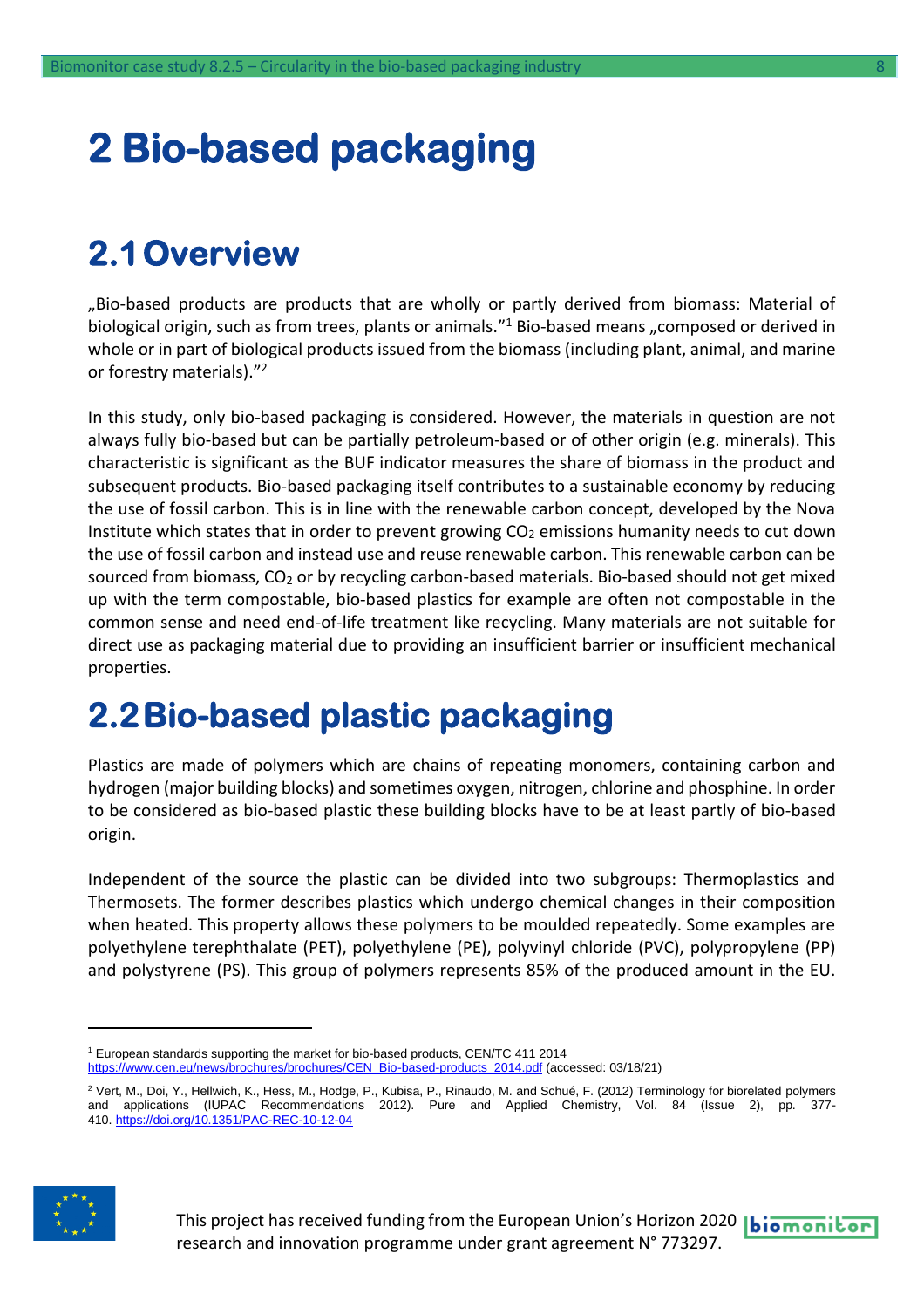Each year hundreds of different types of thermoplastics are introduced to the plastics market which makes the sorting and recycling of these materials at end-of-life more complicated. Thermosets are plastics which are strengthened when heated. Examples for this group are polyurethane (PU), epoxy resins and phenolics. They account for 15% of the EU plastic demand.

The properties of (bio-based) plastics can be further engineered by using fillers, plasticisers and additives. Fillers are used to improve properties and reduce manufacturing costs. Plasticisers modify the flowing properties and additives add specific functions like flame resistance. Moreover, to improve properties the chain-length, chain composition and chain structure of the polymer can be altered. This possibility to customize the polymers to specific needs improves marketability but also has the downside that it hampers end-of-life treatment.<sup>3</sup>

The most common bio-based plastics, considering the production amount in t/a for 2019 are Epoxy resins (1,000,000 t/a), cellulose acetate (770,000 t/a), starch-containing polymer compounds (360,000 t/a), polyurethanes (310,000 t/a), polylactic acid (270,000 t/a), polyamides (220,000 t/a), polyethylene (160,000 t/a) and polytrimethylene terephthalate (160,000 t/a). From these materials only starch-containing polymer compounds, polylactic acid, polyethylene and polytrimethylene terephthalate are used for packaging. Their bio-based content can range from 5% (PTT) to 95% (PE). Other polymers like polyhydroxyalkanoate (PHA) and polyethylene furanoate (PEF) are on the rise but are too expensive at the moment. Other bio-based materials are currently used in the form of composites (cellulose & starch) or can be used as coatings (proteins, lipids & waxes).<sup>4</sup>

Bio-based plastics are often (not always!) more sustainable regarding their global warming potential than fossil-based feedstocks and in some cases have improved functionalities like enhanced breathing capability, antistatic properties or the absence of toxic substances. Additionally, biobased materials can transport a positive image to customers, for example in regards to naturality.

### <span id="page-8-0"></span>**2.3Paper & board packaging**

The primary raw materials for paper & board are cellulose fibres which can either be obtained from trees or by recycling paper. The European paper industry uses 86% renewable raw materials (46% fibres of recycled paper & 40% wood pulp), the remaining 14% are non-fibre substances, e.g. calcium carbonate. 90% of the wood is obtained from forests within the EU, of which 60% are treated sustainably. In order to obtain paper & board as a product, the fibres are mixed with water and placed on a sieve. The water is drained and a sheet of paper is obtained. Several sheets are pressed, heated and coated before being cut to the desired size. This material is used for packaging of smallto medium-sized consumer freight and small industrial freight transport as well as food (sometimes in form of laminated/ polymer coated board). The most common board materials are white lined

<sup>4</sup> Skoczinski, P., Carus, M., de Guzman, D., Käb, H., Chinthapalli, R., Ravenstijn, J., Baltus, W., Raschka, A., Bio-based Building Blocks and Polymers – Global Capacities, Production and Trends 2020 – 2025



<sup>&</sup>lt;sup>3</sup> Blueprint for plastics packaging waste: Quality sorting & recycling, Final report, Deloitte Sustainability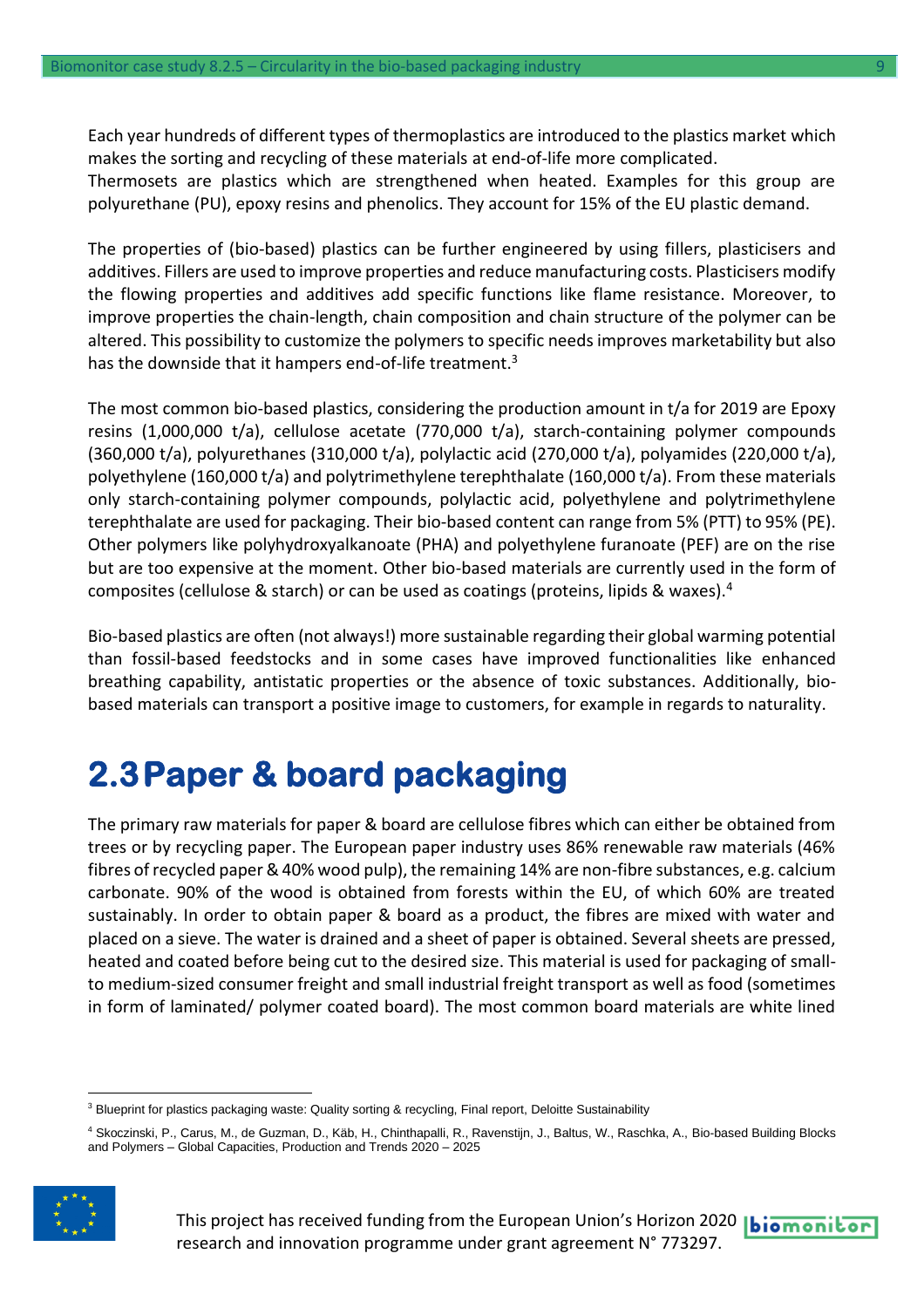chipboard (mostly from recycled fibres), folding box board, bleached and unbleached solid board (mostly from fresh natural fibres).<sup>5</sup>

### <span id="page-9-0"></span>**2.4Wood packaging**

Wooden packaging includes pallets, pallet collars, box pallets, boxes, crates, cable drums, lightweight packaging for fruit and vegetables, barrels, tailor- made constructions, and dunnage for supporting goods under transportation. In many cases quality standards ensure that performance is sufficient to protect the goods transported. Pallets are by far the most common type of wooden packaging. Although there are standardized versions, pallets are produced in many sizes and configurations to accommodate different handling equipment generally forklifts, cargoes, space constraints and required longevity. Pallet collars are used widely, such as for the transport and storage of small parts in the assembly industry. Foldable pallet collars with lids and bottoms can create demountable boxes for simple, cheap return transportation and storage. Lightweight packaging includes crates, cases, boxes and small drums; it is used mainly for processed or fresh food, beverages, and other consumer goods demanding quality and protection. Cable drums are used by cable manufacturers in the electrical, electronics and telecommunications sectors.

Most wooden packaging in Europe is made of softwood produced in sustainably managed forests and currently it is estimated that about 4 billion pallets are in circulation in Europe. The average lifespan of a pallet is 5-7 years. The pallet and wooden packaging industry in Europe consumed more than 20 million  $m^3$  of sawnwood in 2015, which was more than 20% of total sawnwood production. When the economy improves, so does the pallet and wooden packaging industry. Pallets are manufactured to standards or custom-made. There is a high degree of standardization in Europe based on the modular size of 600 x 400 mm. The major pallet sizes in Europe are 800 x 1,200 mm (this size is used for the example calculation) and 1,000 x 1,200 mm, but half-pallets (600 x 800 mm) and quarter-pallets (400 x 600 mm) are also produced. The UK and Benelux export markets, where 1,000 x 1,200 mm pallets were previously the standard, are switching to the EUR pallet of 800 x  $1,200$  mm.<sup>6</sup>

The key advantages of wood are good protection against damage, good strength & impact resistance, good rigidity and good stackability. Wooden crates are increasingly being replaced by cheaper plastic containers. For products such as wine and spirits, wooden barrels offer an additional function of assisting the maturation process by imparting flavours that enhance the quality of the product. Wooden packaging is also used to give products a more luxury or expensive image.<sup>7</sup>

In the end of 2017 the Religno consortium, an Italian consortium whose members obligate themselves to reuse and recycle their wooden packaging products, sold about 3 million tons of wooden packaging. Of these products 72% were new and regenerated pallets, 14% industrial

<sup>6</sup> Trends and perspectives for pallets and wooden packaging, United Nations Economic and Social Council, [https://unece.org/fileadmin/DAM/timber/meetings/20161018/E/ECE\\_TIM\\_2016\\_6\\_FINAL\\_wooden\\_packaging.pdf](https://unece.org/fileadmin/DAM/timber/meetings/20161018/E/ECE_TIM_2016_6_FINAL_wooden_packaging.pdf) (accessed 01/20/2021)

<sup>7</sup> Molenveld, Karin & Van den Oever, Martien & Bos, Harriëtte. (2015). Biobased Packaging Catalogue.



<sup>5</sup> Vergleich von Karton und Kunststoff Nachhaltigkeit in der Verpackung, Pro Carton, Mai 2018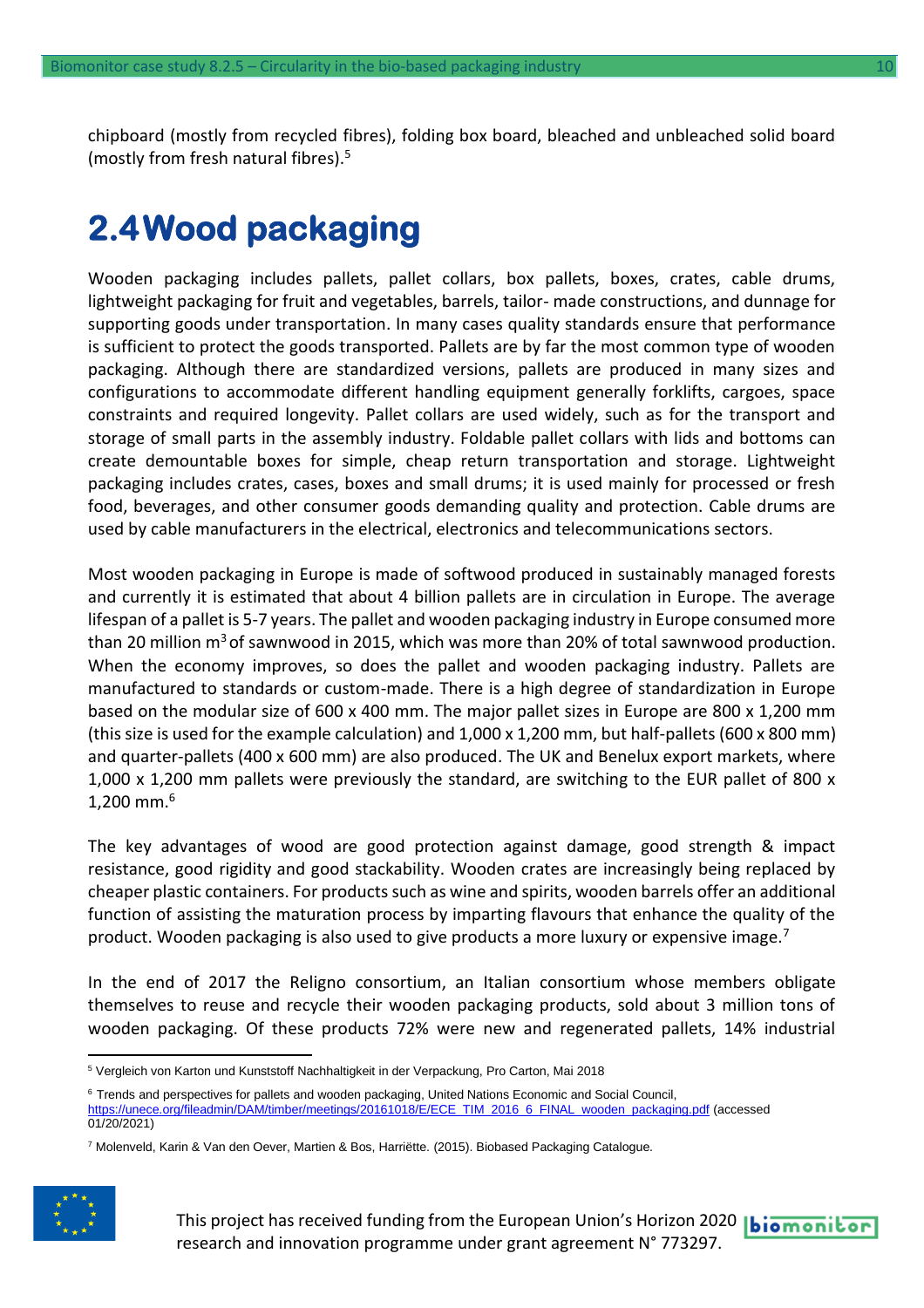packaging, 1% reel, 9% wooden crates for fruit and vegetables, and 4% consumer packaging materials. This shows that there is a big market for recycled or reused wooden materials which is often not served due to a lack of infrastructure.<sup>8</sup>

### <span id="page-10-0"></span>**2.5Composite packaging**

Basically, any material that consists of fibres and a binder (e.g. resin, polymer) can be called a composite. "Biocomposite" is a collective term to refer to fibre-reinforced materials with partly natural origin. Fibre content ranges from 15% up to 75% depending on application and production method. Most producers still use fossil-based polymers for the production of biocomposites. The most important are:

- PE (decking & construction, consumer goods, extrusion)
- PP (automotive, construction, consumer goods, injection moulding, 3D printing)
- PVC (decking & construction, extrusion)
- To a smaller amount: ABS, Epoxy, PA, PMMA, PS, PU, TPE, TPS, TPU

There are a lot of bio-based polymers on the market to produce partly or fully bio-based composites, to use renewable carbon instead of fossil carbon. Some are biodegradable. Examples: Bio-PE, PLA, Bio-PBS, Bio-TPE, PHA, PHB, and Bio-PP. Recently the use of recycled (side streams or post consumers) polymers has increased.

(Bio-)Composites are mostly associated with food packaging like the packaging of dairy products & snacks or squeezable packaging. These composites are used to maintain the freshness of the food while at the same time making it transportable and consumer-friendly. The most common composite packaging is probably the milk carton, which is made from double-sided PE-laminated paperboard. 90% of the paperboard used for milk cartons produced in the EU is sourced from forests in Sweden and Finland and produced by only three major companies: Tetra Pak, Elopak and SIG Combibloc. These companies are currently working on making their milk packaging 100% bio-based. This can be achieved by replacing the fossil-based PE for the cap and lamination with bio-based residues like sugarcane from Brazil or tall oil from Nordic forests. Examples include the Tetra Rex® and the Pure-Pak bio-based milk cartons.<sup>9</sup>

Even though most people associate composites with food packaging, the biggest producer of composites in the EU (50,000 - 100,000 t/a), Amorim, is based in Portugal and produces composites of cork and polymers to be used as flooring materials The second-largest producer Beologic (10,000 – 20,000 t/a) uses plant-based materials in combination with fossil-based polymers to produce polymer-type granulates which can be used as drop-in solution for PE, PVC, PP, PS and ABS. Other

<sup>9</sup> Composite packaging, Design Smart Material Guide No. 8, Australian Packaging Covenan[t http://www.helenlewisresearch.com.au/wp](http://www.helenlewisresearch.com.au/wp-content/uploads/2014/03/Composite-DSMG-082013.pdf)[content/uploads/2014/03/Composite-DSMG-082013.pdf](http://www.helenlewisresearch.com.au/wp-content/uploads/2014/03/Composite-DSMG-082013.pdf) (accessed: 01/25/21)



This project has received funding from the European Union's Horizon 2020 |biomonitor research and innovation programme under grant agreement N° 773297.

<sup>&</sup>lt;sup>8</sup> Best practices in the wood recycling sector, Case study by Marco Gasperoni, Lead Director of the Rilegno consortium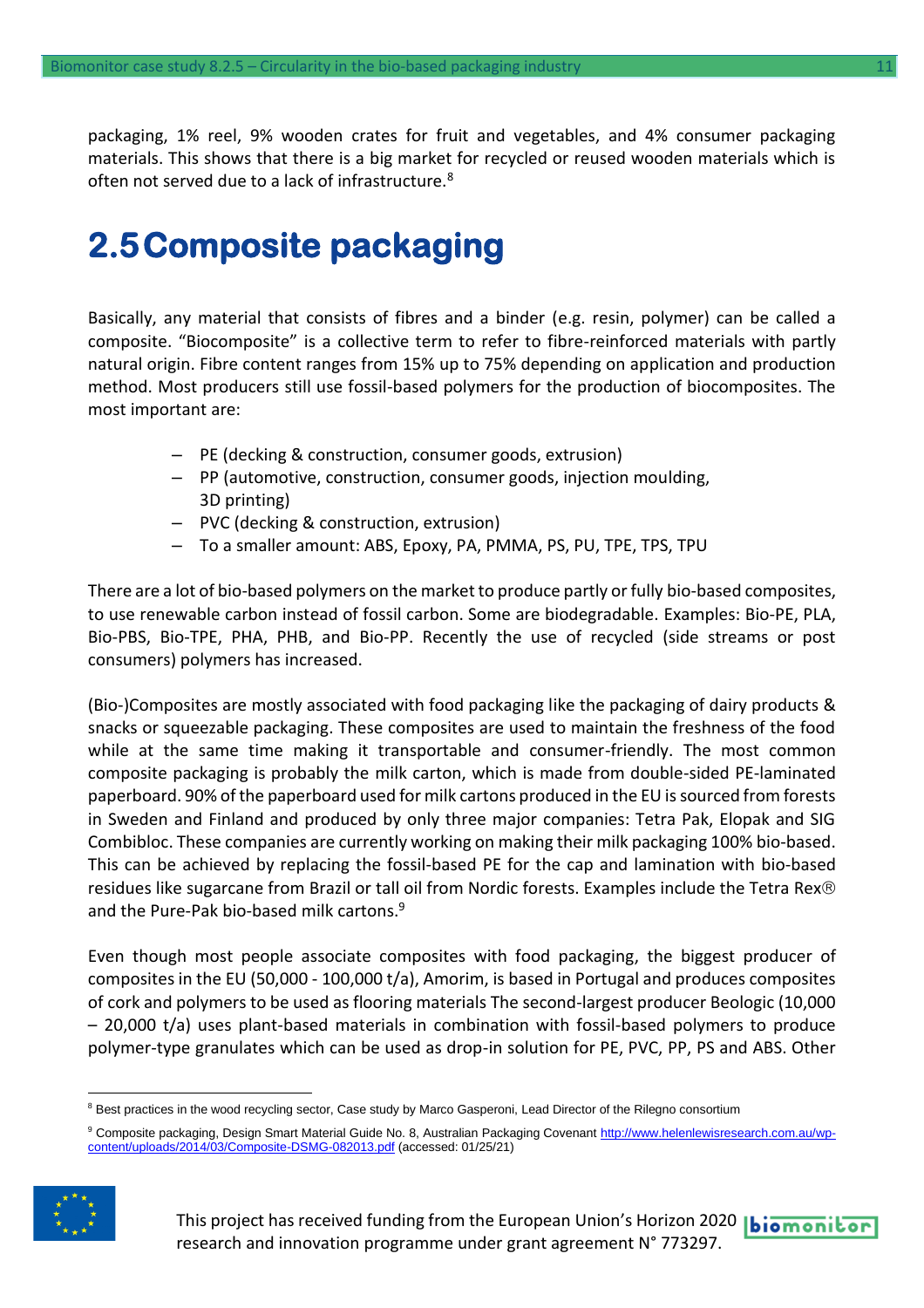smaller European producers with production ranges of up to 10,000 t/a also use hemp, flax, sun flower or other natural and cellulose fibres, bamboo, corn cob, rice husks or straw as raw materials. These materials present a more sustainable alternative to fossil-based packaging but are limited by feedstock availability as they compete for farm land with food and feed for animals $^{\rm 10}.$ 

### <span id="page-11-0"></span>**2.6Glues**

Glues are also called adhesives and are used in the packaging industry to combine different materials or to stick together different parts of the packaging material e.g. packages for mail delivery. Most adhesives can be attributed to one of the following categories<sup>11</sup>:

- water-based systems: Solutions of PVA, gluten, casein, dextrin, starch or emulsion adhesives. Also, latexes which are a stable dispersion of a polymeric material in aqueous medium.
- solvent-based systems: Combination of adhesive material with a suitable solvent. These high-performance products are created using a polymer with a stable molecular structure, which complements the chosen solvent. Growing environmental concerns over VOC emissions is anticipated to hinder the growth of solvent-based adhesives over the next decade.
- hot melts: Bonds which are responsible for the sticking characteristic are formed by cooling down. This makes their application perfect for cases in which strong and efficient adhesives are needed which form immediate bonding. These types of glues are widely utilized in packaging applications.

From a sustainability point of view the adhesives themselves are negligible due to their small amounts in the overall packaging, which can be even further reduced by using more efficient glue patterns. Nevertheless, about 20 – 30 % of the glues contain bio-based shares of 15 – 50 % e.g. natural latex/ rubber, methanol/ ethanol/ ethyl acetate from sugar cane or waste streams, terpenes, glycerol and epoxies from castor and soy bean oil.

What is more relevant is the ability to detach the adhesives from the packaging in order to improve recyclability. This is especially important for adhesives used in composites which consist of different layers which need to be separated to be recycled. This is why easily peelable sealants are increasingly familiar in tray/ lid and cartonboard/ film applications. Solutions such as Dow's APPEEL and Bostik's dual resin system are examples of adhesives that offer reliable separation.<sup>12</sup>

<sup>&</sup>lt;sup>12</sup> Adhesives Snapshot, Tim Sykes, Packaging Europe[, https://packagingeurope.com/adhesives-snapshot/](https://packagingeurope.com/adhesives-snapshot/) (accessed: 02/18/21)



This project has received funding from the European Union's Horizon 2020 |biomonitor research and innovation programme under grant agreement N° 773297.

<sup>&</sup>lt;sup>10</sup> Carus M. & Partanen A. 2019, Biocomposites: Reducing the use of plastics without changing production technology?[, https://renewable](https://renewable-carbon.eu/publications/product/biocomposites-reducing-the-use-of-plastics-without-changing-production-technology-%e2%88%92-full-version/)[carbon.eu/publications/product/biocomposites-reducing-the-use-of-plastics-without-changing-production-technology-%e2%88%92-full](https://renewable-carbon.eu/publications/product/biocomposites-reducing-the-use-of-plastics-without-changing-production-technology-%e2%88%92-full-version/)[version/](https://renewable-carbon.eu/publications/product/biocomposites-reducing-the-use-of-plastics-without-changing-production-technology-%e2%88%92-full-version/) (accessed 02/03/21)

<sup>&</sup>lt;sup>11</sup> Industry Insights Packaging Adhesives, Grand View Research, [https://www.grandviewresearch.com/industry-analysis/packaging](https://www.grandviewresearch.com/industry-analysis/packaging-adhesives-market)[adhesives-market](https://www.grandviewresearch.com/industry-analysis/packaging-adhesives-market) (accessed: 02/03/21)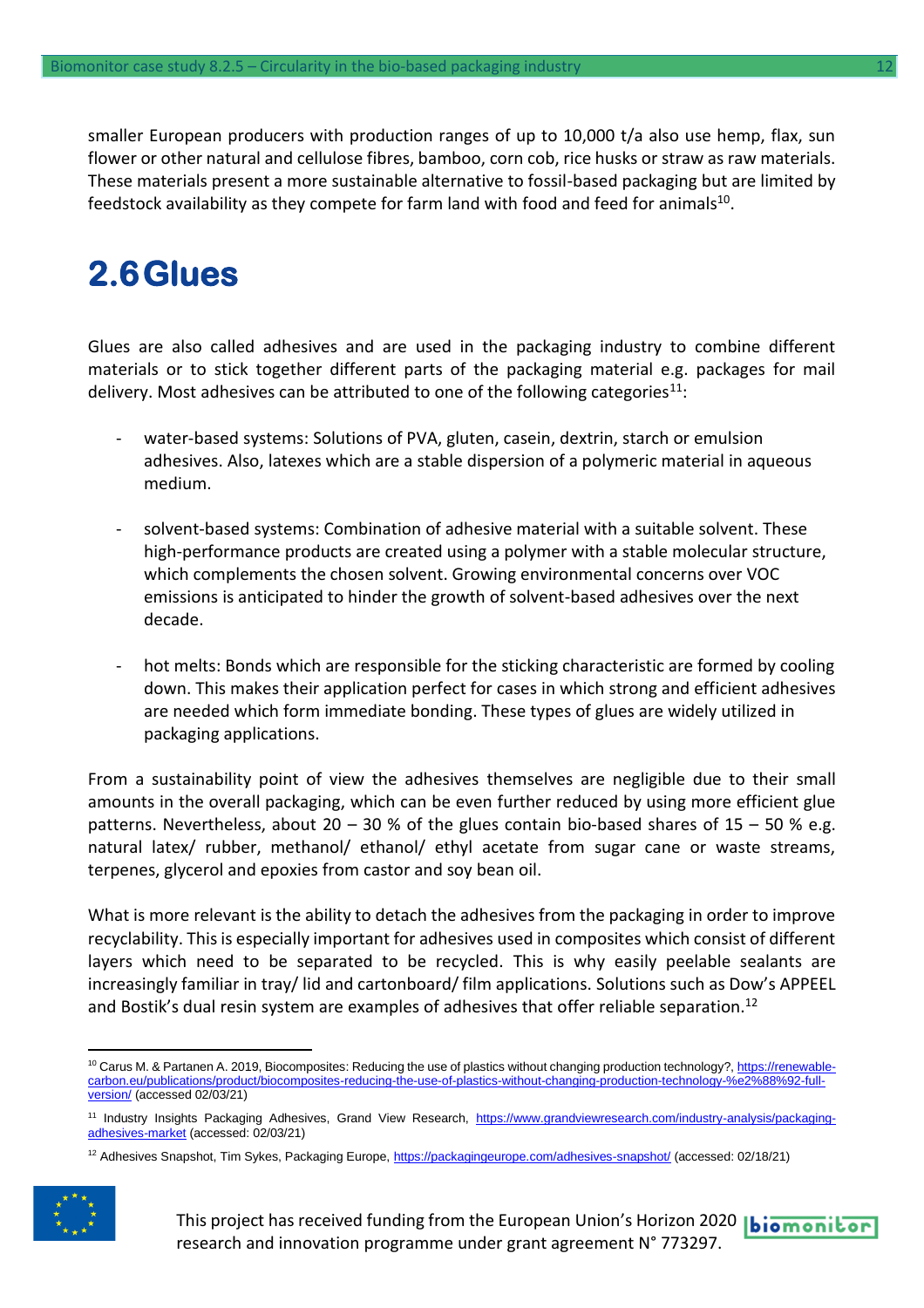### <span id="page-12-0"></span>**2.7Inks**

Inks are used in packaging to print information about the product or the supplier or for shipping on the material. While traditional printing of books newspapers and graphics is decreasing, the amount of inking in packaging is increasing. Inks consist of colorants (pigments or dyes) and a vehicle (binder). The vehicle is used to bring the colorants on the material. In most cases these vehicles are water or a solvent. Different applications in packaging need different compositions and types of these two ingredients. The ingredients depend upon the material the ink is printed on, the time for drying and the desired costs and quality of the print.

Concerning sustainability, one can differentiate between ecological and non-eco inks. Most non-eco inks have toxic elements that cause further harm to the environment, and human health too. The solvents often contain minerals, whilst the pigments often contain heavy metals like lead, mercury or cadmium, which can migrate to the wider ecosystem when left to biodegrade. The elimination of these heavy metals is now compulsory in many markets – though not yet in packaging in China. Volatile Organic Compounds (VOCs) are a byproduct of traditional inks and a potential hazard for humans and the environment.<sup>13</sup>

Biodegradable inks are based on naturally biodegradable vegetables oils such as soya or rapeseed instead of minerals. There's a misconception that environmental alternatives such as biodegradable inks are more expensive. In fact, many biodegradable alternatives are more cost effective as they flow and spread more efficiently than conventional ink, ultimately reducing the amount of ink needed in the printing process. Biodegradable inks often also produce more satisfying, vivid colours and have a better smell compared to traditional mineral-based inks.<sup>14</sup>

Water-based inks are also more environmentally friendly as they eliminate solvents which are mostly petroleum-based and increase VOC-emission. However, these inks need more time to dry. Other, more environmentally-friendly alternatives are UV (ultraviolet) and EB (electric beam) curable inks which do not need a solvent and inks based on pigments from algae.<sup>15</sup>

Inks do not influence the quality of packaging recycling in a direct way but impact the color of the recyclate. Projects conducted on recycling flexible packaging have shown that the final recycled polymer is a grey/green colour. This can limit the end market applications the recycled plastic can be used in. Trials in the Reflex project demonstrated that water based primers (which would be

<sup>&</sup>lt;sup>15</sup> The state of packaging inks, Flora Davidson, Supply compass[, https://supplycompass.com/blog/the-state-of-packaging-inks/](https://supplycompass.com/blog/the-state-of-packaging-inks/) (accessed: 02/18/21)





<sup>&</sup>lt;sup>15</sup> The state of packaging inks, Flora Davidson, Supply compass[, https://supplycompass.com/blog/the-state-of-packaging-inks/](https://supplycompass.com/blog/the-state-of-packaging-inks/) (accessed: 02/18/21)

<sup>&</sup>lt;sup>13</sup> The state of packaging inks, Flora Davidson, Supply compass[, https://supplycompass.com/blog/the-state-of-packaging-inks/](https://supplycompass.com/blog/the-state-of-packaging-inks/) (accessed: 02/18/21)

<sup>&</sup>lt;sup>14</sup> The state of packaging inks, Flora Davidson, Supply compass[, https://supplycompass.com/blog/the-state-of-packaging-inks/](https://supplycompass.com/blog/the-state-of-packaging-inks/) (accessed: 02/18/21)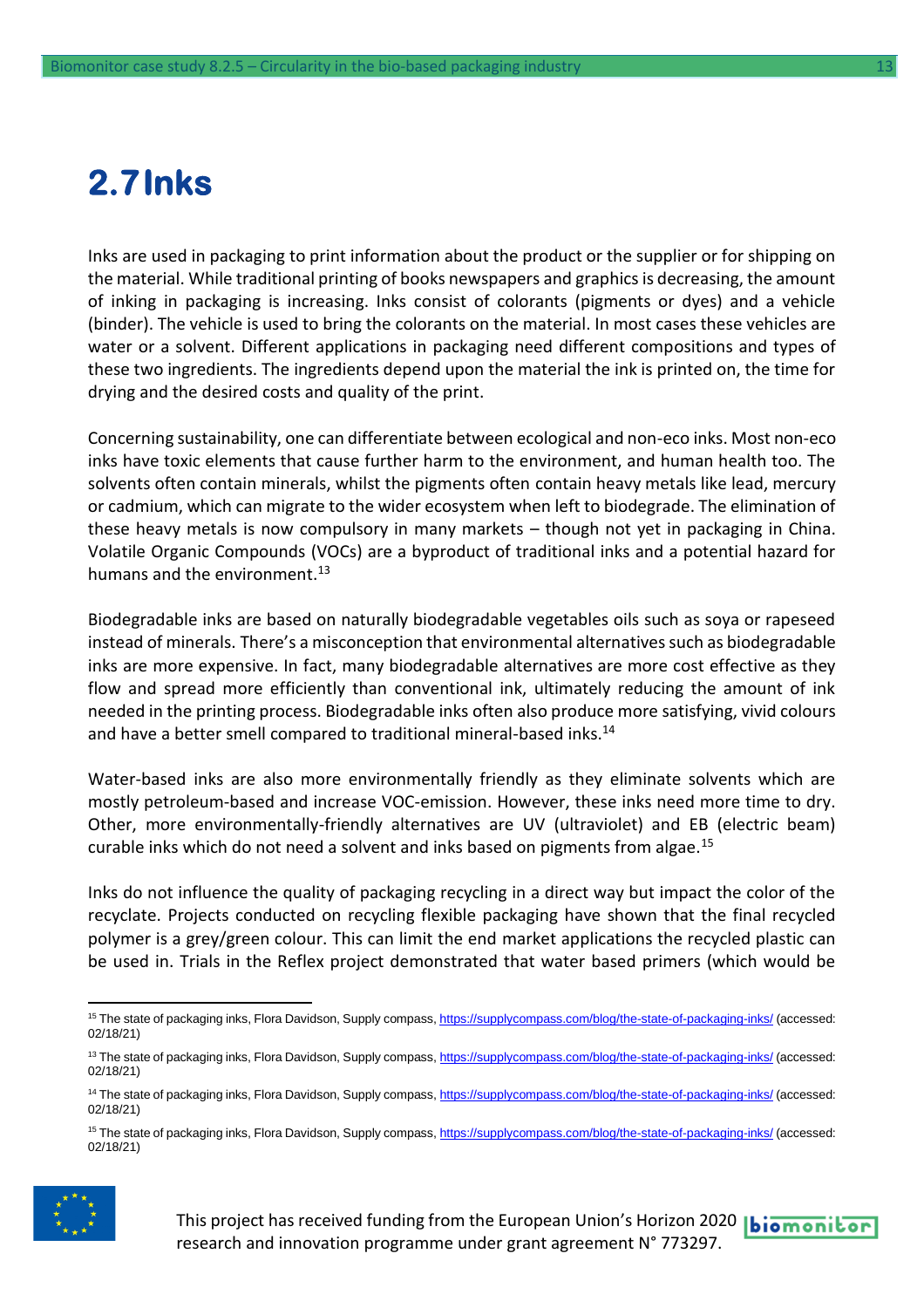applied during the printing process) could be 'broken down' by an alkali solution and more easily removed than standard solvent based primers. As a result, inks printed on the primers could potentially be removed more easily. The REFLEX project also identified a patented technology developed by Cadel Deinking in Spain which can deink surface printed packaging.<sup>16</sup> This technology uses a surfactant in an alkali solution to remove the ink. Small-scale trials with Cadel Deinking demonstrated that it was technically feasible to remove nitrocellulose inks from post-consumer PP and PE flexible packaging and to produce a clear/light coloured recyclate stream.

At the present time it is not economically viable to remove ink during the recycling process (either through using water-based primers during printing or by using an ink removal technology) for postconsumer household films. Unfortunately, the current financial benefit of producing a clear or light coloured recyclate does not compensate for the additional costs involved in the removal of the inks. As the sorting and recycling infrastructure for post-consumer packaging becomes established over the next five to ten years it will be worth revisiting this work and evaluating if ink removal can be commercially viable and consider the environmental impact of the process.<sup>17</sup>

As could be shown both inks and glues do not have any major influence on the circularity of biobased packaging. Improvements concerning sustainability can be achieved by engineering their type of degradation (biodegradability and enforced degradation in recycling). This is why these components will not be considered in the following chapters. However, they can be of larger interest as the quantity of circular moving packaging increases.

<sup>&</sup>lt;sup>17</sup> Report on the results and findings from the REFLEX project, Axion Consultin[g https://ceflex.eu/public\\_downloads/REFLEX-Summary](https://ceflex.eu/public_downloads/REFLEX-Summary-report-Final-report-November2016.pdf)[report-Final-report-November2016.pdf](https://ceflex.eu/public_downloads/REFLEX-Summary-report-Final-report-November2016.pdf) (accessed: 02/25/21)



This project has received funding from the European Union's Horizon 2020 **biomonitor** research and innovation programme under grant agreement N° 773297.

<sup>16</sup> Cadel Deinking,<http://cadeldeinking.com/en/>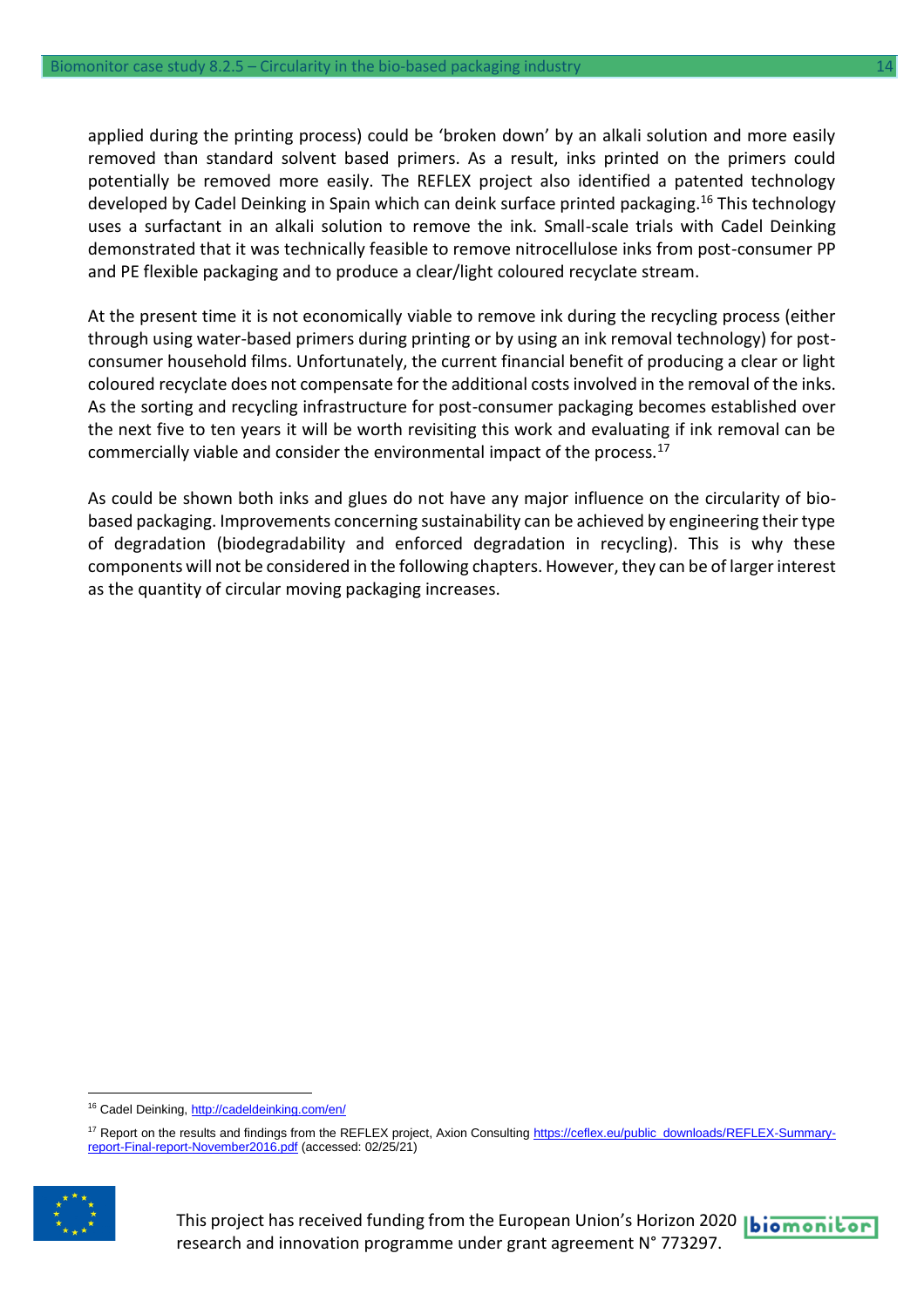# <span id="page-14-0"></span>**3 Circularity of bio-based packaging**

The waste produced by packaging is increasing with the amount of products being shipped worldwide. With growing concerns of the state of the environment, these waste streams need to be considered and optimized to reduce the level of harm these streams have on the environment. One way to evaluate waste streams and its harm on the environment is, by evaluating the end-oflife treatment by using the waste hierarchy (Figure 1). This concept suggests abolishing waste streams (waste prevention, at the top of the pyramid) as the best way to protect the environment. Although this can in some cases be achieved when considering sacrificing packaging for the quality of the product or the ability to use marketing techniques in packaging, the avoidance of packaging is in most cases undesirable. Avoidance is the best solution but not always achievable. It does not meet the objective of this study and is therefore not considered here.

The next best option is the reuse of the products which are considered as waste. This is possible for many (bio-based) packaging products on industrial level (e.g. pallets, boxes, containers) and consumer level (reusable bottles, reusable shopping bags etc.). This of course requires collection and preparation schemes which are linked to infrastructural and consumer behaviour hurdles. Also this requires standards for packaging size, shape and material.

If reuse is not possible, mostly the case because of material abrasion or the described difficulties with required packaging standards, recycling is still a quite sustainable option. This is common practice in plastic and paper packaging and sometimes applied to wood packaging. The recycling is always accompanied by material loss and depending on the recycling type also by quality loss. The recycling into a product with downgraded application is called downcycling. While recycling routes are established for the most common types of plastic, paper and glass recycling is still complicated for most composite materials like combinations of paper, plastic and aluminium packaging for milk and dairy. This will also be discussed more in detail in the upcoming "Recycling" chapter 3.2.

As a last possibility to use waste in a resource-saving way, recovery needs to be considered. If the waste quality is too low or there is no local market for the reuse or recycling of the material, recovery in the form of energy recovery, can be applied. Recovery in some cases can also mean material recovery which is similar to downcycling. One last option for waste to reduce the overall negative environmental impact is the treatment of the packaging materials. This can for example make the waste less toxic for plants, animals and humans. An example might be packaging in the pharmaceutical industry which is linked to toxic waste due to product residues in the packaging which may contain toxic or biologically harmful substances like hormones. The treatment of such waste streams can convert these chemicals into harmless substances. This end-of-life option is not considered in the EU waste hierarchy and will therefore also not be discussed in this study.

This chapter will describe the status-quo of the recycling, reuse and energy recovery of the before mentioned bio-based packaging materials. The most common approaches for the end-of-life treatments of the bio-based packaging materials in the EU are presented. The chapter concludes with official EUROSTAT data on the end-of-life treatment rates for these materials.



This project has received funding from the European Union's Horizon 2020 | biomonitor research and innovation programme under grant agreement N° 773297.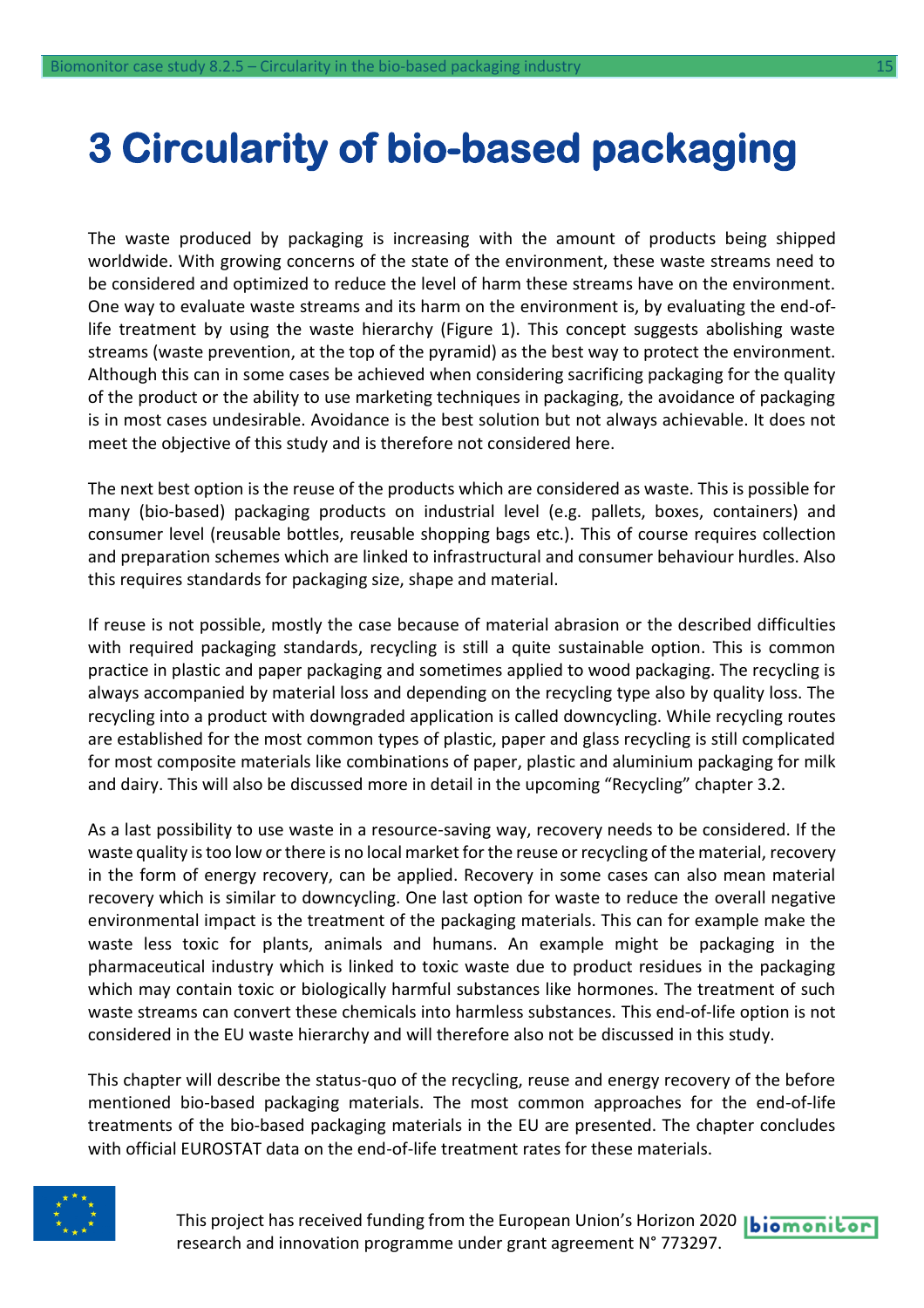

*Figure 1: The EU waste hierarchy, which describes the different options for the end-of-life of materials, sorted from most desirable to least desirable. Source: nova-institute 2020, based on [https://ec.europa.eu/environment/legal/law/6/pdf/02\\_aile\\_eU\\_waste\\_legal\\_framework\\_speakers\\_notes.p](https://ec.europa.eu/environment/legal/law/6/pdf/02_aile_eU_waste_legal_framework_speakers_notes.pdf) [df](https://ec.europa.eu/environment/legal/law/6/pdf/02_aile_eU_waste_legal_framework_speakers_notes.pdf) (accessed on 02/25/2021)*

## <span id="page-15-0"></span>**3.1Reuse**

In a review of different studies which looked at different packaging types and their influence on the environment, a major part of the studies (76%) pointed to reusable packaging as the most environmentally friendly option. These results, however, are highly dependent on the considerations and assumptions made in each study. This means that decisions on which end-of-life treatment is the most environmentally friendly should be made case-by-case after due consideration has been given to the following parameters which influence the environmental impact:

Influences on the success of reuse systems:

- Materials (quality decrease by time and use)
- Type of return schemes (given infrastructure)
- Standardisation of packaging (usability for different applications)
- Clear communication (comprehensibility by consumer and producer)
- Accessibility of the (alternative) packaging materials

One important finding of the study is, that production and distribution distances are not that influential. The higher the number of cycles, the less significant the production and transport

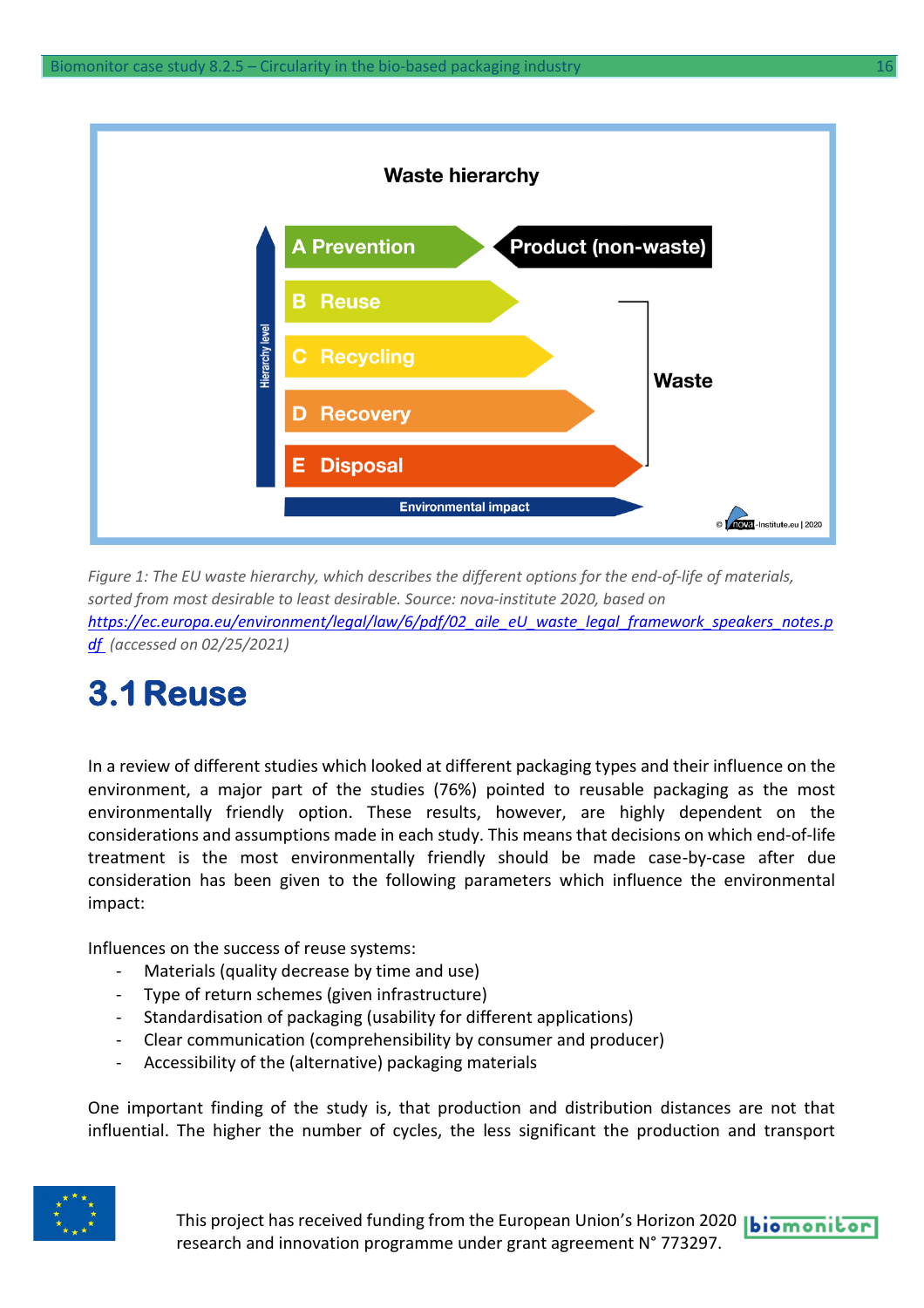distances on the (CO2) impact of the entire life cycle. However, the backhaul and resupply of packaging qualified for reuse between consumer and local markets is more influential on the success of the reuse systems.<sup>18</sup>

Currently the only type of bio-based packaging which is being reused to a high degree is wooden pallets on the industry packaging level. These can be used several times and even be repaired. Frequent users of pallets in some cases create pools of pallets for the shared use and reuse. In the EU the prevalence of multiuse pallets increased from 55% in 2006 to 60% in 2013 and the number of pallets repaired increased from 71 million units to 129 million units in 2013. Other wood-based products like paper & board are currently not being reused due to its short lifetime.<sup>19</sup>

As described in chapter two plastic packaging can be of bio-based origin as well. It is, however, currently not being reused in many applications. On an industrial level plastic pallets are used as alternative to wooden pallets and other boxes and crates can be reused several times before being recycled. On the consumer-level PET bottles might be the best-known example for reuse of plastic packaging. This reuse scheme is well established and reduces recycling and waste of plastic to a high degree. One example for the reuse of bio-based plastics is currently applied by the Coca-Cola company which introduced bio- and recyclate-based PET-bottles called the PlantBottle<sup>TM</sup>. This example combines reuse and recycling of packaging material and is therefore very environmentally friendly.

Applications for composites in packaging are mostly found in milk, dairy and juice packaging. These packaging types show short lifetime and are currently not being reused but increasingly recycled. The recycling of bio-based packaging material is described in the following chapter.

## <span id="page-16-0"></span>**3.2Recycling**

#### **Wood**

As already stated above the biggest application for wood packaging is the use of pallets in industrial packaging. After being reused several times wood pallets are mostly collected from companies and then either chipped for uses such as mulch or bedding material in agriculture or in some cases when pallets are chemically treated (often the case in order to prevent insects from habitating in the pallet and spreading to different locations when shipped) or when nails are hard to remove which prevents the chipping, the pallets are used for energy recovery.<sup>20</sup>

<sup>19</sup> Trends and perspectives for pallets and wooden packaging, United Nations Economic and Social Council, timber/meetings/20161018/E/ECE\_TIM\_2016\_6\_FINAL\_wooden\_packaging.pdf (accessed 02/17/2021)

<sup>&</sup>lt;sup>20</sup> Containers and Packaging: Product-Specific Data, United States Environmental Protection Agency [https://www.epa.gov/facts-and](https://www.epa.gov/facts-and-figures-about-materials-waste-and-recycling/containers-and-packaging-product-specific-data)[figures-about-materials-waste-and-recycling/containers-and-packaging-product-specific-data](https://www.epa.gov/facts-and-figures-about-materials-waste-and-recycling/containers-and-packaging-product-specific-data) (accessed: 02/18/21)



<sup>18</sup> Reusable vs single-use packaging: A review of environmental impacts, Zero waste Europe report, [https://www.reloopplatform.org/reusable-vs-single-use-packaging-a-review-of](https://www.reloopplatform.org/reusable-vs-single-use-packaging-a-review-of-environmental-impacts/)[environmental-impacts/](https://www.reloopplatform.org/reusable-vs-single-use-packaging-a-review-of-environmental-impacts/) (accessed: 02/11/21)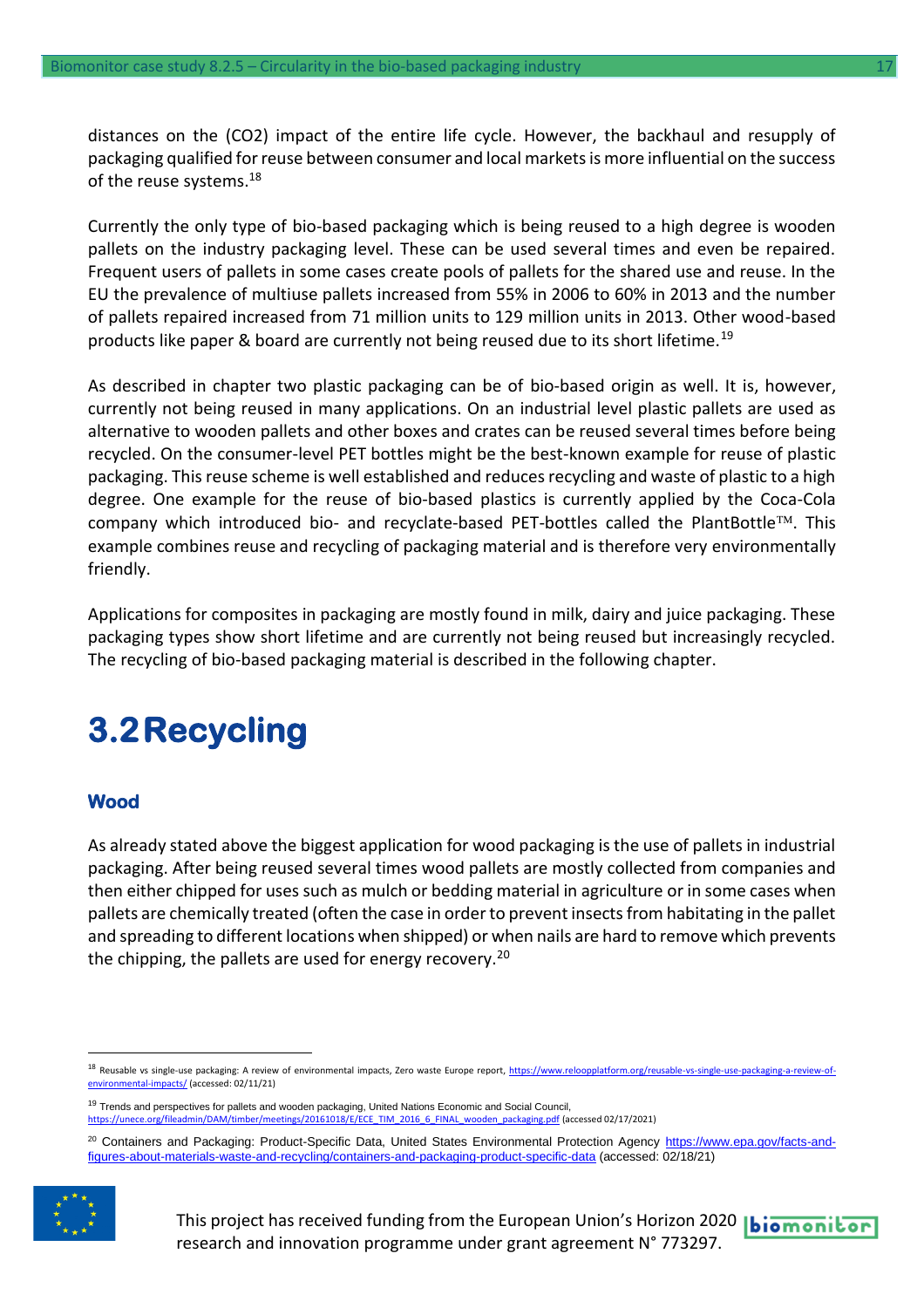According to new research conducted by Virginia Tech and the USDA Forest Service, in 2016 the recycling rate of wood was at 95%.<sup>21</sup>

One example for the improvement for wood recycling is the Rilegno consortium which collects wood waste for recycling into particleboard, mdf panels, pulp for paper mills, wood-concrete composites for construction and pallet elements. In order to improve the efficiency of the recycling system following efforts were undertaken: 22

- **1.)** Rationalization of the logistic chain, that allows for an efficient supply cycle that integrates logistics not exclusively aimed at secondary raw materials collection, which reduces the amount of landfilled waste.
- **2.)** Selection of waste on the basis of its origin and production process, in order to exclude materials containing contaminants of chemical origin used for impregnation, varnishing, treatment.
- **3.)** Management of the materials within the plant through physical separation of different kinds of wood wastes: pallets and packaging, bulky waste, post-consumer wood, manufacturing residues (pre-consumer)

#### **Paper & board**

In the EU paper & board is collected separately from other waste streams unless coated with plastic in case of composites. Pure paper and board are recycled by defibrating, diluting the solids of the pulp and cleaning. The cleaning is mostly performed in cascades of filters and separators. By using this approach, paper & board can be recycled up to seven times before the fibres become so small that they disappear from the paper stream into the waste water. $^{23}$ 

In 2018, approximately 32.1 million tons of corrugated boxes were recycled out of 33.9 million tons of total paper and paperboard recycling. The recycling rate for corrugated boxes was 96.5 percent. After recycling, the combustion of corrugated boxes was 230,000 tons, and landfills received 940,000 tons in 2018. Other pure paper and cardboard packaging, such as cartons, wrapping papers and sacks is mostly recycled as mixed papers.<sup>24</sup>

#### **Plastic**

The collection and recycling of bio-based plastic is currently not very developed. Only a few bioplastics are introduced to the market and an even smaller amount is considered for recycling.

<sup>&</sup>lt;sup>24</sup> Molenveld, Karin & Van den Oever, Martien & Bos, Harriëtte. (2015). Biobased Packaging Catalogue.



<sup>&</sup>lt;sup>21</sup> Wood Packaging is Most Recycled Packaging Material, Nature's Packaging [https://www.naturespackaging.org/en/why-wood/recycle](https://www.naturespackaging.org/en/why-wood/recycle-reuse/)[reuse/](https://www.naturespackaging.org/en/why-wood/recycle-reuse/) (accessed: 02/19/21)

<sup>&</sup>lt;sup>22</sup> Best practices in the wood recycling sector, Case study by Marco Gasperoni, Lead Director of the Rilegno consortium

<sup>&</sup>lt;sup>23</sup> Adhesives and Tapes Designed to be Less Detrimental to Paper Recycling, Dr. Hermann Onusseit Henkel KGaA Düsseldorf, Germany [https://www.adhesives.org/docs/default-document-library/onusseit-henkel-recycliing-wp.pdf?sfvrsn=a13868b8\\_0](https://www.adhesives.org/docs/default-document-library/onusseit-henkel-recycliing-wp.pdf?sfvrsn=a13868b8_0) (accessed: 02/19/21)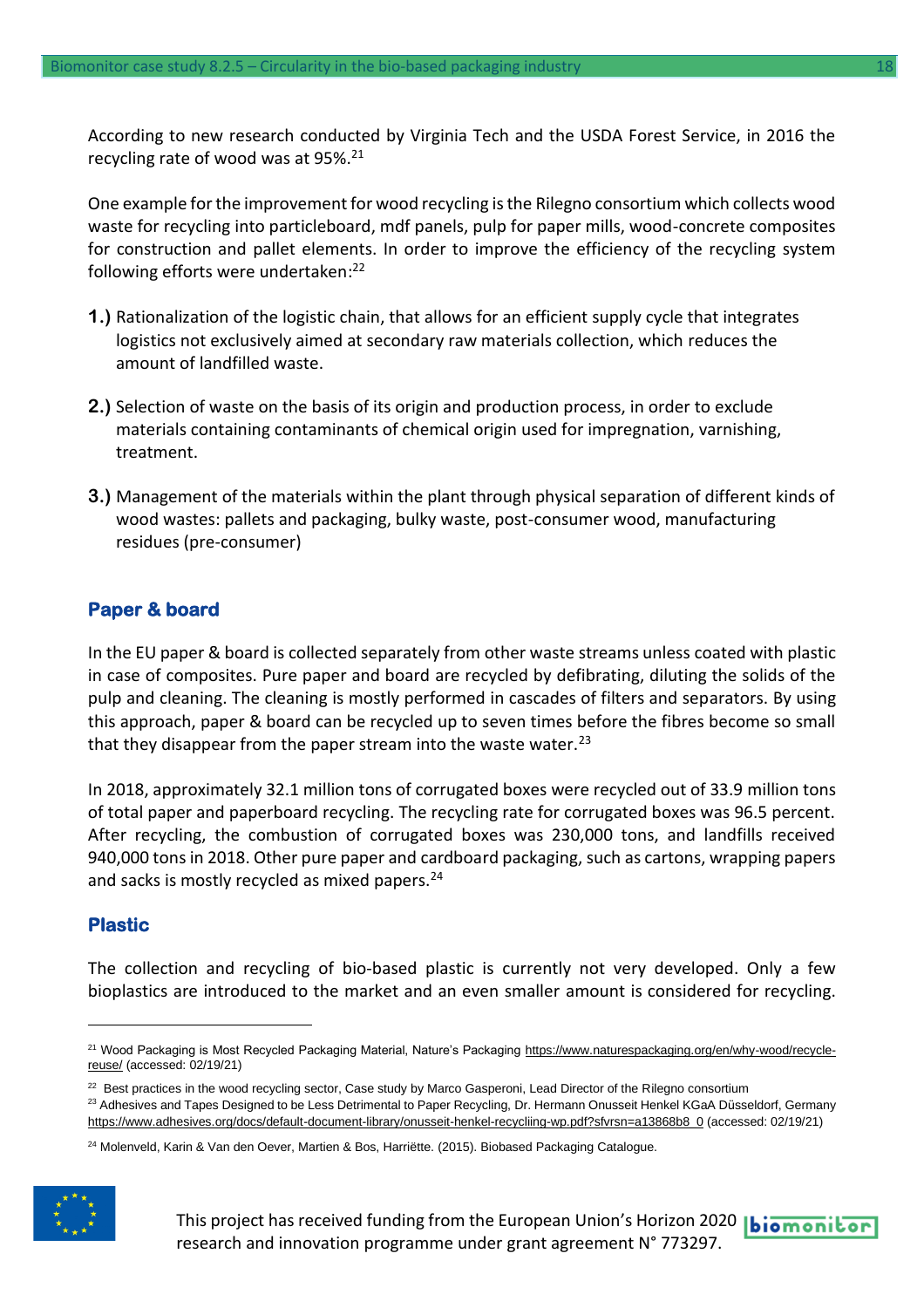This is mainly the case because of missing recycling schemes for certain materials. In some cases this is not a problem as 20% of bio-based plastics are drop-in solutions which are chemical equivalents to their fossil counterparts, mostly PE and PET and can be recycled in the established mechanical recycling systems.<sup>25</sup> Other materials such as PLA have few recycling systems in place, mostly managed by the PLA producers, one example being Looplife from Belgium or Biofutura from the Netherlands. However, it is in some cases like PLA discussed whether or not new bio-based plastics contaminate the established recycling streams, in particular the resulting recyclate and to which extent the blending has no influence on the quality of the recyclate.<sup>26</sup> However, even if biobased plastics contaminate the recycling stream making the resulting recyclates unusable this can be avoided by improved sorting. The combination of different sorting technologies can separate the most common materials like PET, PE, PP, PS, PVC, PLA, PHB, starch or blends. Common technologies used are near-infrared (NIR), X-ray, colour laser, spectroscopic techniques, screening, wind-sifting, and use of electromagnetism for magnets. Due to little to no recycling of bio-based plastics little is known about the technical qualities of secondary bioplastics after one or more recycling cycles.<sup>27</sup> The end-of-life scenario in which bioplastics are fermented and converted into biogas in conventional anaerobic digestion plants is another possibility which needs further research and optimization before large-scale application can be considered feasible. 28

Another form of material recycling using physical separation techniques is solvent-based purification or solvolysis. In this process, solvents are used to dissolve plastic waste to selectively purify the target polymer type from the contaminants. Solvent-based purification has been applied successfully for a heterogenous post-consumer PLA waste stream containing ~30% impurities by implementing the CreaSolv® process.<sup>29</sup> In mechanical recycling and solvent-based purification, the polymer composition is not modified.<sup>30</sup>

Chemical recycling, also known as feedstock recovery or tertiary recycling, is a process where plastics are converted into monomers, oligomers or hydrocarbons that can be used again to produce virgin polymers. $31$ 

#### **Composites**

For multilayer packaging basically two kinds of systems are in place which enable recycling. One option is the combined processing of the different components. The other option is to seperate the components by either recycling a target polymer by dissolution and reprecipitation or to seperate the different components by physical or chemical delamination. The mechanism of multilayer

<sup>&</sup>lt;sup>31</sup> End-of-life options for bioplastics, whitepaper by Total Corbion PLA bv, November 2020



<sup>&</sup>lt;sup>25</sup> Quelle löschen

<sup>&</sup>lt;sup>26</sup> End-of-life options for bioplastics, whitepaper by Total Corbion PLA bv, November 2020

<sup>27</sup> Spierling, S.; Knüpffer, E.; Behnsen, H.; Mudersbach, M.; Krieg, H.; Springer, S.; Albrecht, S.; Herrmann, C.; Endres, H.-J. Bio-based plastics—A review of environmental, social and economic impact assessments. *J. Clean. Prod.* **2018**, *185*, 476–491.

<sup>28</sup> Detzel, A.; Kauertz, B.; Derreza-Greeven, C. Study of the Environmental Impacts of Packagings Made of Biodegradable Plastics. 2012.

<sup>&</sup>lt;sup>29</sup> Fraunhofer Institute for Wood Research Wilhelm-Klauditz-Institut WKI (2017) PLA in the waste stream.<br>https://www.wki.fraunhofer.de/content/dam/wki/en/documents/wki-fachbereiche/hofzet/Results%20summa %20-%20PLA%20in%20the%20Waste%20Stream.pdf (accessed: 02/19/21)

<sup>&</sup>lt;sup>30</sup> End-of-life options for bioplastics, whitepaper by Total Corbion PLA bv, November 2020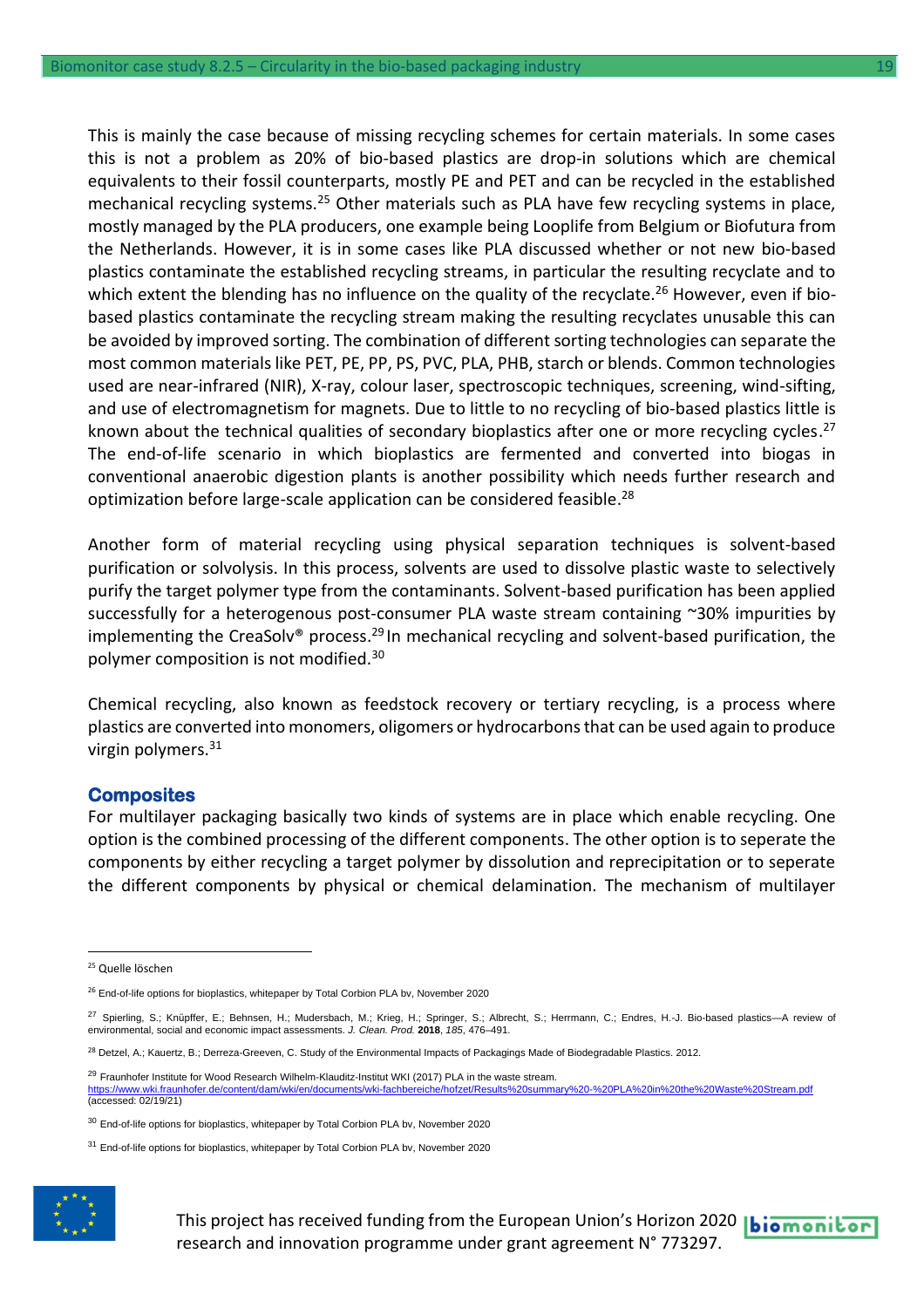delamination can be induced physically by the dissolution of macromolecules, and mechanically or chemically by the decomposition of an interlayer or by reactions at the interface.<sup>32</sup> 

In either case the recycling system of composites is not very advanced and the situation has only improved for beverage cartons which account for the majority of composite packaging. Currently 25 specialised recycling plants for beverage carton composites are in place in the EU. These recyclers separate the most common composite packaging used for beverages consisting of paper, aluminium and plastic from each other and sell the raw materials for reuse. The paper fibres are used in the paper industry, the plastic (polyethylene) is used in low quality applications like pipes, crates and vessels in the construction industry and the aluminium is used for the production of aluminium foil, pans, buckets and tubes.

Collection and recycling schemes for the different EU countries differ only slightly. In most cases the composite packaging is co-collected with plastic and metal containers. The official material recycling rate of beverage cartons in the EU has increased from 5 % in 1993 to 47 % in 2016. However, environmental NGO's like the DHU in Germany critically review the official recycling data and consider beverage cartons not collected or sorted properly or which are contaminated and therefore burned rather than recycled in their calculations. Their study comes to a reduced material recycling rate for beverage cartons in Germany in 2012 of 36.5 % instead of the official rate of 71 %.<sup>33</sup>

### <span id="page-19-0"></span>**3.3Recovery**

Recovery is the last option with economic benefits due to producing energy or recovering specific materials of a package for downgraded use (which can also be seen as downcycling). Most waste which is collected but cannot be reused or recycled is burned at the recycling plant in order to recover the energy. This is the case for wood, plastic, paper & board and composite packaging. This waste option is however harmful for the environment considering the CO2 footprint and other toxic ingredients produced by burning the carbon-based materials. In some cases, like the Material Circularity Indicator, the resulting CO2 can be part of the calculation when it comes from biological feedstock. This is because in this case used carbon in the feedstock and the produced CO2 from the energy recovery is seen as a part of the biological carbon cycle.

### <span id="page-19-1"></span>**3.4End-of-life treatment rates**

Measuring the circularity of packaging materials is only possible with data for its end-of-life treatments. The end-of-life-treatment rates for the most common packaging materials are gathered in each EU member state and aggregated by the EU department for statistics (EUROSTAT), see Figure 2. Please note that the EUROSTAT numbers only consider the amount of recycling for collected packaging materials, which means that there are discrepancies between the amount of

<sup>33</sup> <http://www.allthings.bio/bio-based-beverage-cartons/> (accessed: 02/16/21)



This project has received funding from the European Union's Horizon 2020 |biomonitor research and innovation programme under grant agreement N° 773297.

<sup>32</sup> Recycling of complex packaging materials, Elodie Bugnicourt, IRIS Technology Group, Lorena Rodriguez, AIMPLAS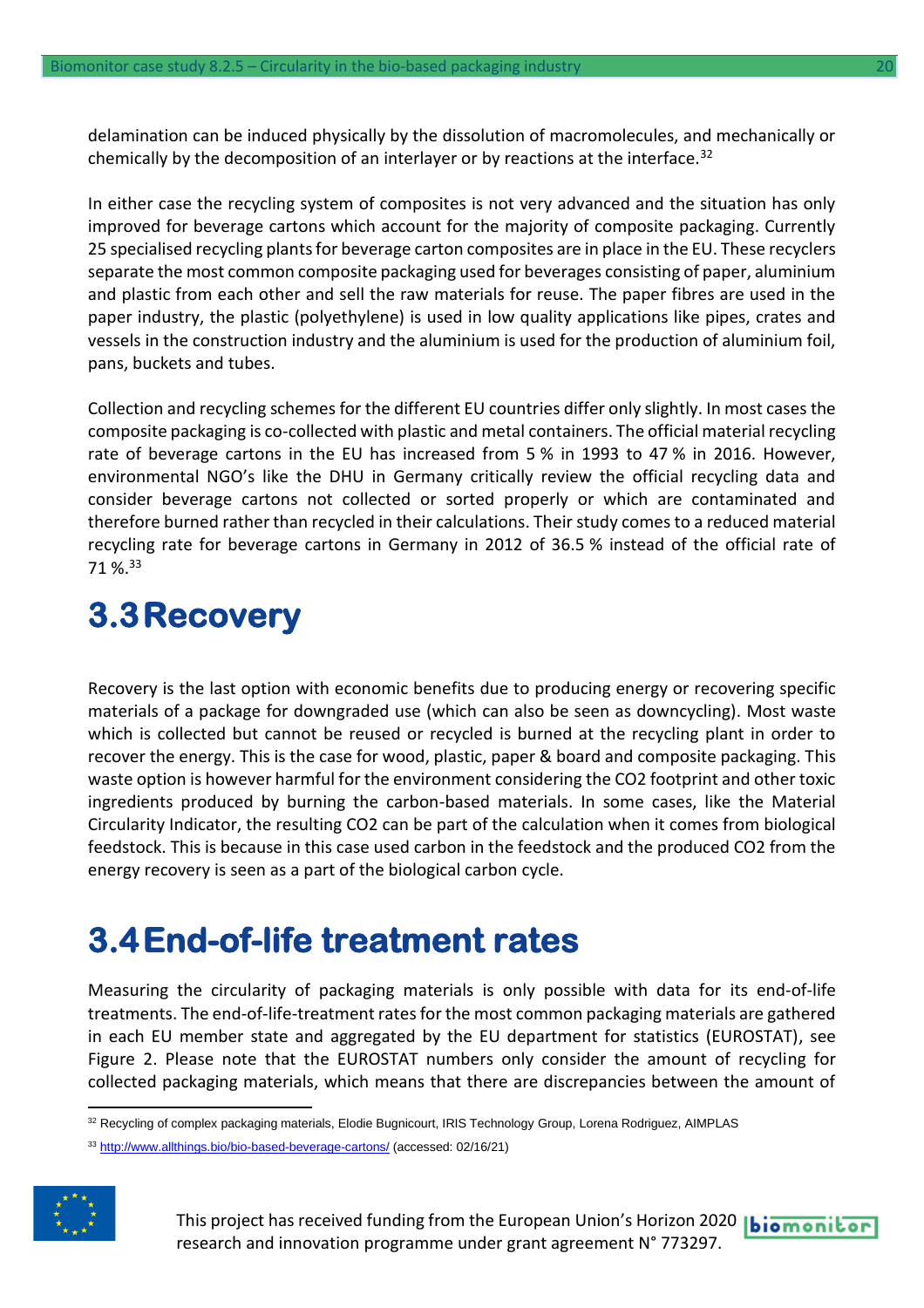produced materials to the amount of re-collected materials. Furthermore, such statistics are not available (with some exceptions) for more sophisticated packaging materials like composites or biobased plastics. This problem will be addressed in chapter 4.4 Replacing missing data.



*Figure 2: End-of-Life rates, EU average 2018 from EUROSTAT databank.*



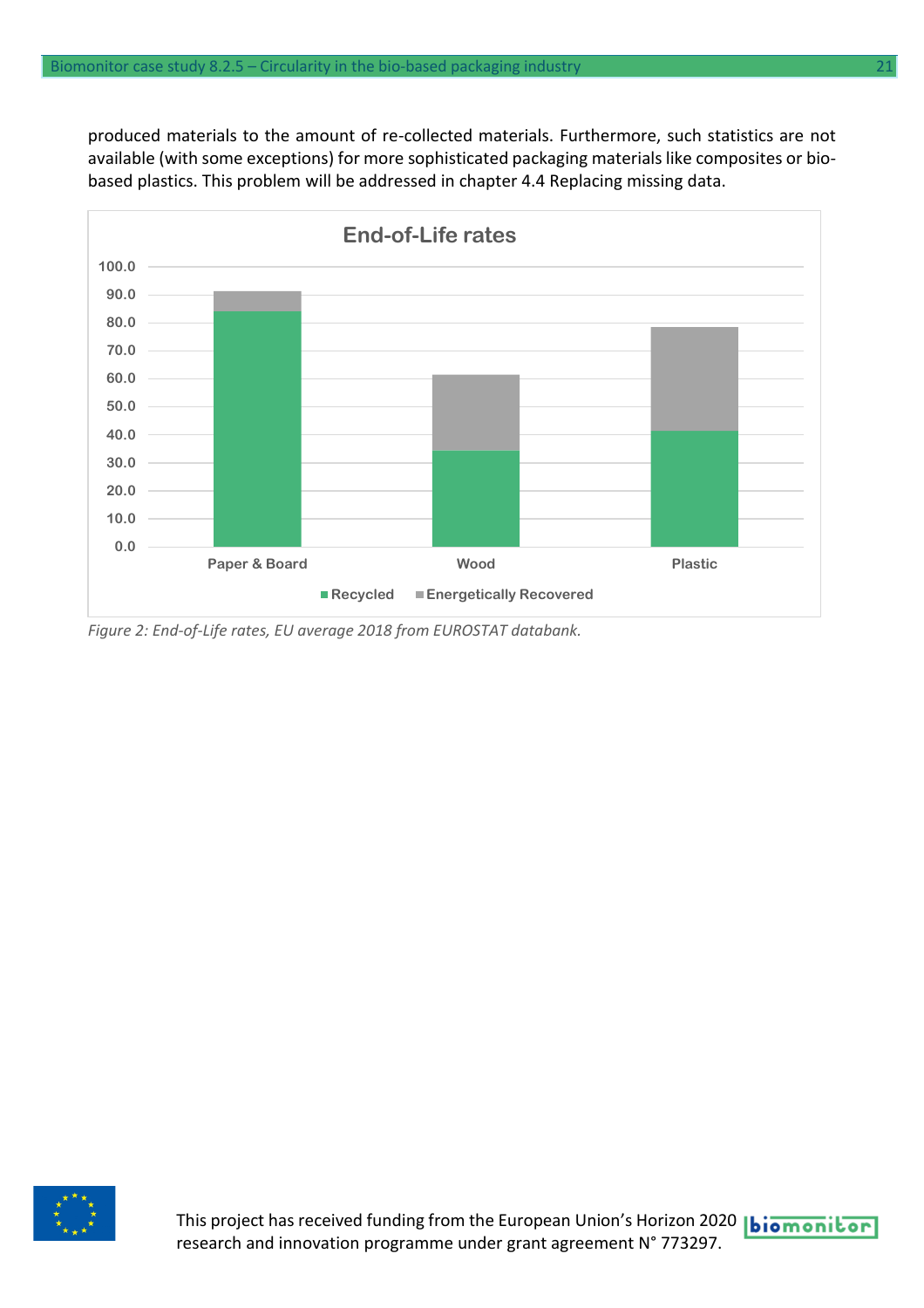## <span id="page-21-0"></span>**4 Methodology**

This section describes two indicators which were chosen to measure the circularity of different products and how they are used for specific examples. Moreover, this section analyses the availability of data that is needed for these indicators. The indicators were chosen as they complement each other very well when measuring circularity. While the Biomass Utilization Factor is used for calculating the circularity from a biomass feedstock for the resulting products over several use cycles, the Material Circularity Indicator takes a more detailed approach concerning the product and its components regarding the different sources and types of feedstock, the lifetime and different end-of-life treatments but does not consider further up- and downstream products of the bio-based feedstocks. Both have their pros and cons regarding completeness and applicability of different circular products, which will be discussed in chapter five and six.

### <span id="page-21-1"></span>**4.1Biomass Utilization Factor**

The Biomass utilization Factor (BUF) is used to measure the circularity with a focus on the principle of "keeping materials in use". This principle describes circularity as a system which introduces as little as possible virgin material into the user market by (re)using it for an extended time and for different applications. This principle builds upon two concepts which are integrated into the BUFindicator, the "cascading use" and the "production efficiency". Both are measures which calculate the longevity of biomass material used in different applications and over several use cycles from one product to another. This "waterfall approach" that takes into account several biomass uses in each product stage is called the cascading use of the biomass. The production efficiency accounts for the amount of biomass which is transferred from one usage cycle/ product stage to the next, accounting for material losses through material abrasion, recycling and alternative uses like energy recovery or dumping.

The calculation of the BUF starts at the feedstock level which is referred to stage 0. At this level the biomass input (BI0) is defined as 100% which is why it is accounted with the value 1. From this first stage, the feedstock is distributed to different products and usage purposes in stage 1, which happens by accounting it to different products and usage groups in mass percent of dry biomass. The concept distinguishes in this first step between the use as feed or food, for the production of a product, energy recovery or for other either useful or unuseful manners. In a second step the further distribution of the bio-based content from the product(s) produced in the earlier step is analysed. In this stage 2 the biomass of the bio-based product, can again be attributed to the groups "biobased products", "energy recovery" and the "return to the atmosphere" either in a useful or in an unuseful way. Also accounting the share of the bio-based product to the different usage groups. The next stage follows the same procedure distributing the biomass from the bio-based product(s) from the stage before to the different usage groups.



This project has received funding from the European Union's Horizon 2020 | biomonitor research and innovation programme under grant agreement N° 773297.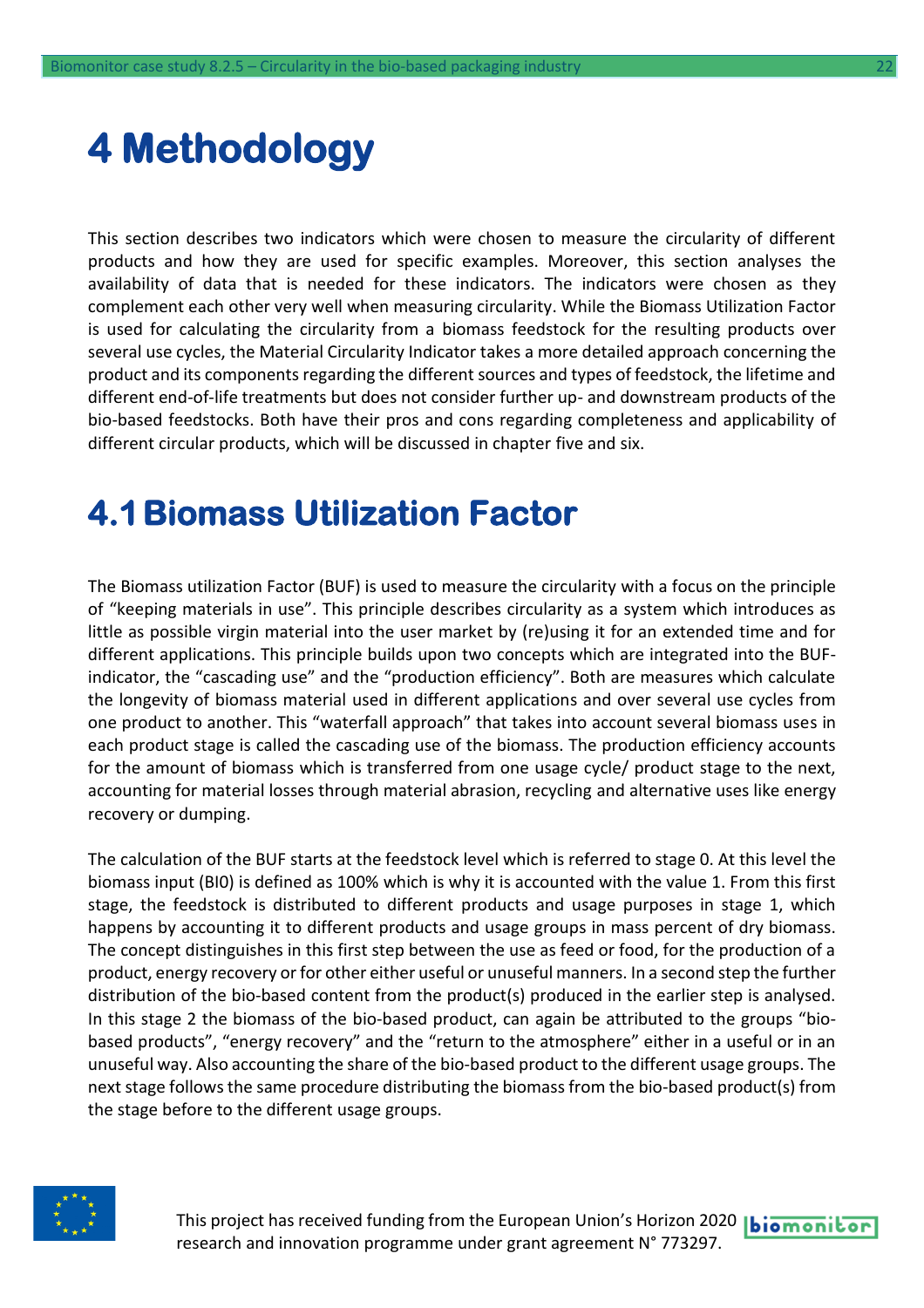In order to calculate the BUF the product which is considered and all the by-products produced from the feedstock need to be evaluated from the feedstock level to the end-of-life level. The total BUF is then calculated as the sum of the BUF of each product from each stage. The BUF is equivalent to the amount of biomass which is transferred to the next use stage by using it as a feedstock for a product. As the cycles of use of the biomass are not limited neither is the theoretical total BUF, which makes it hypothetically reach infinite values. To prevent an undefined and growing BUF value, a cut-off event is introduced to the concept which suggests to stop adding further BUF values as soon as either the bio-based product(s) has/ have a value of below 5% or stage 4 is reached.

A more detailed description and visualisation of the BUF is intended to be published as an individual paper in the first half of 2021.<sup>34</sup>

### <span id="page-22-0"></span>**4.2 Material Circularity Indicator**

The material circularity indicator is in contrary to the BUF not limited to biomass as a feedstock. This indicator which was developed by the Ellen McArthur Foundation takes into account all feedstock materials and the circularity thereof. "The MCI for a product measures the extent to which linear flow has been minimized and restorative flow maximized for its component materials, and how long and intensively it is used compared to a similar industry-average product." This is accomplished by subtracting the product of the Linear Flow Index (LFI) and a certain function which is dependent of the lifetime of the product and the reduction of virgin raw material use when reused instead of wasted from a base value of one.

In a first step the Linear Flow Index is calculated by taking into account the share of material which is reused, recycled, recovered or used as uncontaminated biomass in contrary to being wasted by landfilling. This indicator considers material waste which originates from the collection, sorting and recycling processes. It also considers sustainably sourced feedstock as reducing factor for the LFI as it is part of the earlier mentioned biological circularity of carbon.

In the picture below the MCI concept is shown briefly. The linear flow can be seen as the sum of the arrows pointing to the right subtracted by the vertical arrows. Flows that contribute to the linear flow are the share of virgin material used for production (V), and the waste streams resulting from post-consumer landfilling, collection or rather rejection from collecting for recycling and waste generated in the recycling process. Flows that reduce the linear flow by improving the circularity are represented by the reused (indexed U), recycled (indexed R) material flow which is collected (C) and prepared to be used as feedstock (F) by a certain mass (M) originating from the considered product.<sup>35</sup>

<sup>35</sup> Ellen MacArthur Foundation, ANSYS Granta (2019) **Circularity Indicators: An Approach to Measuring Circularity: Methodology**





<sup>34</sup> Carus, M. et al. (2021) nova-paper #14 or 15: Biomass Utilisation Factor (BUF) combines cascading use and production efficiency into one indicator for the circular bioeconomy – to be published 2021, unpublished as of finalisation of this report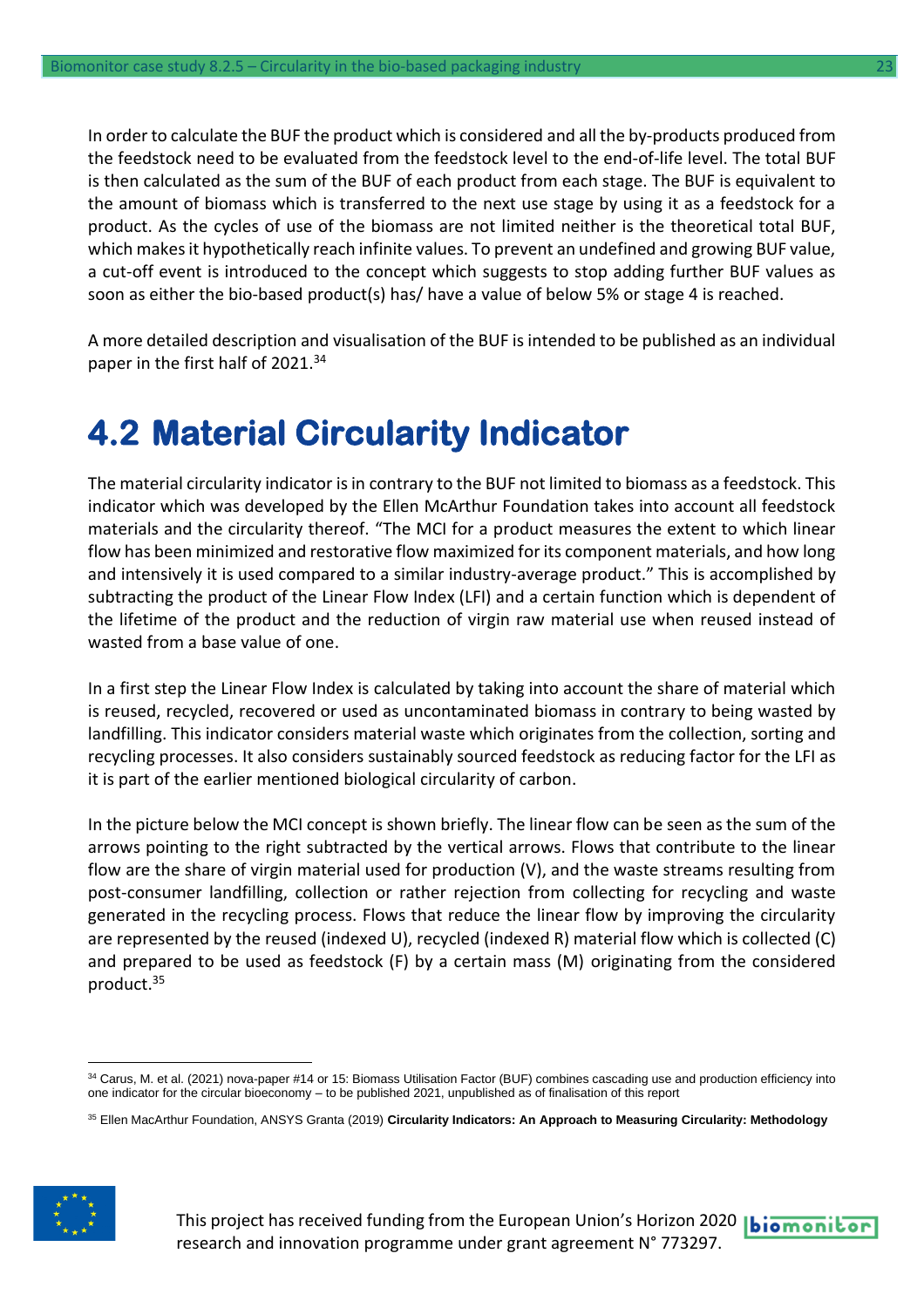

*Figure 3: Material Flows relevant for the calculation of the MCI, 2015 version.*

The value X denotes the extent to which the product is used as a factor of lifetime (L) and time of usage (U) compared to (divided by) their industry average values ( $L_{av}$ ,  $U_{av}$ ). Also, a factor "a" is added to the formula which accounts for the degree of which the improved lifetime and time of usage reduces the need for virgin material. This factor is usually set to 0.9 which sets a range for the MCI value from 0.1 for completely linear materials to 1 for completely circular materials, when considering products with an average lifetime and time of use:

$$
MCI = 1 - LFI * \frac{0.9}{X} \quad \{0.1; 1\}
$$

In a newer version of the MCI from 2019, the circular flows are expanded to consider atmospheric equilibrium neutral use of carbon sources. This is done by also considering the use of sustainable material as a Feedstock (F<sub>S</sub>) on the input side and the consideration of energy recovery (C<sub>E</sub>) and composting of uncontaminated biomass on the output side  $(C<sub>c</sub>)$ . This expansion, however, comes with some limitations that need to be considered when applying these values.

In regard to sustainable materials this comes down to a sustained production in which the extraction of the material:

- is at volumes and practices that maximise the regeneration of natural systems
- does not reduce the capacity for future production of the material
- does not reduce the natural capital associated or dependent on the indigenous ecosystems



This project has received funding from the European Union's Horizon 2020 **biomonitor** research and innovation programme under grant agreement N° 773297.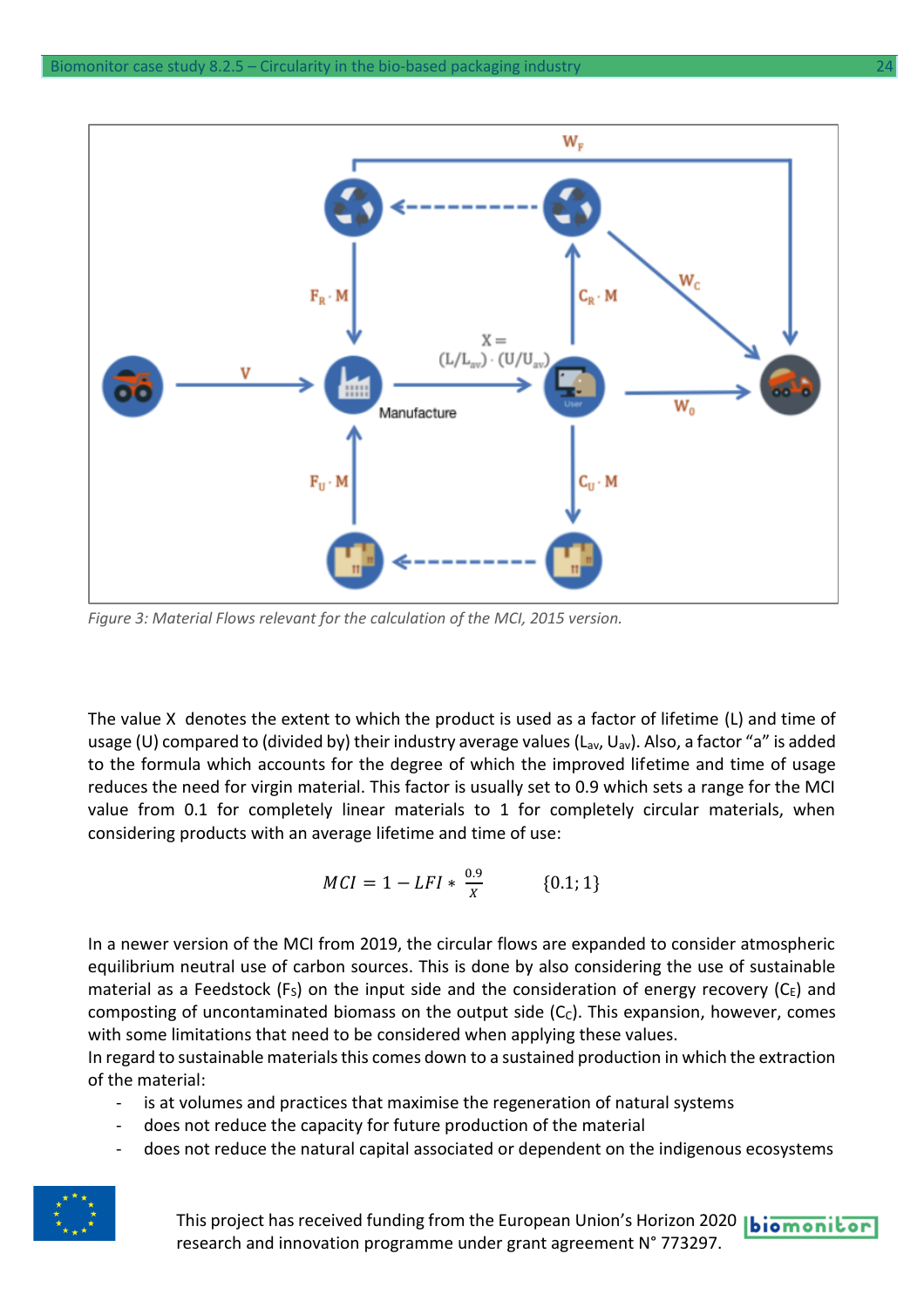In regard to energy recovery this is limited to:

- Materials for which the only alternative left would be landfilling
- Materials from a biological and demonstrably sustainable production source
- Material which is completely uncontaminated or at least inert and non-toxic
- Material must replace non-renewable alternatives
- By-products must be biologically beneficial

In regard to composting this is limited to:

- Compostable and non-toxic material according to recognised standards
- Biocompatible with the ecosystems to which the compost is introduced to
- By-products must be made biologically available

This expansion is also considered in the case study.

### <span id="page-24-0"></span>**4.3Data availability & replacing missing data**

#### **BUF**

For the calculation of the BUF the following data is required:

- Stage 0 Biomass source(s)
- Uses and their share of stage 0 Biomass:
	- o Food & Feed
	- o Products (considered product and other products from same biomass source)
	- o Bioenergy
	- o other useful routes back to the biosphere
	- o other unuseful routes back to the biosphere
- Reuse and recycling rates for each bio-based product
- Uses and their share of the recycled/ reused biomass:
	- o Products
	- o Bioenergy
	- o Other useful routes back to the biosphere
	- o Other unuseful routes back to the biosphere
- Reuse and recycling rates for each bio-based product

The list can be continued in the same way until one of the already mentioned cut-off conditions (stage 4 is reached or the biomass content is below 5 %) takes place. In the actual use case the data should be obtained for a specific product from a specific company. This would require having access to the data of the complete bio-based material composition of each product that results from the feedstock the specific product is made from. It would also require knowing the end-of-life treatment of all of these products produced from the same biomass feedstock and the further use of the biomass which can be reused or is obtained as recyclate from the products originating from the common feedstock. This is impossible with maybe some exceptions in which a biomass feedstock is

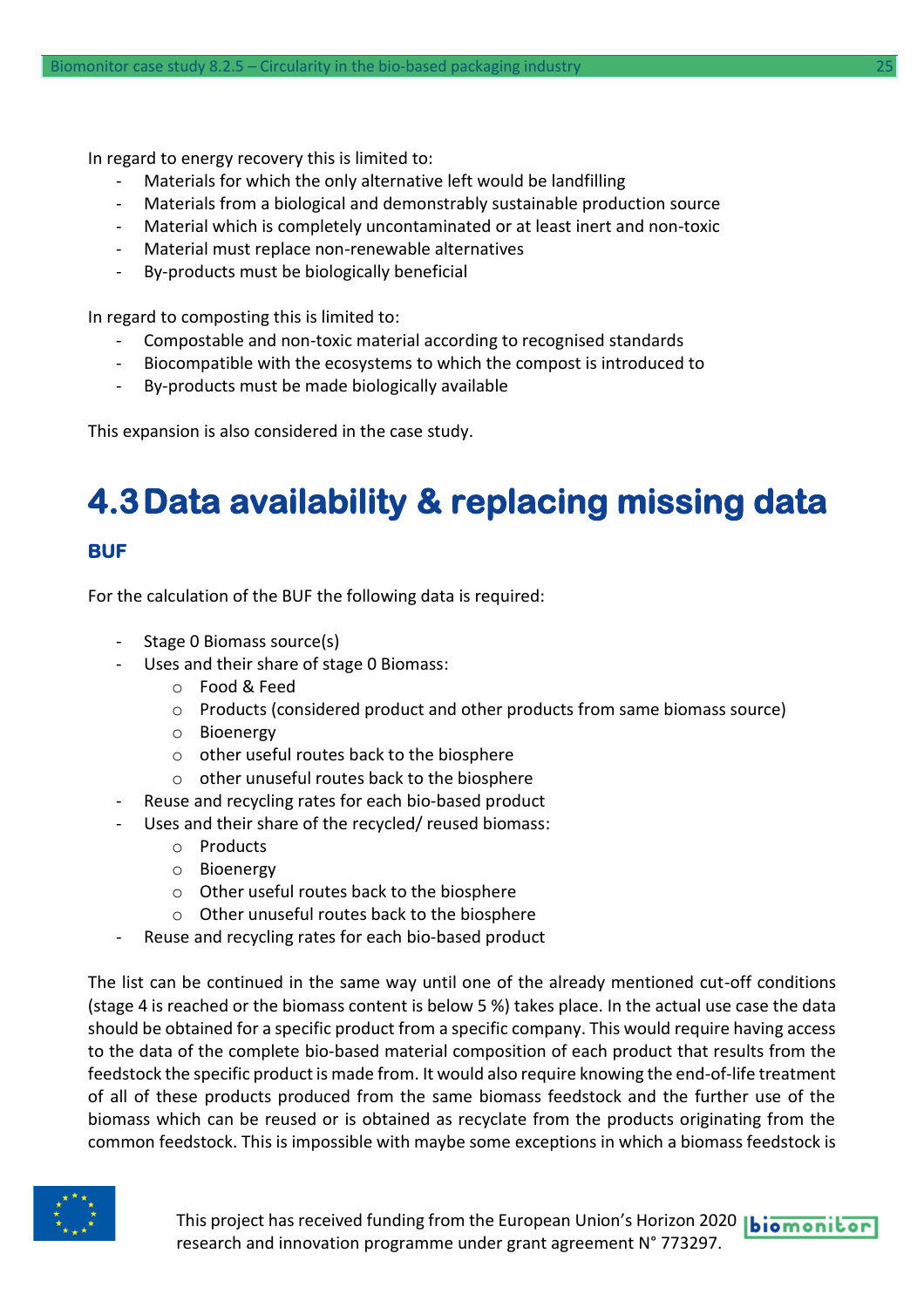used exclusively for one product and reused for this exact same product over and over. The wooden pallet example described in the next chapter comes close to this state.

If it is not possible to get information on a specific product from a specific company, the next step would be to look at information for product groups in a geographically limited area, e.g. the EU. In this case it is assumed that all composite milk packages are produced from the same share of feedstock sources which result in the same products that are treated the same way at their end of life everywhere in the EU and independent of their producers. This requires data on material composition regarding biomass feedstock, feedstock sources and treatment routes and waste streams for the resulting product groups in a country or on a continent. This method is used for the other two examples considered in chapter five.

If it is still not possible to acquire the needed data further assumptions on the use of the feedstock can be made. One assumption that reduces the amount of data needed significantly is the assumption of single-type-use of the considered biomass. This means that the biomass which is used for the specific product is exclusively used for the production of the considered product and other use groups, but not for other products.

Further assumptions can be made regarding the collection, recycling and recovery rate for different products. This data is neither gathered for each product individually nor for a product group but for material type groups. This might be an unquestionable approach for many but is not that straight forward as it may seem. Concerning the bio-based packaging industry the individual packaging type and their ability to be sorted and recycled correctly is dependent from a range of product and geographic variables like package shape, specific material composition (especially in the case of plastics), amount of recyclate used and return & recycle schemes in the specific region where the package is used.

If there is still data missing another option can be to derive or model the necessary data. This can be accomplished for instance by using data from other countries which have similar agricultural or socio-economic conditions. Also interviewing specialists helped to verify assumptions on, e.g. the significance of glues regarding their circularity, which was said to be not considered significant for the industry.

#### **MCI**

For calculating the MCI, the following data is required:

- Input data
	- o Amount of virgin material used for the production
	- o Amount of recycled material used for the production
	- o Amount of reused material used for the production
	- o Amount of sustainable material used for the production
- Product longevity
	- o Lifetime of the product
- Output data



This project has received funding from the European Union's Horizon 2020 |biomonitor research and innovation programme under grant agreement N° 773297.

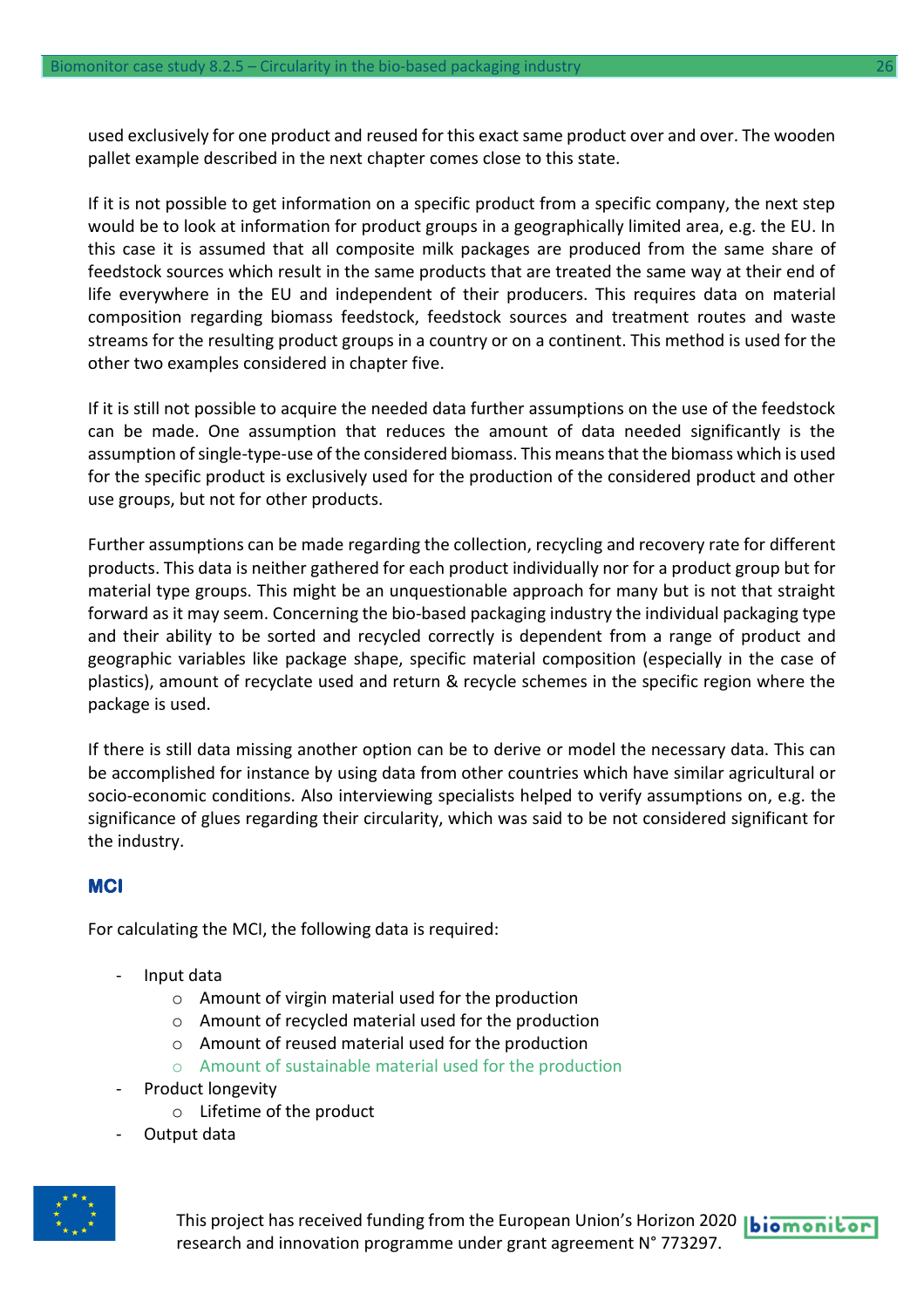- o Amount collected for recycling
- o Amount collected for reuse
- o Amount of carbon used for energy recovery
- o Amount of bio-based material used as uncontaminated compost
- o Amount landfilled
- **Ffficiencies** 
	- o Collection for recycling efficiency
	- o Collection for reuse efficiency
	- o Recycling efficiency
	- o Energy recovery efficiency

The first and most important information required for the MCI is the material composition of the considered product. The calculation cannot be carried out without sufficient data on the material composition as this is the starting point of the information gathering. Only in very few cases this material composition can be found specifically for the considered product. In all examples the material shares for the packaging product were missing for at least one material type. In some cases, where only few data values were missing these values could be replaced by derivations or actual weighing of the packaging product. Another source used for data on material composition are lifecycle-assessments which in most cases contain a material composition list.

In the following sections it is assumed that a complete material composition list is available. If this is the case but input data is missing the input data can be derived by using material flow diagrams. This was done for the example of the wooden pallet as there is a material flow diagram for wood and paper publicly available.<sup>36</sup> If alternative inputs are possible it is recommended to take a look at the relevant resource prices in the specific country in order to derive the resource input. Moreover, market reports, the OECD website, resourcepanel.org and EUROSTAT Economy-wide material flow accounts (EW-MFA) can help figuring out where the inputs are sourced from. In the case of sustainably sourced materials which is marked green because it was introduced to the MCI concept in the 2019 version the data acquisition can become very difficult. This is the case because the data is linked to several sustainability requirements which need to be fulfilled in order for the material to qualify for being sustainable. For the examples all the bio-based material was considered sustainable. In other cases, this could be determined by taking a look at certificates from the producers concerning the sourcing of different materials. Some examples include the Forest Steward Councilship (FSC) or the International Sustainability & Carbon Certificate (ISCC). In some cases, these certificates can also help by determining the recyclate share used for the production.

Concerning the product longevity empirical data from experienced users can be obtained by interviews, also the warranty of a product might be an indicator for the expected lifetime. Ourworldindata.org offers data on different topics and includes the average lifetime of plastic products.

<sup>36</sup> Mantau, Udo. (2012). **Wood flows in Europe** (EU 27). Project Report, Commissioned by CEPI (Confederation of European Paper Industries) and CEI-Bois (European Confederation of Woodworking Industries).

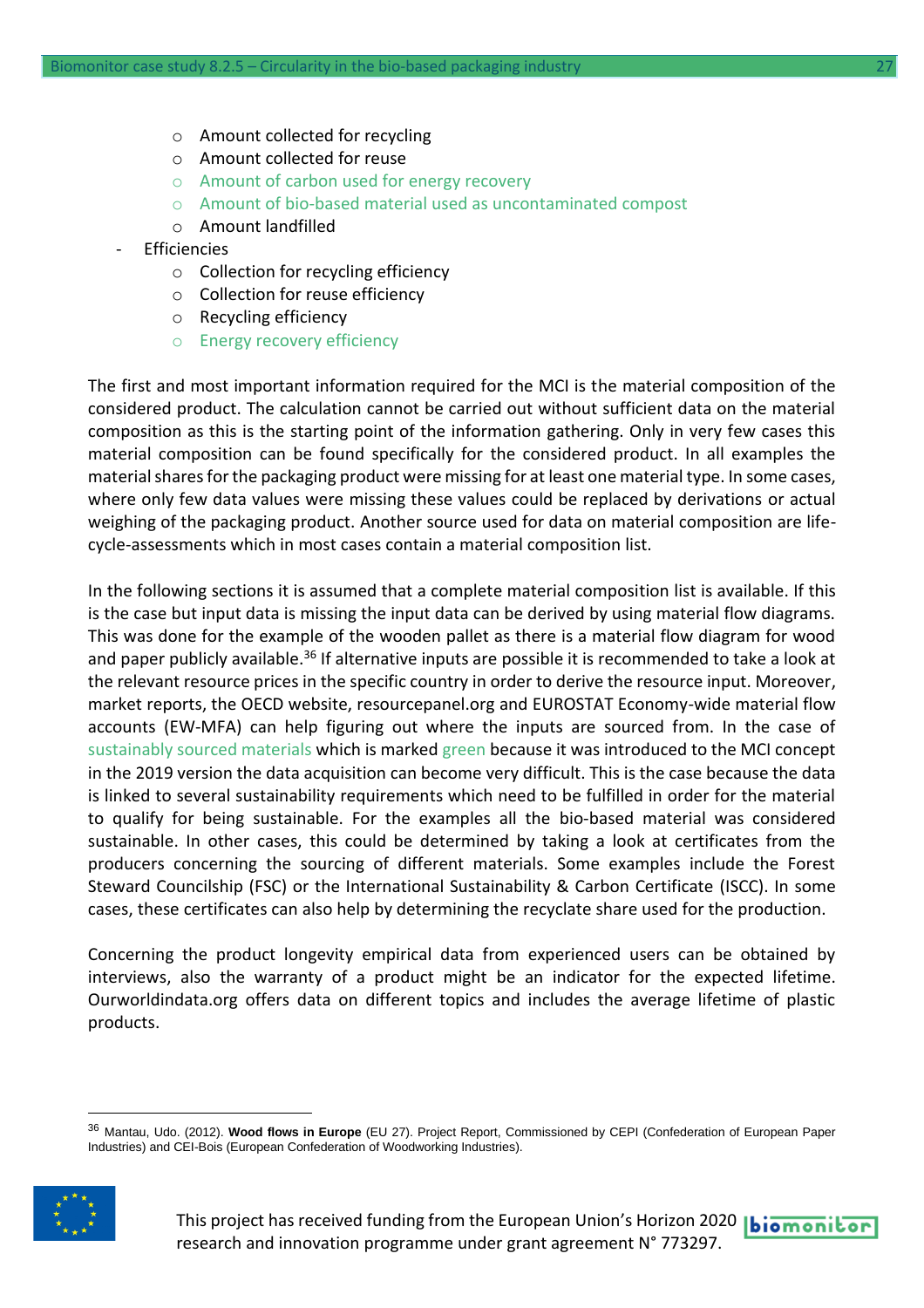Output data is, as already mentioned in the BUF section, mostly not available for specific products because the end-of-life treatment cannot be tracked but for material types. In the examples the data was derived from EUROSTAT which compiles recycling, recovery and landfilling rates for wood, plastic and paper & board packaging for each EU27 country. This of course makes the assumption that bio-based plastic can be equally treated as conventional plastic which is only the case for dropin solutions. As new types of plastic and new recycling schemes emerge additional data is needed. The amount of product used for energy recovery and composting at its end of life is marked green in the list as it was introduced to the MCI in 2019 as part of the carbon equilibrium extension. It is linked to several requirements that need to be fulfilled in order to account the material to this endof-life treatment.

The efficiency of the collection (including sorting) and recycling of the material is impossible to determine for specific products and even for product groups or materials as it is dependent on the quality of the collection, sorting and recycling scheme in place. This again is linked to the many different technologies used in these processes. A study on mechanical recycling efficiencies stated that the efficiency for the most common plastic materials is near to 100%.<sup>37</sup> Also, the collection and sorting efficiency is already included in the official EUROSTAT rates. Therefore, the collection and recycling efficiencies were set to one in this case study. The energy recovery efficiency was set to 40% as this is the average efficiency of the steam power engine which is used in recycling facilities.

#### **General**

The following diagram shows the amount of data which is needed to calculate the MCI (basic: 2015 version vs. extended: 2019 version including atmospheric equilibrium) and the BUF (basic: up to stage one and extended: up to stage 4). This shows that the BUF needs less data in its basic and single-use-type (only one type of product is produced from the biomass feedstock) version than the MCI but more in its extended version. As mentioned above this does not make any statement about the difficulty of the data acquisition as it might be easier to gather data for the BUF on products of which the recycled material is used for the same product over and over.

<sup>37</sup> Thoden van Velzen E. U., Jansen M., Brouwer M.T., Feil A., Molenveld K. and Pretz T. (2017) **Efficiency Of Recycling Post-Consumer Plastic Packages**, AIP Conference Proceedings 1914, 170002 (2017); https://doi.org/10.1063/1.5016785 Published Online: 12/15/17

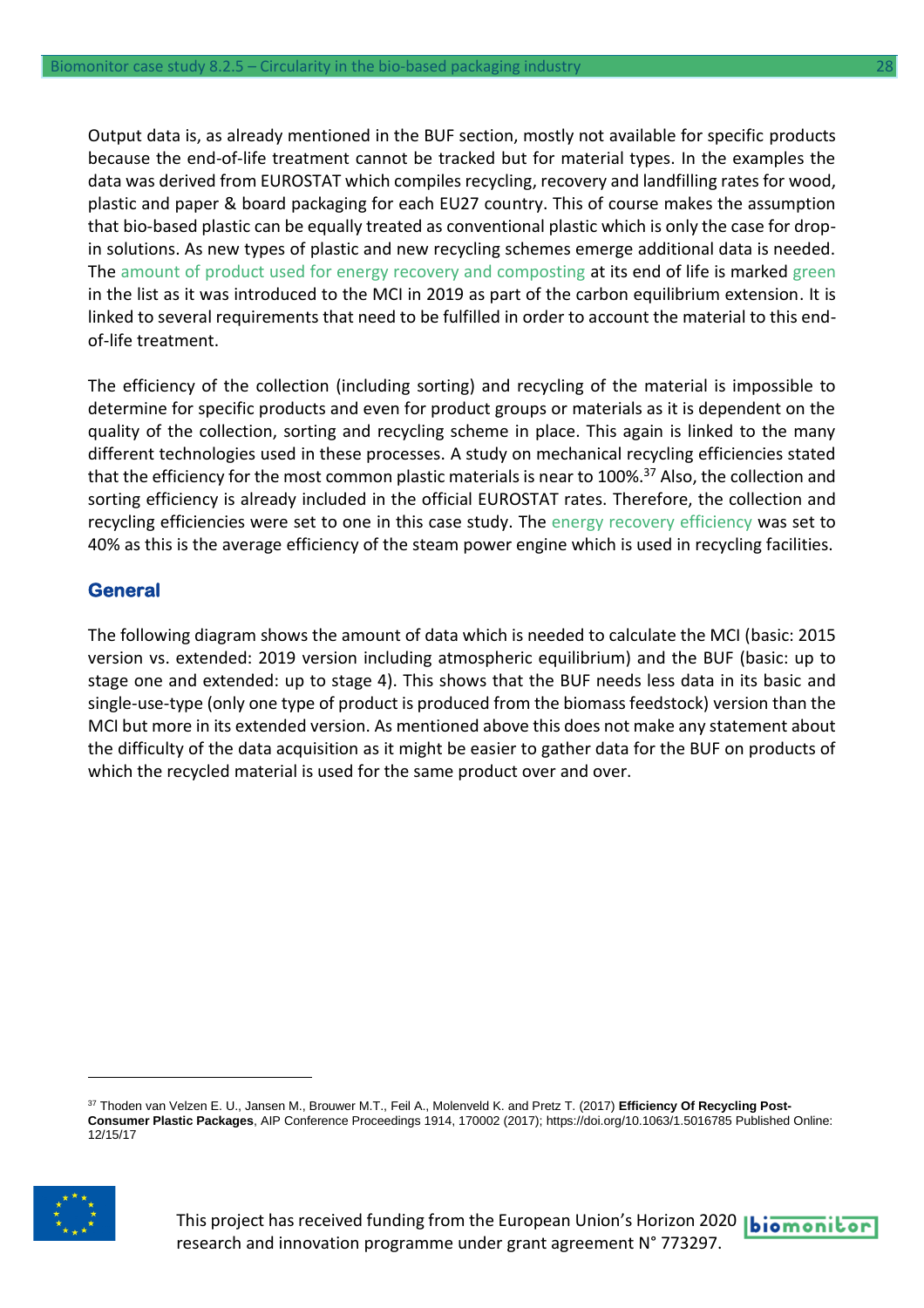

*Figure 4: Data requirements for the MCI (basic: traditional & extended: including atmospheric equilibrium) and for the BUF (basic: up to stage 1 & extended: up to stage 4) for a single-use-type biomass.*

The data needed in order to calculate the indicators was gathered for specific examples of bio-based packaging. The examples were chosen from EU-based packaging producers which were selected in a first research. Further examples were selected from studies and reviews dealing with the topic of packaging. These were in most cases sustainability reports including LCAs. In general, LCAs offer a good starting point for analysing the circularity of products as they often include a firm material list. From this point it is possible to search for material flow diagrams for the packaging components and recycling, reuse and recovery rates.

Another option to gather information on the used materials and their source is by the producer's website. However, in many cases it was unclear if the information available on the website can be trusted or if it would be considered greenwashing when scientifically analysed. This comes with a lack of trust and little use of established certificates, labels and standardised LCAs. Also, it is mostly not clear whether the products really contain bio-based materials or if these bio-based claims are based on a mass balancing approach allowing for bio-based content to be transferred from one product to another in a certain product group.

Packaging considered is made (at least partly) from the described bio-based materials: wood, paper, bio-based plastic or bio-based composites. A total of 30 packaging products were analysed concerning data availability. Of these only three products qualified for further investigation. Other examples only had less than 30% needed data directly available or at least derivable. This means that basic material quantities of a packaging product are given in order to use this as a starting point and derive the other values by the options mentioned before.

The chosen examples were a wooden pallet, bio-based and recyclate-based plastic packaging for toilet paper and paper/ recycled plastic packaging for dish washer tabs. Even in these cases certain data was missing and needed to be derived or could be requested from the producer.



This project has received funding from the European Union's Horizon 2020 **biomonitor** research and innovation programme under grant agreement N° 773297.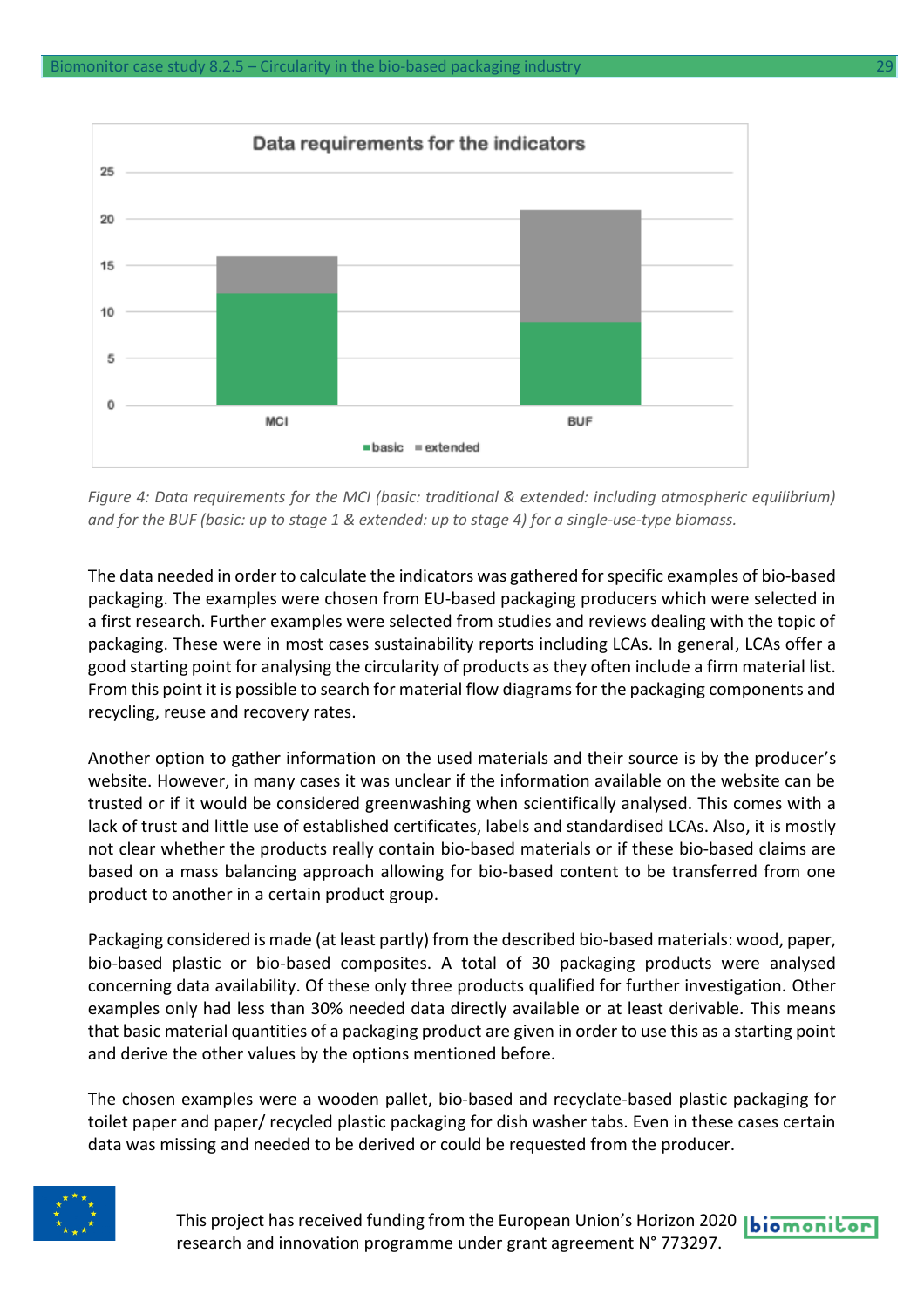### <span id="page-29-0"></span>**4.4Personal interviews**

Personal interviews were the alternative approach aiming towards collecting relevant information on the circularity of packaging. A questionnaire was developed with the intention to cover a number of general questions, some specific questions toward the relevant packaging category, and then a more detailed request on input and output data for a potential packaging product. The full questionnaire can be seen below, highlighted in a contrasting colour:

#### **General:**

- 1. In which sector of bio-based packaging are you active?
	- a. Plastics
	- b. Paper packaging
	- c. Wood packaging
	- d. Composite materials
	- e. Inks
	- f. Glues
- 2. Where is your company based (HQ)?
- 3. Where are your main production facilities?
- 4. How many employees do you have?
- 5. Which feedstock(s) do you mainly use? Where do you source it?

#### **For plastics:**

- 6. Roughly 20 million tonnes of plastics are produced in Europe for packaging (Plastics Europe, 2019). How large would you estimate is the share of bio-based packaging in Europe?
- 7. The recycling quota for plastics packaging in Europe is at about 34% (EU-27, 2020, Eurostat). How large do you estimate is the share of bio-based packaging that is recycled?
- 8. Do you use any kind of recycled material in your material production? If yes, how large is the share? What are the main drivers / obstacles for using recycled materials?

#### **For composite materials:**

- 9. There is no official Eurostat number indicating the recycling quota of "composite material packaging". Does your branch have any estimations of how large the share is of composite material packaging which is recycled?
- 10. What are the framework conditions for recycling composite materials? Is it different for various EU countries?

#### **For inks and glues:**

- 11. How large is the market share of bio-based inks / glues used in the packaging sector compared to fossil alternatives?
- 12. Do your bio-based products advantages / disadvantages for recycling?
- 13. Does the current political framework support advantageous bio-based solutions that enable better recycling? What would be needed to do so?

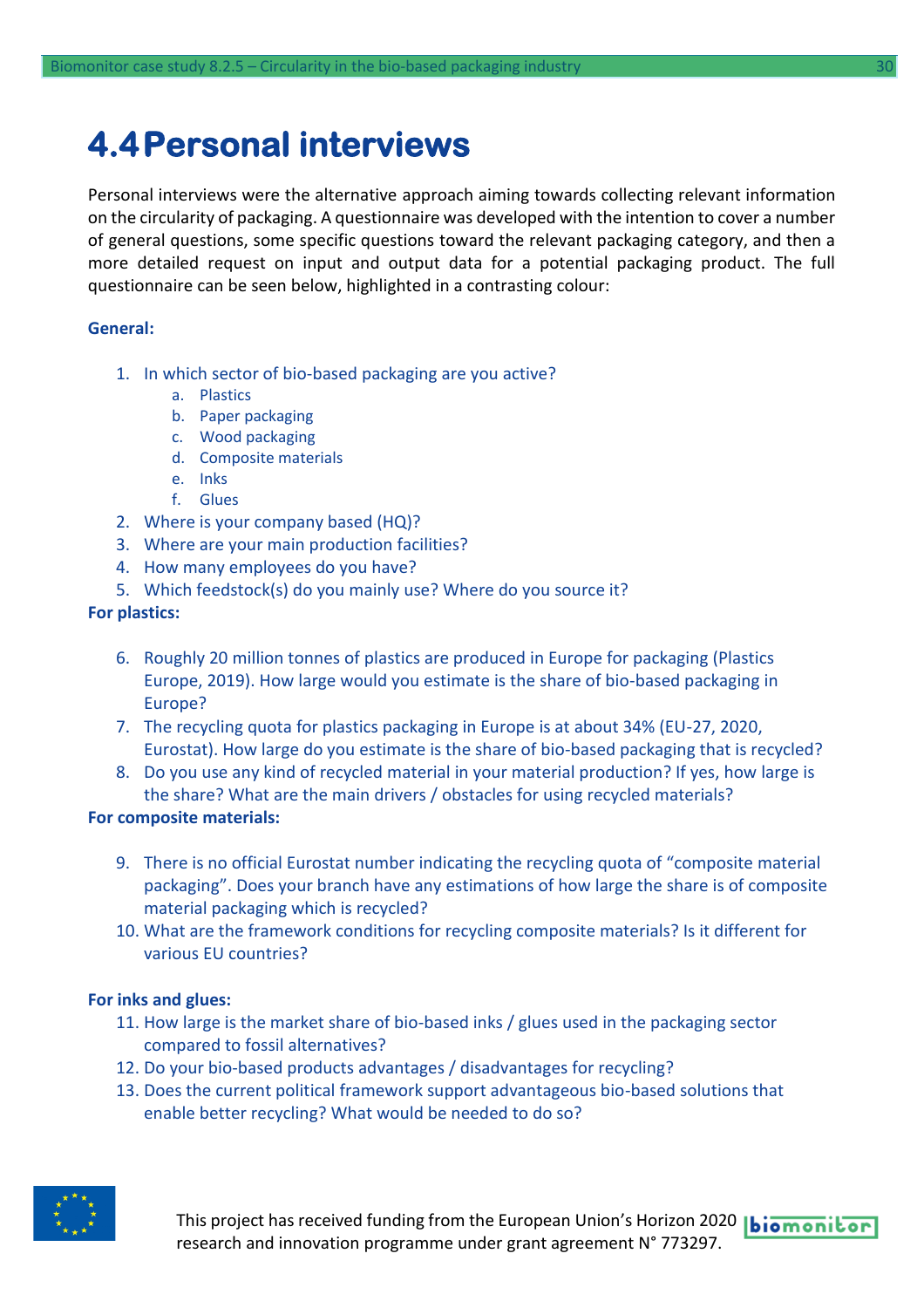#### **Data collection sheet for your bio-based packaging and selected circularity indicators**

### **General information** What is your bio-based packaging product? Typical lifetime of the product? … Which biomass are you using in the product? Which other materials are required for the product?

#### **Material Input (as dry mass)**

Biomass #1 (please specify here) Other biomass? (please specify here) Virgin / Fossil materials? (please specify here) Reused materials? (please specify here) Recycled materials? (please specify here)

#### **Product output**

How much product do you receive from the above input?

How much of the biomass input ends up in the product?

How much of the biomass input ends up as a sideproduct?

Can you elaborate how the side-product is used (e.g. for bioenergy, another product?) How much of the biomass input ends up as a waste? Please specify

Can you elaborate how the waste is treated (e.g. for bioenergy, incinerated, landfilled)

#### **End of life**

How often is your product reused directly?  $\begin{array}{ccc} | & ? \\ | & ? \end{array}$  times How much of your product is recycled into the same product again? How much of your product is recycled into another product? How much of your product is utilised for bioenergy at end of life? How much of your product is lost to the biosphere / unaccounted for How much of your product can be considered as

(uncontaminated) biomass at end of life?

| $\cdots$ |  |  |  |
|----------|--|--|--|
|          |  |  |  |
| $\cdots$ |  |  |  |
|          |  |  |  |
| $\cdots$ |  |  |  |
|          |  |  |  |
| $\cdots$ |  |  |  |
|          |  |  |  |
|          |  |  |  |

| $\overline{3}$ | kg                    |
|----------------|-----------------------|
| ??             | $k$ g                 |
| $\overline{3}$ | $k$ g                 |
| ??             | $\frac{1}{\text{kg}}$ |
| ??             | $k$ g                 |

| ?? | kg   |
|----|------|
| ?? | $\%$ |
| ?? | %    |
|    |      |
| ?? | $\%$ |
|    |      |
|    |      |

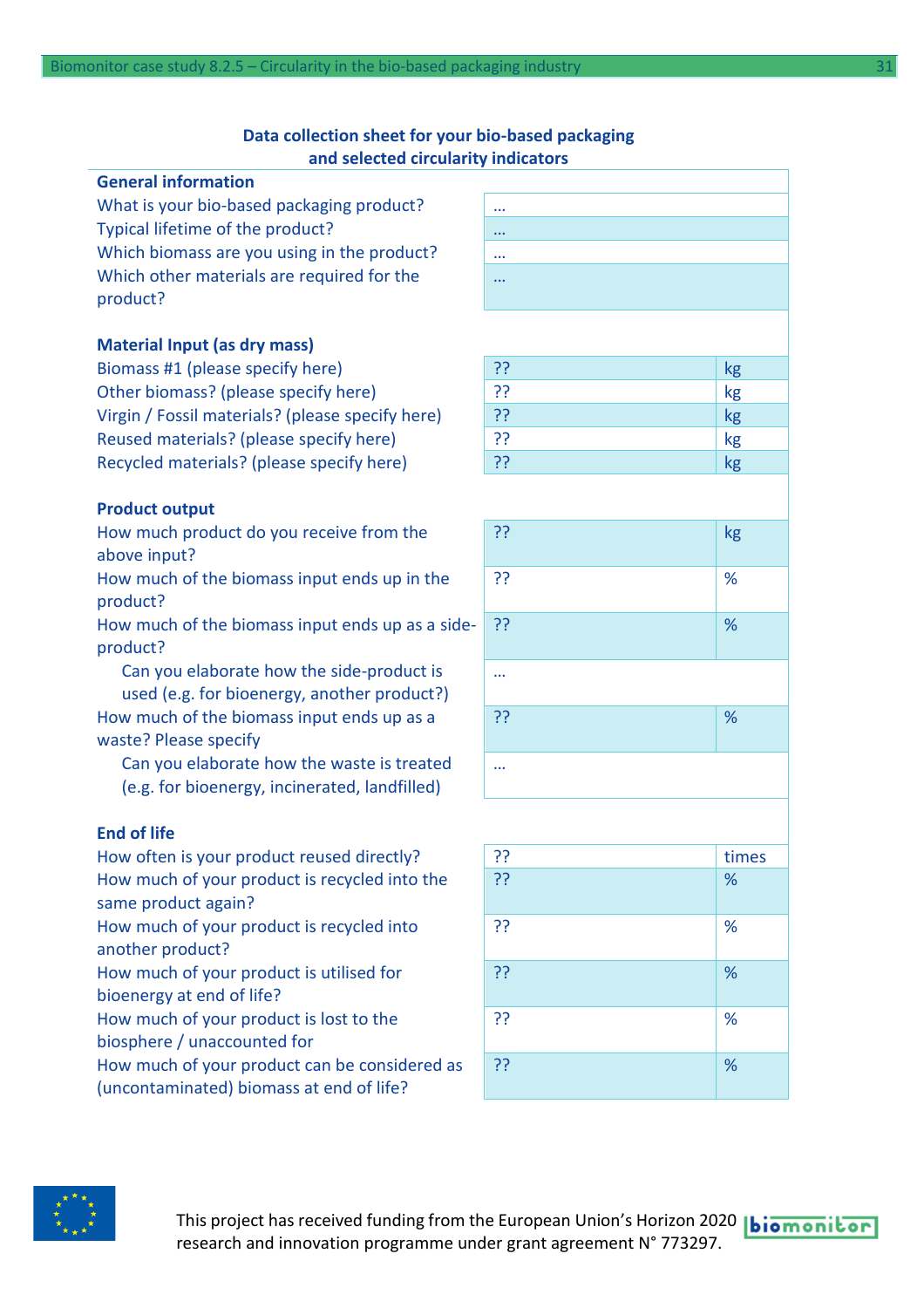For the personal interviews, a longlist of potentially relevant actors along the value chains was prepared. Most companies on the list were known to nova-Institute via their business network, allowing for direct communication channels to conduct interviews on the circularity of packaging materials. The following list provides an overview of relevant actors that were contacted among the groups of packaging and of waste management:

- **Paper & Board:** Huhtamaki, UPM, Metsä (Board and Tissue), Stora Enso, Smurfit Kappa, Papier Mettler
- **Glues:** Henkel, AkzoNobel, Nitto Europe, tesa, Kleibereit Klebchemie, Perstorp
- **Plastics:** Braskem, FKuR, Natureworks, Novamont, TotalCorbion, BASF, Neste
- **Composite Materials:** Tetra Pak, Elopak, Smurfit Kappa, SIG-Combibloc
- **Recycles and associations:** Plastics Recycles Europe, bvse, Interseroh, European Bioplastics, European Compost Network ECN, Plastics Europe
- **Wood:** European Federation of Wooden Pellet and Packaging Manufactures FEFPEB, Bundesverband Holzpackmittel HPE, Stora Enso

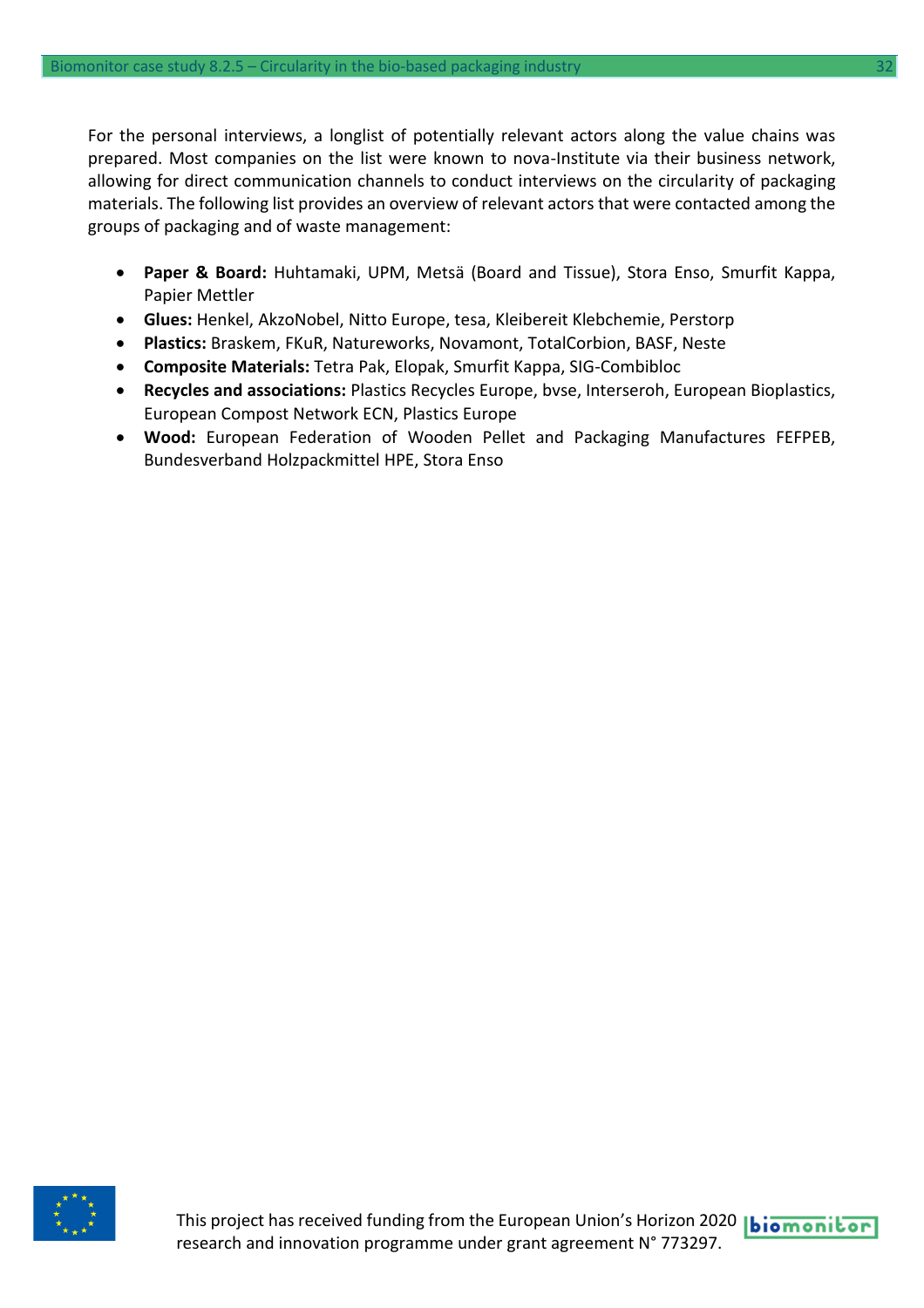# <span id="page-32-0"></span>**5 Calculation & Results**

### <span id="page-32-1"></span>**5.1Data collection**

### <span id="page-32-2"></span>**5.1.1 Personal interviews**

Altogether, the pathway to collect data via personal interviews did not yield any useful results. Many companies/organisations did respond with interest after initial contact, but regretfully declined to support the approach when the request for specific data became apparent. In the end, a total of four interviews were conducted (due to requests for anonymity, we will not disclose the companies here), where the questions 1–13 of chapter 4.4 were discussed, but no responses on the more specific data request for the data collection sheet could be obtained, even after multiple calls and requests when initial readiness to support the data collection was indicated.

A large reason for the low willingness to conduct the interview was a palpable reluctance to share sensitive data with the project, even when an NDA was proposed and discussed. Here, it seems quite apparent that companies are very cautious to share such information, even when they agreed that such results would be very useful for gaining information on and monitoring bio-based packaging. Another reason that also became apparent was the fact that many companies were either not aware if or did not have at all the data that was requested in order to calculate the two indicators of choice.

That said, some take-aways for the bio-based packaging sectors can still be derived from the interviews, which we want to summarize here:

- For glues in the packaging sector, a bio-based share of 20-30% was estimated
- There is little to no focus and no expectancy on recycling glues in the packaging sector
- Bio-based solutions for glues are more attractive than recycling solutions due to purity reasons
- Main driver for glue selection is that it at least not hinders recycling and in the best case improves recycling – whether the feedstock is bio-based or not is only of secondary importance
- For inks in the packaging sector, a bio-based share of 40-45% was cautiously estimated
- Inks are never entirely bio-based pigments are never bio-based, while the binder is always colofonium (tree resin)
- Some bio-based ink options like nitrocellulose are bad for food packacking as they cannot be sterilized
- Like for glues, there is indication that bio-based inks are a preferred choice over other inks and there are no political incentives driving or inhibiting bio-based ink demand
- For bio-based plastics, the share in packaging is estimated to be similar to the global share of bio-based plastics



This project has received funding from the European Union's Horizon 2020 **biomonitor** research and innovation programme under grant agreement N° 773297.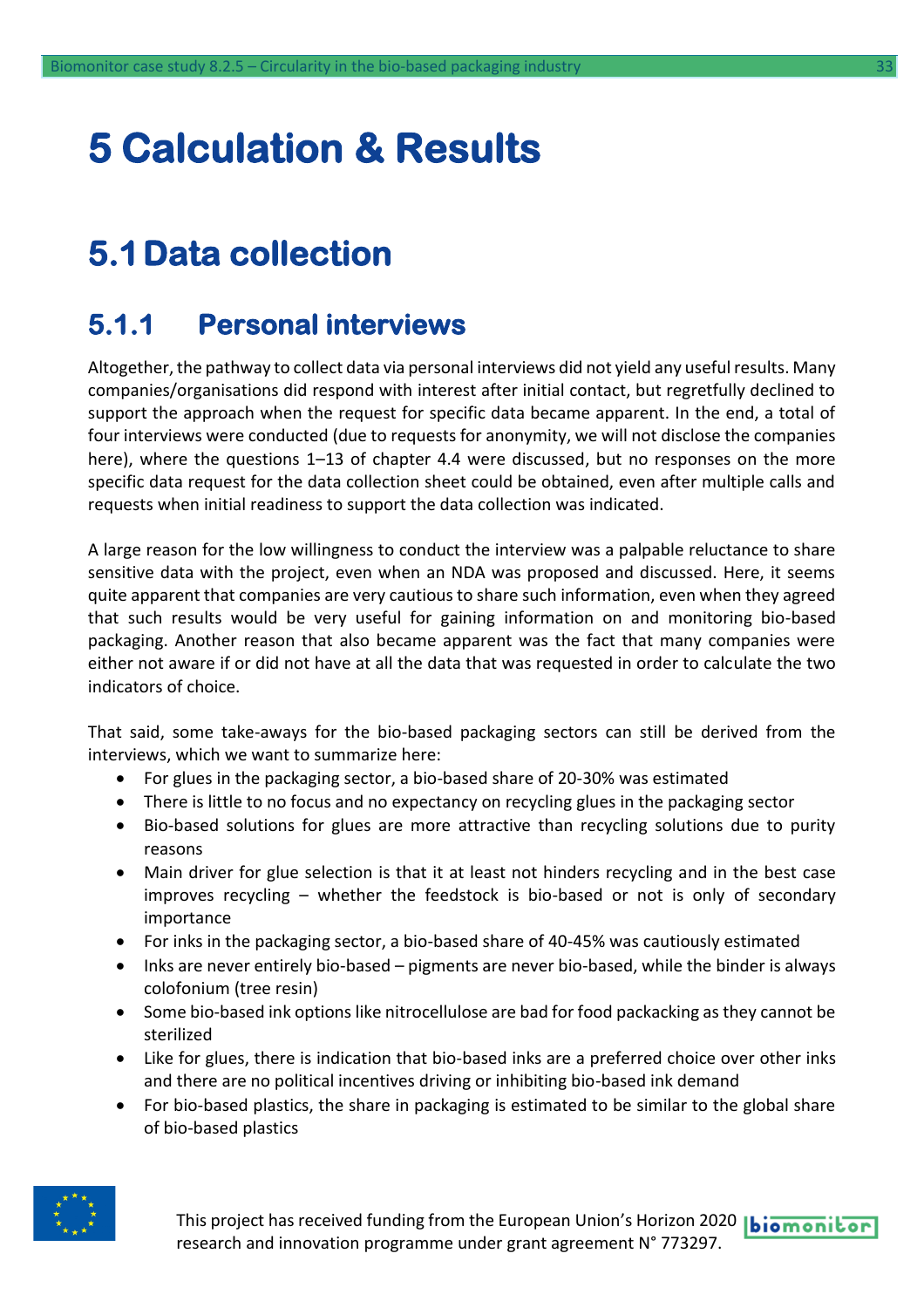- For recycling of bio-based plastic packaging, they are coherent with the general plastics recycling in Europe  $\rightarrow$  large streams like PE are recycled, which means that bio-based PE is recycled as well.
- Chemical recycling, e.g. solvent-based, was suggested as a potentially very interesting solution to increase recycling shares.
- EUROSTAT was mentioned to become more and more aggregated, which is counterproductive for focused monitoring of the bioeconomy

### <span id="page-33-0"></span>**5.1.2 Literature and statistics**

Compared to the difficulties through the personal interviews, official statistics plus deeper digging into literature led to some results that could be used for calculating the two circularity indicators. That said, official statistics (in particular EUROSTAT) aggregate statistical data usually on a higher level than what would be necessary for the calculation of the indicators. As a consequence, the three in the following introduced examples are largely based on additional literature information that was identified outside of official statistics, and then, in order to enable a calculation of the circularity indicator, some information from official statistics were added or used as assumptions to close existent gaps. For more details, please refer to the three following examples in chapter 5.2.

### <span id="page-33-1"></span>**5.2Example 1: Wood packaging**

A wooden EURO pallet is used as an example for industrial packaging. Mass and material composition are average values obtained from a Review of LCAs for wooden and plastic pallets.<sup>38</sup>

#### **MCI**

For the calculation of the MCI the average mass of a EURO pallet and the average mass share of the iron nails is considered. The wood for the pallet is in this case exclusively sourced sustainably. The lifetime is considered being 14 use cycles which is the standard lifetime of a wooden pallet. The complete pallet (excluding the nails) is used for energy recovery at its end of life. As only the carbon share can be considered for circular energy recovery, the carbon share had to be determined, in this case to a value of 50%, following the suggestion on the Wikipedia article for the carbon content of wood. The energy efficiency is set to 40% which is the value for average steam power engines used for energy recovery in the waste industry. By calculating the MCI from these numbers this results in a value of 0.63 for the MCI.

|  |  | Table 1: Calculation of the MCI for a wooden EURO pallet. |
|--|--|-----------------------------------------------------------|
|--|--|-----------------------------------------------------------|

| Data type                | <b>Assumption/Derivation</b> | Value |
|--------------------------|------------------------------|-------|
| Mass of the product (kg) | Average EURO pallet          | 21.82 |
| Virgin Material (kg)     | Only nails (iron)            | 0.38  |

38 Deviatkin I, Khan M, Ernst E, Horttanainen M. Wooden and Plastic Pallets: A Review of Life Cycle Assessment (LCA) Studies. *Sustainability*. 2019; 11(20):5750. https://doi.org/10.3390/su11205750

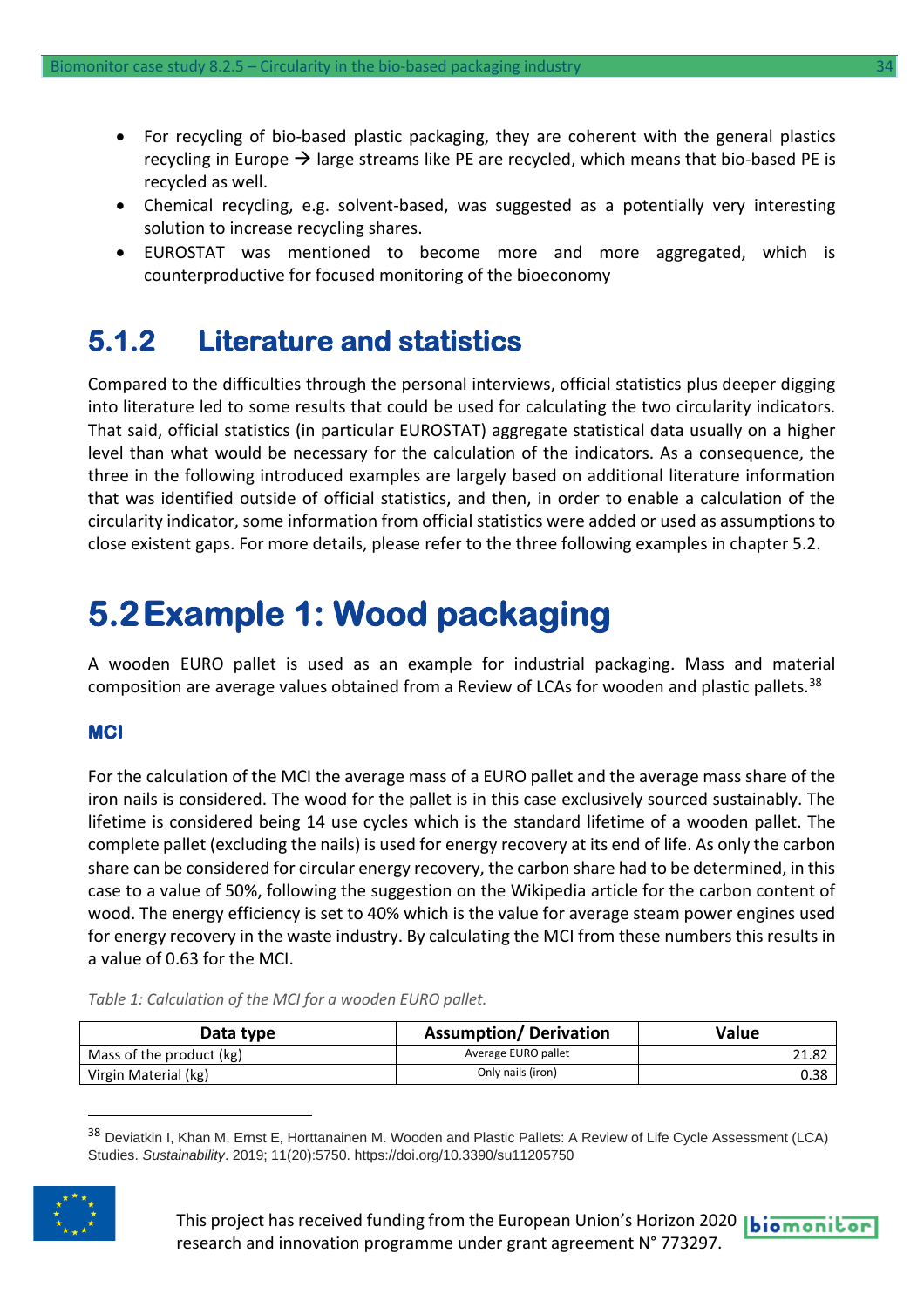| Recycled Feedstock (%)                      |                                                  | 0.00  |
|---------------------------------------------|--------------------------------------------------|-------|
| Feedstock efficiency (% recyclate produced) |                                                  |       |
| Reused Feedstock (%)                        |                                                  | 0.00  |
| Sustainable Feedstock (%)                   | Sustainably sourced                              | 1.00  |
| Collected for recycling (%)                 |                                                  | 0.00  |
| Collection efficiency (%)                   |                                                  |       |
| Collected for reuse (%)                     |                                                  | 0.00  |
| Collected as un-contaminated biomass (%)    |                                                  | 0.00  |
| Collected for energy recovery (%)           | Carbon content: 50 wt%<br>Energy efficiency: 40% | 0.20  |
| Lifetime (use cycles)                       | Average lifetime                                 | 17.00 |
| Industry-average Lifetime (use cycles)      |                                                  | 17.00 |
| Waste from collecting for recycling (kg)    |                                                  | 0.00  |
| Waste from recycling for feedstock (kg)     |                                                  | 0.00  |
| Total waste (kg)                            |                                                  | 17.53 |
| Linear Flow Index                           |                                                  | 0.41  |
| Utility Factor                              |                                                  | 1.00  |
| A                                           |                                                  | 0.90  |
| MCI                                         |                                                  | 0.63  |

#### **BUF**

The wooden pallet is made from only one type of biomass, which is wood. A material flow diagram for wood streams in the EU was used for deriving the relevant numbers in each stage.<sup>39</sup>

In a first step (stage 1) the wood results in two intermediate products (pulp and wood workpieces) and in bioenergy. From the wood production the wood streams are directed either to the production of wood products (in this case the pallet) and in case of residues towards use in pulp production, other wood-based production and bioenergy, this is stage 2. In the other stage 2 process, the pulp production the resulting streams are directed either towards paper production or towards bioenergy (residues). In stage three, the end of the lifetime of the considered pallet, four different products are obtained from the products of stage 2: Paper, recycled paper, wood products and pulp. The major stream however originates from the end of life of the pallets into carbon sequestration, which is in this case considered as "back to the biosphere, unuseful". In the last stage, stage 4, (recycled) paper is obtained as only product. Without the cut-off condition defined in the BUF concept this (recycled) paper would be considered in further stages as its raw materials can be reused until the lignin fibres get too small. Waste streams originating from the paper production or paper recycling end up being incinerated, landfilled or in the form of carbon sequestration.

By adding up the share of usefully deployed biomass in each stage for each product, the biomass utilization factor of this stage is obtained. The sum of these stage-specific biomass utilization factors is the overall BUF of this product.

<sup>39</sup> Mantau, Udo. (2012). **Wood flows in Europe** (EU 27). Project Report, Commissioned by CEPI (Confederation of European Paper Industries) and CEI-Bois (European Confederation of Woodworking Industries).



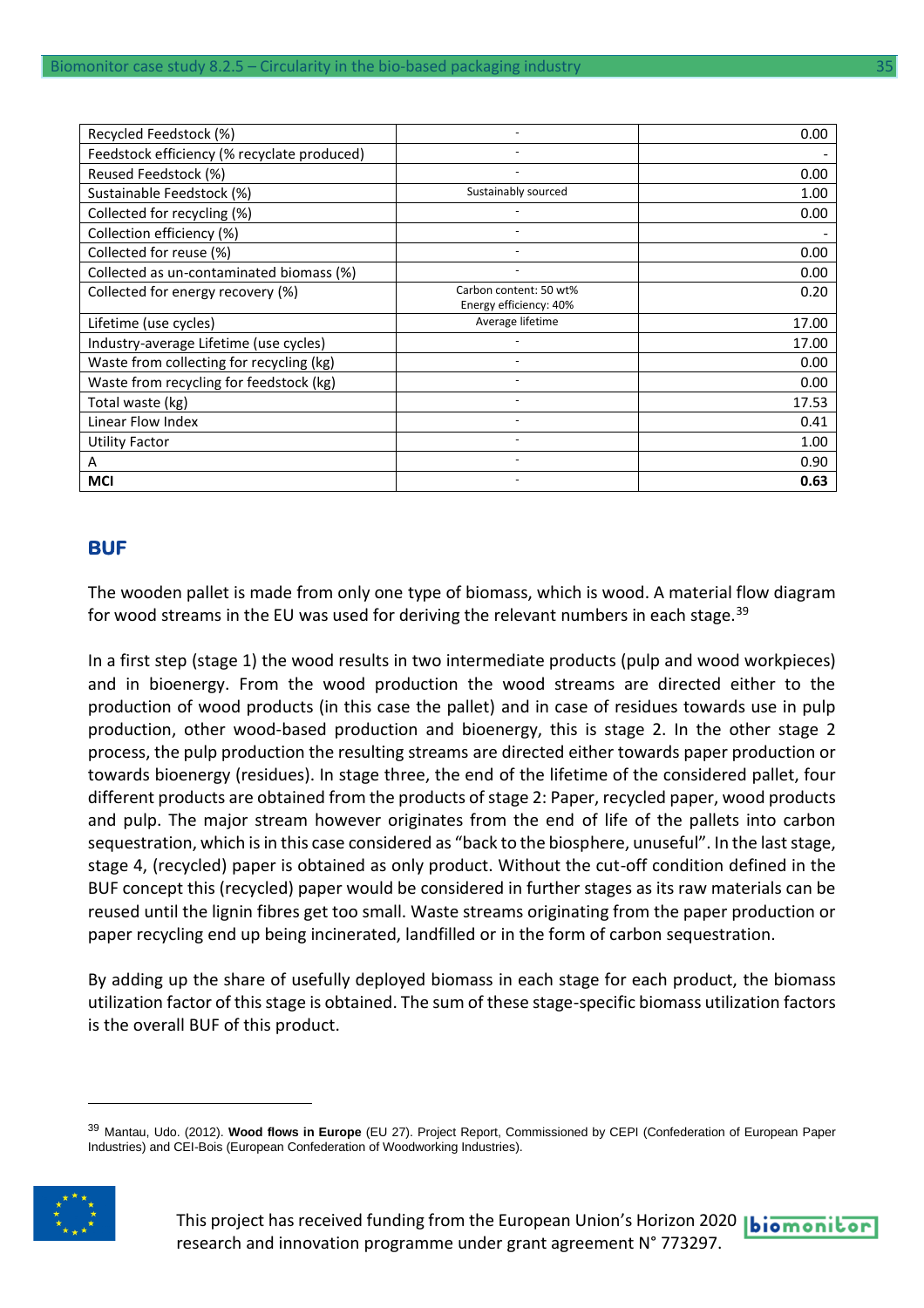| Data type                | <b>Assumption/ Derivation</b>              | Value                |
|--------------------------|--------------------------------------------|----------------------|
| Stage 0: BUFO            | wood                                       | 100% of investigated |
|                          |                                            | <b>biomass</b>       |
| Stage 1:                 |                                            |                      |
| Food & Feed              |                                            | 0.00                 |
| Bio-based products       | Wood components & pulp                     | 0.64                 |
| Bioenergy                |                                            | 0.36                 |
| Back to biosphere useful |                                            | 0.00                 |
| <b>BUF1</b>              |                                            | 1.00                 |
| Stage 2:                 |                                            |                      |
| Bio-based products       | Wood products, paper & industrial residues | 0.59                 |
| Bioenergy                |                                            | 0.05                 |
| Back to biosphere useful |                                            | 0.00                 |
| <b>BUF2</b>              |                                            | 0.64                 |
| Stage 3:                 |                                            |                      |
| Bio-based products       | Wood components, paper & pulp              | 0.17                 |
| Bioenergy                |                                            | 0.18                 |
| Back to biosphere useful | $\overline{a}$                             | 0.00                 |
| <b>BUF3</b>              |                                            | 0.35                 |
| Stage 4:                 |                                            |                      |
| Bio-based products       | Industrial residues, wood products & paper | 0.16                 |
| Bioenergy                |                                            | 0.00                 |
| Back to biosphere useful |                                            | 0.00                 |
| <b>BUF4</b>              | $\overline{\phantom{a}}$                   | 0.16                 |
| <b>Total BUF</b>         |                                            | 2.15                 |

*Table 2: Calculation of the BUF for the wooden EURO pallet.*

### <span id="page-35-0"></span>**5.3Example 2: Bio-based plastic packaging**

In this example the MCI and the BUF are calculated for plastic packaging of toilet paper which is assumed to be 50% from recycled plastic and 50% from bio-based polyethylene.

#### **MCI**

For the input the mass of the product is estimated, the feedstock efficiency is ignored and set to 1 and the bio-based PE is assumed to be sustainably sourced. The lifetime of the product is assumed to be the industry average. For the output side recycling, landfilling and energy recovery rates are obtained from EUROSTAT. The carbon content from polyethylene is used for the complete product and the energy efficiency of the recovery is set to 40% which is the average efficiency of steam power engines used at waste processors.

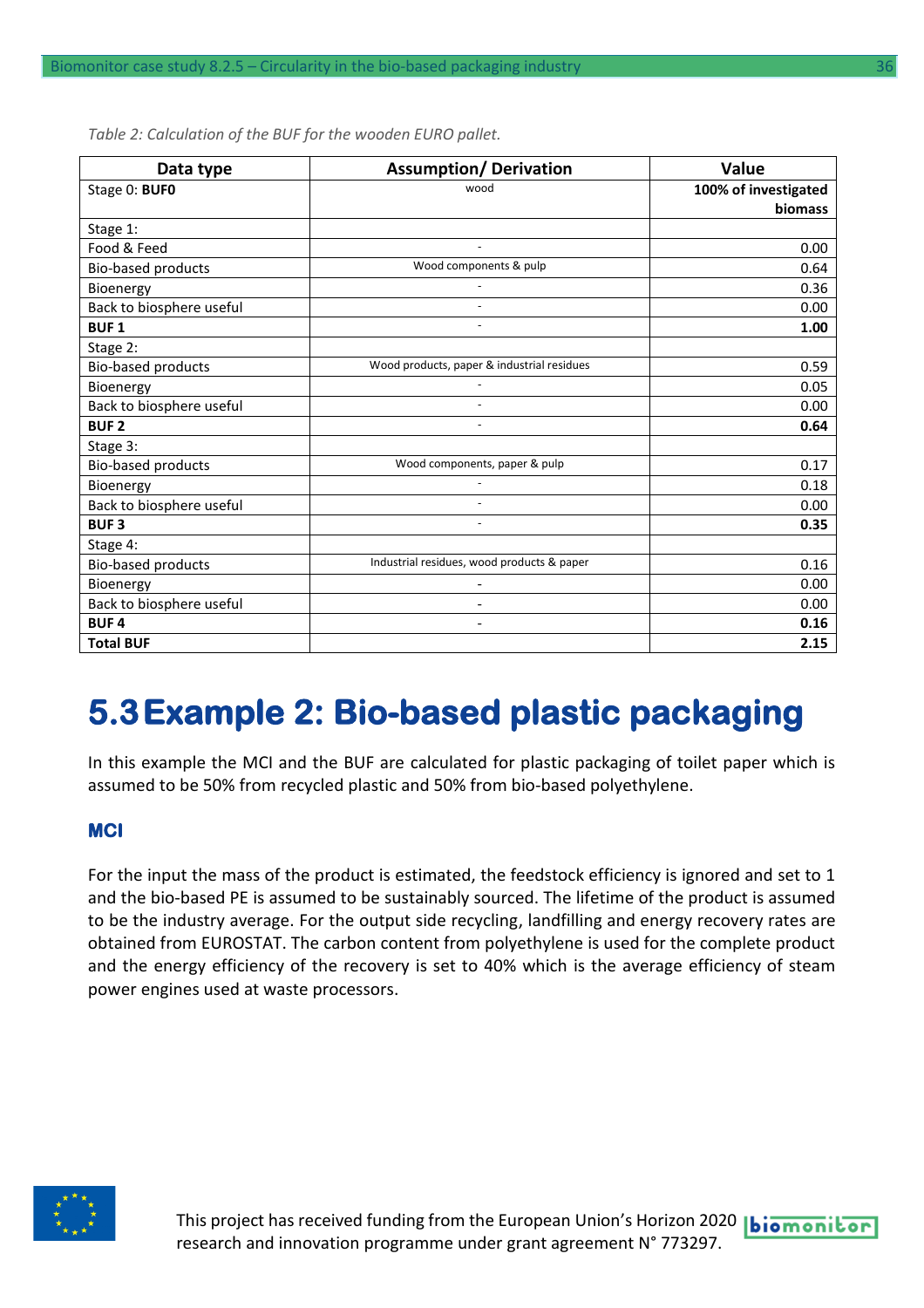| Data type                                               | <b>Assumption/ Derivation</b>                                                                        | Value |
|---------------------------------------------------------|------------------------------------------------------------------------------------------------------|-------|
| Mass of the product (kg)                                | Assumption                                                                                           | 0.05  |
| Virgin Material (kg)                                    |                                                                                                      | 0.00  |
| Recycled Feedstock (%)                                  | Based on EUROSTAT recycling rates (so<br>likely overestimated)                                       | 0.50  |
| Feedstock efficiency (%)                                | Assumption                                                                                           | 1.00  |
| Reused Feedstock (%)                                    |                                                                                                      | 0.00  |
| Sustainable Feedstock (%)                               | Assumption: Sustainably sourced                                                                      | 0.50  |
| Collected for recycling (%)                             | Source: EUROSTAT                                                                                     | 0.31  |
| Collection efficiency (%)                               | Assumption                                                                                           | 1.00  |
| Collected for reuse (%)                                 |                                                                                                      | 0.00  |
| Collected<br>uncontaminated<br><b>as</b><br>biomass (%) |                                                                                                      | 0.00  |
| Collected for energy recovery (%)                       | Assumption: carbon content for package<br>equals carbon content of PE: 85%<br>Energy efficiency: 40% | 0.01  |
| Lifetime (use cycles)                                   | Average lifetime                                                                                     | 1.00  |
| Industry-average<br>Lifetime<br>(use<br>cycles)         |                                                                                                      | 1.00  |
| Waste from collecting for recycling<br>(kg)             |                                                                                                      | 0.00  |
| Waste from recycling for feedstock<br>(kg)              |                                                                                                      | 0.00  |
| Total waste (kg)                                        |                                                                                                      | 0.03  |
| Linear Flow Index                                       |                                                                                                      | 0.33  |
| <b>Utility Factor</b>                                   |                                                                                                      | 1.00  |
| a                                                       |                                                                                                      | 0.90  |
| <b>MCI</b>                                              |                                                                                                      | 0.69  |

*Table 3: Calculation of the MCI for the bio-based plastic packaging.*

#### **BUF**

In this case it is assumed that the bio-based polyethylene is sourced from sugar cane which is converted into ethanol and then into ethylene monomers. Important by-products of this process are bagasse, vinasse and CO<sub>2</sub>. Bagasse is the lignin-based wood-like fibre material which is in many cases used for bioenergy. Vinasse is a liquid which contains the bio-chemical components which are not necessary for the polyethylene production. This by-product is mostly considered as waste because it can be harmful for the environment when disposed in high amounts. However, it can also be used as a replacement of chemical fertilizers, as could be shown in a study from the National Research Centre in Cairo, Egypt.<sup>40</sup> This application for vinasse is assumed in this study. After the end of life of the plastic packaging the material is recycled and reused partly for the same application.

<sup>&</sup>lt;sup>40</sup> Abd el halim Mahmoud, S., Salah Siam, H., Said Taalab, A., Mahamed El-Ashry, S., 2019, "Significant use of vinasse as a partial replacement with chemical fertilizers sources for spinach and barley production and their effect on growth and nutrients composition of plant" Plant Archives Vol. 19 No. 1, pp. 1593-1600

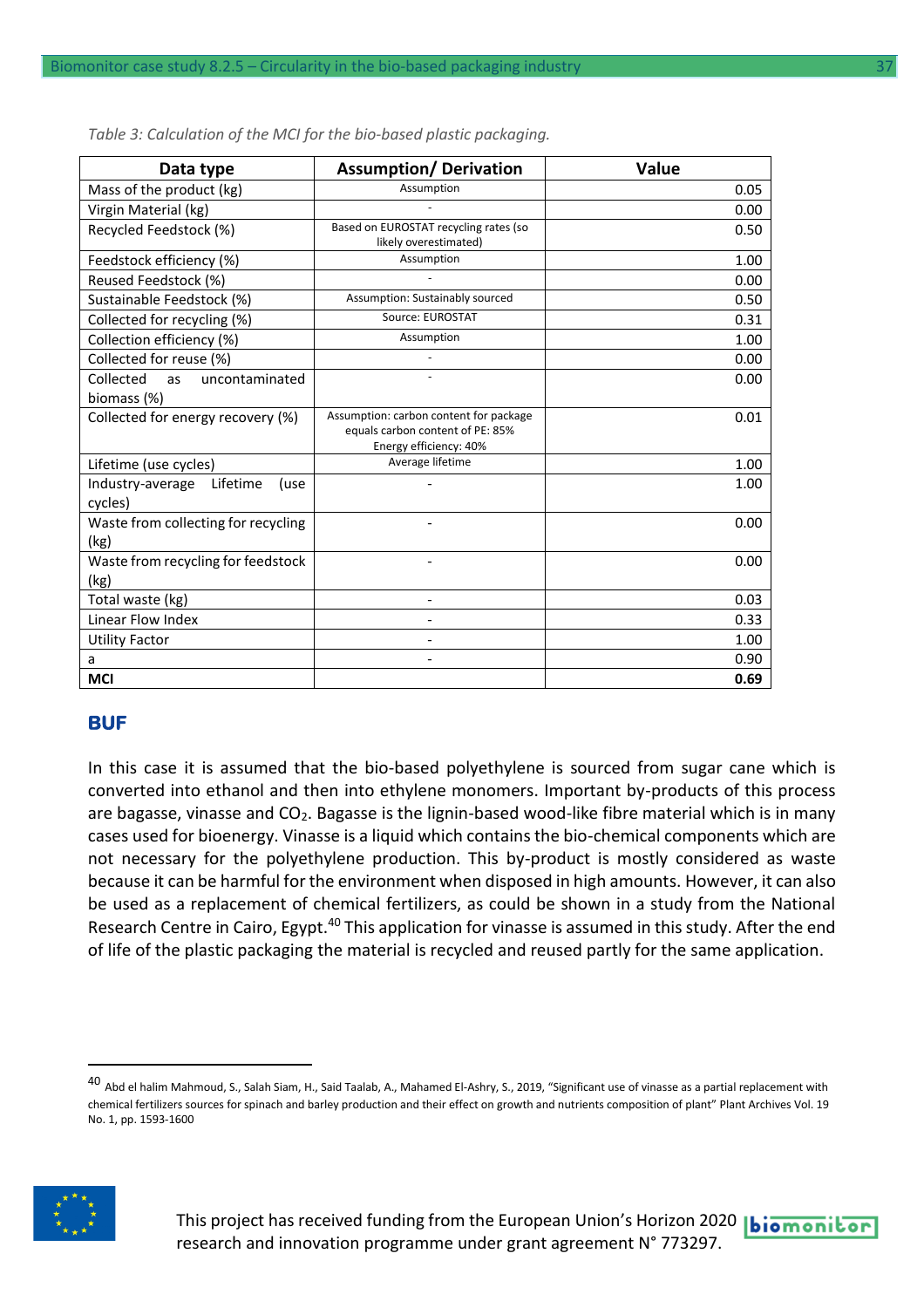| Data type                 | <b>Assumption/ Derivation</b>                                      | Value                        |
|---------------------------|--------------------------------------------------------------------|------------------------------|
| Stage 0: BUFO             | Sugar cane                                                         | 100% of investigated biomass |
| Stage 1:                  |                                                                    |                              |
| Food & Feed               | In this case not used for food/ feed                               | 0.00                         |
| <b>Bio-based products</b> | Ethanol                                                            | 0.06                         |
| Bioenergy                 | <b>Bagasse</b>                                                     | 0.21                         |
| Back to biosphere useful  | Vinasse                                                            | 0.67                         |
| <b>BUF1</b>               |                                                                    | 0.73                         |
| Stage 2:                  |                                                                    |                              |
| Bio-based products        | 50% conversion rate from ethanol to PE                             | 0.03                         |
| Bioenergy                 |                                                                    | 0.00                         |
| Back to biosphere useful  |                                                                    | 0.00                         |
| <b>BUF2</b>               |                                                                    | 0.03                         |
| Stage 3:                  |                                                                    |                              |
| <b>Bio-based products</b> | Recycled PE, EUROSTAT recycling rate for<br>plastic in the EU: 31% | 0.01                         |
| Bioenergy                 | PE used for energy recovery, EUROSTAT<br>EU-average rate: 67%      | 0.02                         |
| Back to biosphere useful  |                                                                    | 0.00                         |
| <b>BUF3</b>               |                                                                    | 0.03                         |
| Stage 4:                  |                                                                    |                              |
| <b>Bio-based products</b> | Recycled PE, EUROSTAT recycling rate for<br>plastic in the EU: 31% | < 0.00                       |
| Bioenergy                 | PE used for energy recovery, EUROSTAT<br>EU-average rate: 67%      | 0.01                         |
| Back to biosphere useful  |                                                                    | 0.00                         |
| <b>BUF4</b>               |                                                                    | 0.01                         |
| <b>Total BUF</b>          |                                                                    | 0.79                         |

*Table 4: Calculation of the BUF for the bio-based plastic packaging.*

## <span id="page-37-0"></span>**5.4Example 3: Paper / recycled plastic packaging**

For this example, packaging for dishwasher tabs was analysed. The individual tab is wrapped in plastic which is from 50% recycled sources. The secondary packaging the box in which these tabs are contained is made from paperboard.

#### **MCI**

The mass of the total product (primary & secondary packaging) is estimated to be 100g of which 10g is accounted to the shrink film wrapping of each individual dish washer tab and 90g are accounted to the secondary paperboard packaging. The feedstock efficiency for the recycled plastic is assumed to be one and the wood for the paperboard is assumed to be sustainably sourced. The



This project has received funding from the European Union's Horizon 2020 **biomonitor** research and innovation programme under grant agreement N° 773297.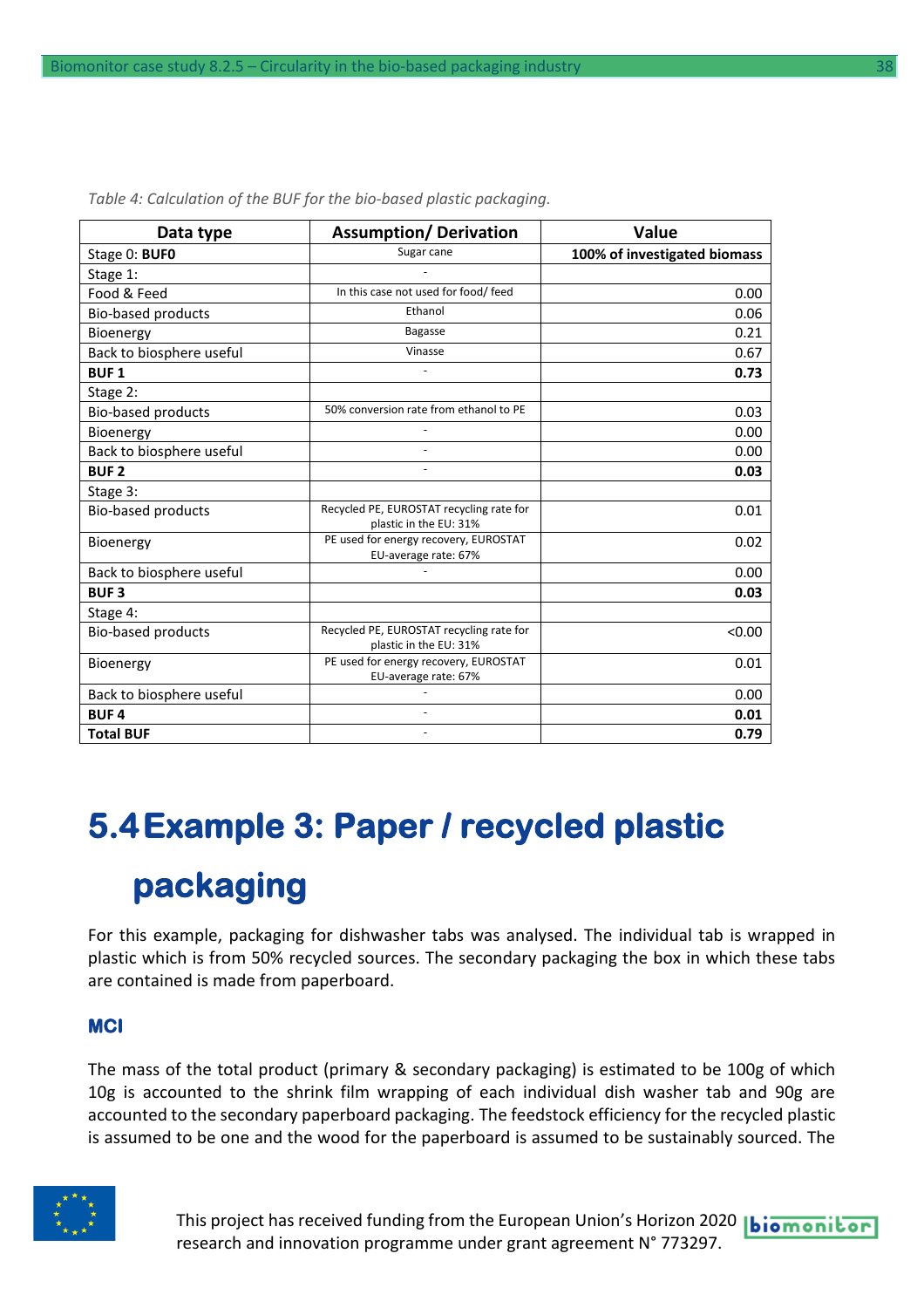collection efficiency is assumed to be one as it is already accounted for in the collection rate from EUROSTAT. The carbon content for paper is assumed to be 27% and for polyethylene 86%. The energy efficiency is estimated to be 40% which is the average efficiency of steam engine power plants.

| Data type                                               | <b>Assumption/ Derivation</b>                                 | <b>Value</b> |
|---------------------------------------------------------|---------------------------------------------------------------|--------------|
| Mass of the product (kg)                                |                                                               | 0.10         |
| Virgin Material (kg)                                    |                                                               | 0.01         |
| Recycled Feedstock (%)                                  | 50% of the plastic used for the primary<br>packaging          | 0.05         |
| Feedstock efficiency (%)                                | Assumption                                                    | 1.00         |
| Reused Feedstock (%)                                    |                                                               | 0.00         |
| Sustainable Feedstock (%)                               | Wood for paper is sustainably sourced                         | 0.90         |
| Collected for recycling (%)                             | EUROSTAT: paper & board: 84%, plastic:<br>41,5%               | 0.78         |
| Collection efficiency (%)                               | assumption                                                    | 1.00         |
| Collected for reuse (%)                                 |                                                               | 0.00         |
| Collected<br>uncontaminated<br><b>as</b><br>biomass (%) |                                                               | 0.00         |
| Collected for energy recovery (%)                       | Carbon content: Paper: 27%, PE: 86%<br>Energy efficiency: 40% | 0.02         |
| Lifetime (use cycles)                                   | Single use product                                            | 1.00         |
| Industry-average<br>Lifetime<br>(use<br>cycles)         | Single use product                                            | 1.00         |
| Waste from collecting for recycling<br>(kg)             |                                                               | 0.00         |
| Waste from recycling for feedstock<br>(kg)              | $\blacksquare$                                                | 0.00         |
| Total waste (kg)                                        |                                                               | 0.02         |
| Linear Flow Index                                       |                                                               | 0.13         |
| <b>Utility Factor</b>                                   |                                                               | 1.00         |
| a                                                       |                                                               | 0.90         |
| <b>MCI</b>                                              |                                                               | 0.89         |

*Table 5: Calculation of the MCI for the paper and plastic dishwasher tab packaging.*

#### **BUF**

As the only bio-based packaging material is in this case paperboard and paperboard is produced from wood just as the wooden pallet from example one, the same data source (material flow diagram for wood) can be used for this packaging type.<sup>41</sup> Which comes to a BUF value of 2.16. The following values are for a case in which all the available wood is used for paper production and bioenergy and there is no share used for wood production. This will show a further example resulting in another BUF value for comparison.

<sup>41</sup> Mantau, Udo. (2012). **Wood flows in Europe** (EU 27). Project Report, Commissioned by CEPI (Confederation of European Paper Industries) and CEI-Bois (European Confederation of Woodworking Industries).

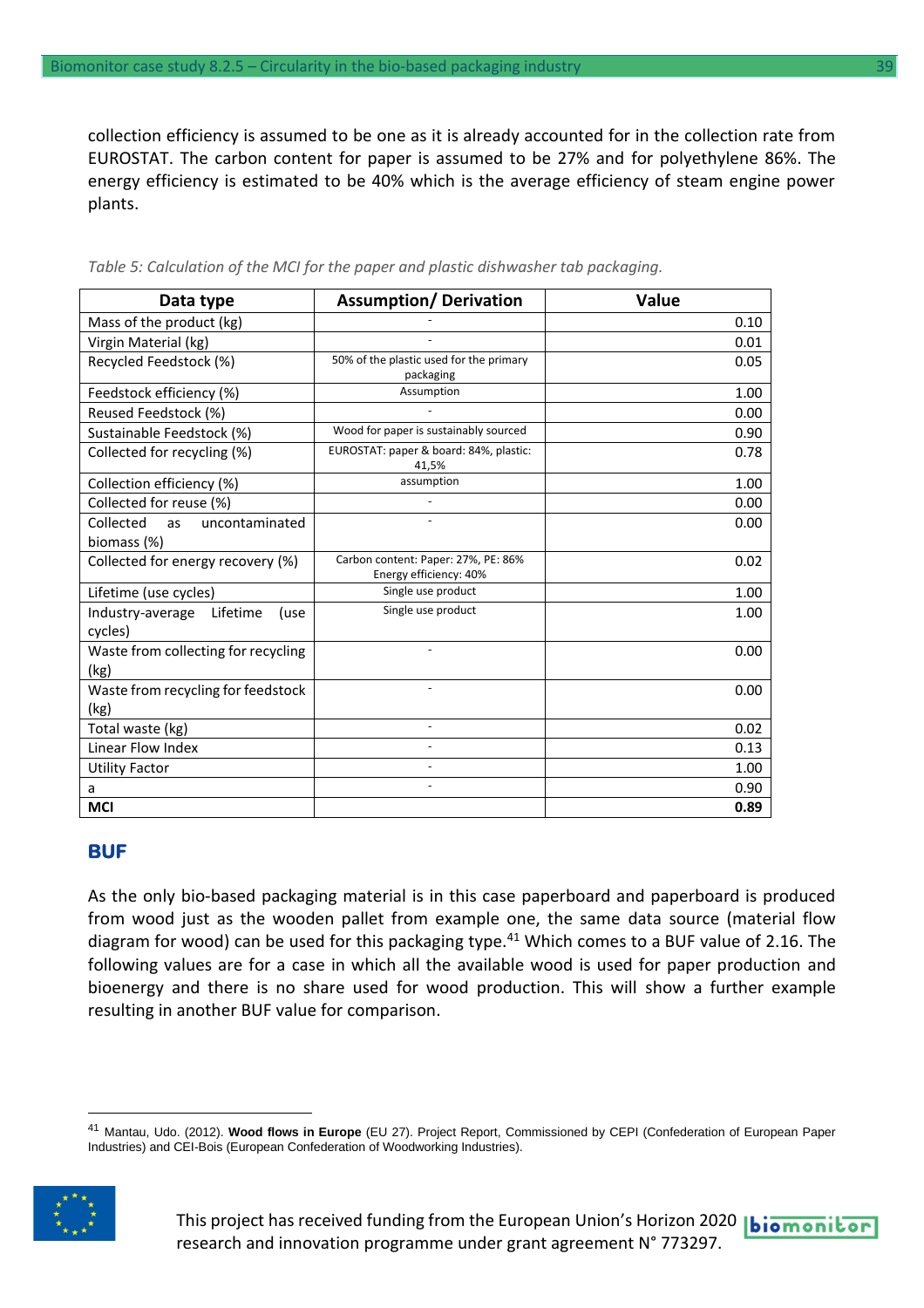| Data type                | <b>Assumption/Derivation</b> | <b>Value</b>                 |
|--------------------------|------------------------------|------------------------------|
| Stage 0: BUF             | wood                         | 100% of investigated biomass |
| Stage 1:                 |                              |                              |
| Food & Feed              | $\overline{\phantom{a}}$     | 0.00                         |
| Bio-based products       | Pulp                         | 0.64                         |
| Bioenergy                |                              | 0.36                         |
| Back to biosphere useful | $\overline{\phantom{a}}$     | 0.00                         |
| <b>BUF1</b>              |                              | 1.00                         |
| Stage 2:                 |                              |                              |
| Bio-based products       | Paper                        | 0.41                         |
| Bioenergy                |                              | 0.27                         |
| Back to biosphere useful | $\ddot{\phantom{1}}$         | 0.00                         |
| <b>BUF2</b>              |                              | 0.68                         |
| Stage 3:                 |                              |                              |
| Bio-based products       | Recycled Paper               | 0.28                         |
| Bioenergy                |                              | 0.00                         |
| Back to biosphere useful |                              | 0.00                         |
| <b>BUF3</b>              |                              | 0.28                         |
| Stage 4:                 |                              |                              |
| Bio-based products       | Recycled Paper               | 0.20                         |
| Bioenergy                |                              | 0.00                         |
| Back to biosphere useful |                              | 0.00                         |
| <b>BUF4</b>              |                              | 0.20                         |
| <b>Total BUF</b>         |                              | 2.16                         |

*Table 6: Calculation of the BUF for the paper & plastic (not considered here) packaging of dish washer tabs.*

### <span id="page-39-0"></span>**5.5Comparison & Scenario Analysis**

#### **MCI**

The values for the MCI in the different cases range from 0.63 (wood pallet) and 0.69 (bio-based plastic packaging for toilet paper) to 0.89 (plastic/paper dishwasher tab packaging) which are all moderate values as the MCI can take values from 0.1 to 1 with one accounting for a fully circular product. One would expect the wood pallet to be more sustainable because of its reuse over several cycles and the completely bio-based source (except the small amount of nails). However, this is not the case as this indicator does not monitor sustainability and does not favour bio-based content to other reused content. Also, the several cycles of use that increase the lifetime of the product are not brought in comparison to other products in the MCI but only to lifetimes of the same product (industry average lifetime of the same product). This makes it difficult to compare different products at least when considering their lifetimes. This problem could be solved when using industry average lifetimes of bigger product categories like in this case the packaging industry. Also, the slightly lower value of the wood pallet can be explained by the accurate calculation of the energy recovery which only considers the carbon content and only to a degree of actual efficiency. The average content was found to be 50 wt% and the efficiency 40%. This means that only 20% of the mass that is used for energy recovery is considered being used in a circular way. If the wood of the pallet would



This project has received funding from the European Union's Horizon 2020 | biomonitor research and innovation programme under grant agreement N° 773297.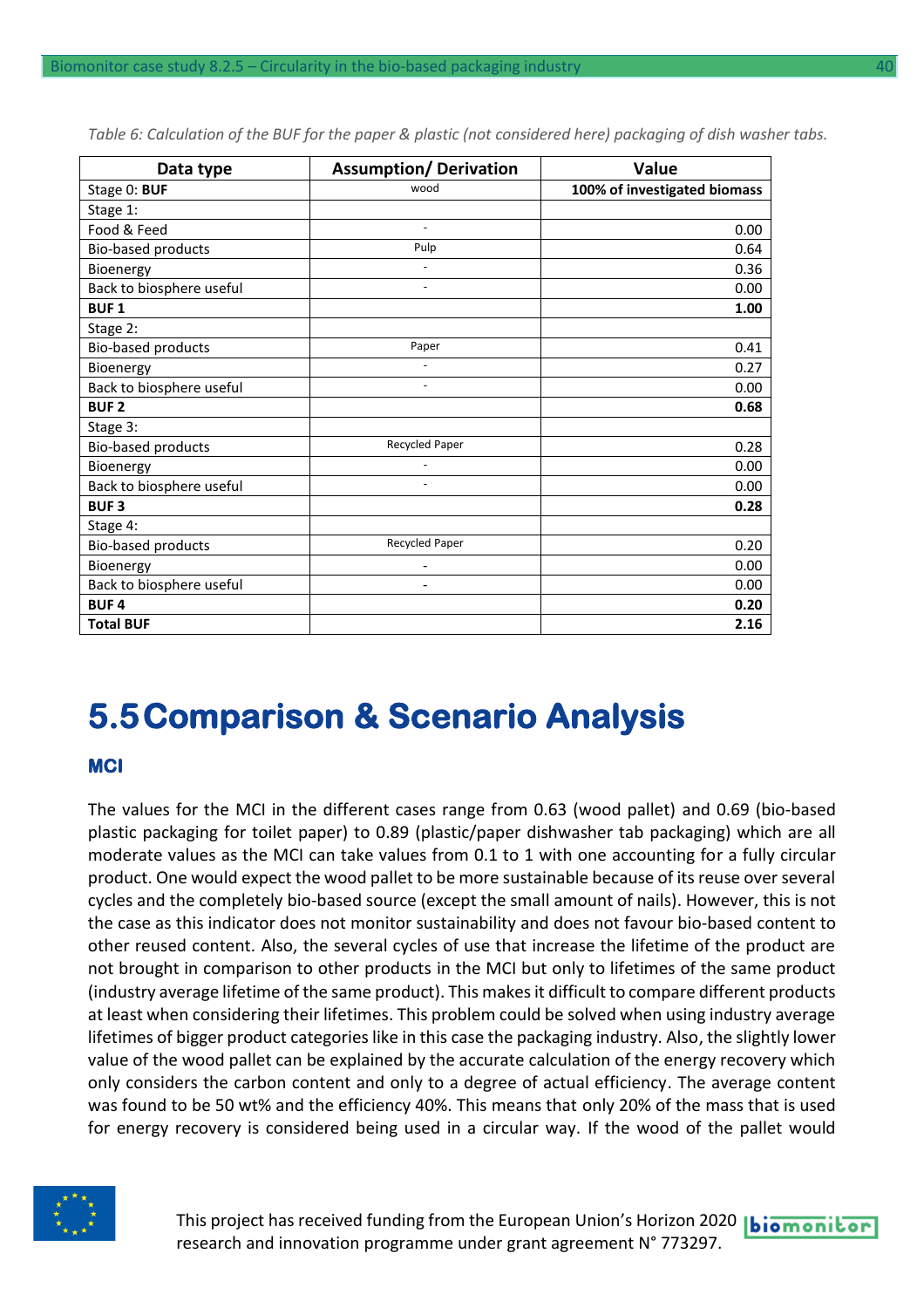instead be used for another product the MCI would be higher. This is shown in Figure 5 (extended use of the pallet in grey) where the pallet is reused as chipped wood in the agricultural sector.

All values would be lower if the feedstocks were not sustainably sourced which is assumed in this study but not always given for granted. This depends on the sustainability criteria. 42

Overall the MCI can be described as being a good indicator for quantifying the circular equilibrium of all materials on an economic level and, with the extension of the 2019 version, the circular carbon equilibrium on a biosphere level. The MCI is not useful when comparing different products with different lifetimes. It also has further drawbacks as certain values are very complicated to estimate or derive, such as the feedstock efficiency and some values are linked to several requirements that need to be checked for (e.g. sustainability requirements for sustainable feedstock or carbon content and energy efficiency for energy recovery).



*Figure 5: Results for the calculation of the MCI for the examples.*

#### **BUF**

The BUF takes values from 0.79 (bio-based plastic toilet paper packaging) to 2.15 (wood pallet) and 2.16 (plastic/ paper dishwasher tab packaging). As the BUF only considers the bio-based material share the two streams wood biomass (for pallets and the paperboard for the secondary packaging of the dishwasher tabs) and sugar cane are considered in these examples. For the wood pallet

<sup>42</sup> Ellen MacArthur Foundation, ANSYS Granta (2019) **Circularity Indicators: An Approach to Measuring Circularity: Methodology**

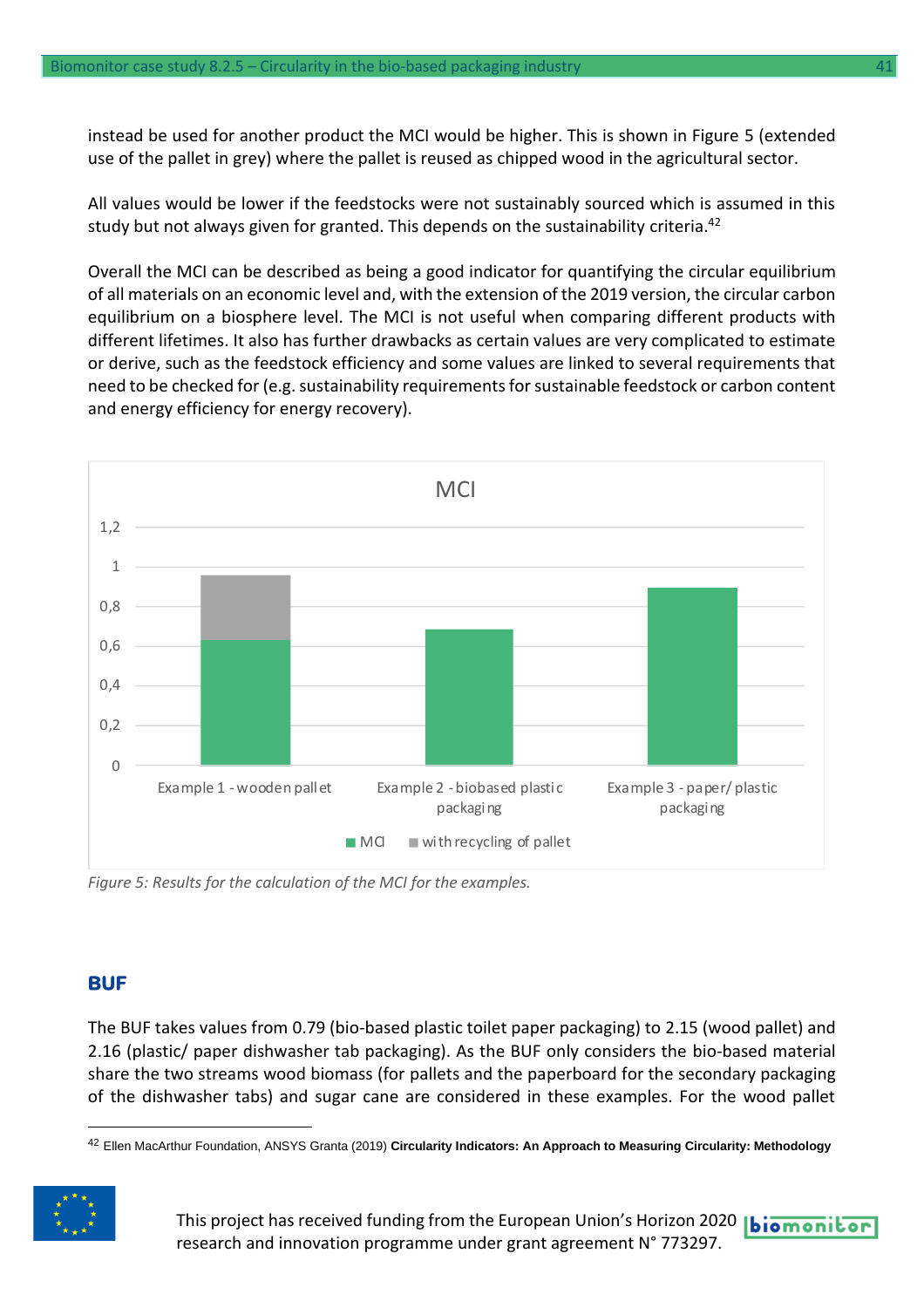information on the material streams for wood were taken from a publicly available material flow diagram for wood in the EU. The same source was used for the calculation of the BUF in the case of the paperboard packaging for the dishwasher tabs but with the assumption that the wood is sourced solely for bioenergy use and pulp production. The information on the material flow of sugar cane was taken from a publicly available education website. What was striking when calculating the BUF was the large amount of information needed for bio-based supply chains which was already described in the chapter data availability. In the case of wood as a feedstock this was possible thanks to the material flow diagram. In the case of the bio-based PE this was more complicated and the end uses for different by-products had to be guessed.

The results show two important implications. Even though in the case of wood pallets the wood is first used as wooden product and then used for paper production which would make one think that this value would be higher when compared to the material flow considered for paper production which does not consider wood being used for wooden products but only for bioenergy or the pulp production. This is however not the case because on the one hand the material flow diagram suggests that a lot of wooden products are left for carbon sequestration at their end of life instead of being used for the production of paper or burned for energy recovery. And, on the other hand does the BUF not account for the lifetime of the products which is much higher for the wooden products compared to the paper products. This was also the case with the MCI which did consider the lifetime of the products but only compared it to the industry average of the same product class. This problem is faced by both indicators.

The value of a specific product is strongly dependent from the utilization of the biomass it is produced from but less so from the circularity of the specific product. This is already shown by the name of the indicators but should be reconsidered at this point as this is a study analysing the circularity of different packaging products. Even though the bio-based plastic is a drop-in solution which can be handled in the traditional mechanical recycling systems it does not come close to the wood-based products because the sugar cane biomass can only be used over and over again to a small amount. In the scenario analysis another use for the bagasse and the produced  $CO<sub>2</sub>$  is considered which increases the BUF value and thereby shows that more efficiency of the use of the biomass results in higher BUF values. This is definitely an interesting incentive for the industry (to increase the utility of the biomass) but reduces the overall significance of the indicator regarding the monitoring of the circularity of specific products.

Overall the BUF can be described as being especially helpful for considering and incentivizing the useful consumption of all parts of the biomass used for a product which is for what it was developed. By this it not only considers one single cycle of a material but its uses over and over which helps especially when considering valuable resources being used for the growing or sourcing of specific materials because it offers an extended calculation of the circularity by the principle "keep materials in use". It also accounts for the number of applications from a single feedstock respecting waste production in the sourcing and processing of specific materials. On the other hand, it does not account for the time of use/ lifetime which makes the comparison of products with different lifetimes complicated. It also only accounts for the bio-based part of materials not considering the circularity of other materials used in the product. One last drawback is the high amount of information needed as the calculation starts with the sourcing from the raw material and considers



This project has received funding from the European Union's Horizon 2020 | biomonitor research and innovation programme under grant agreement N° 773297.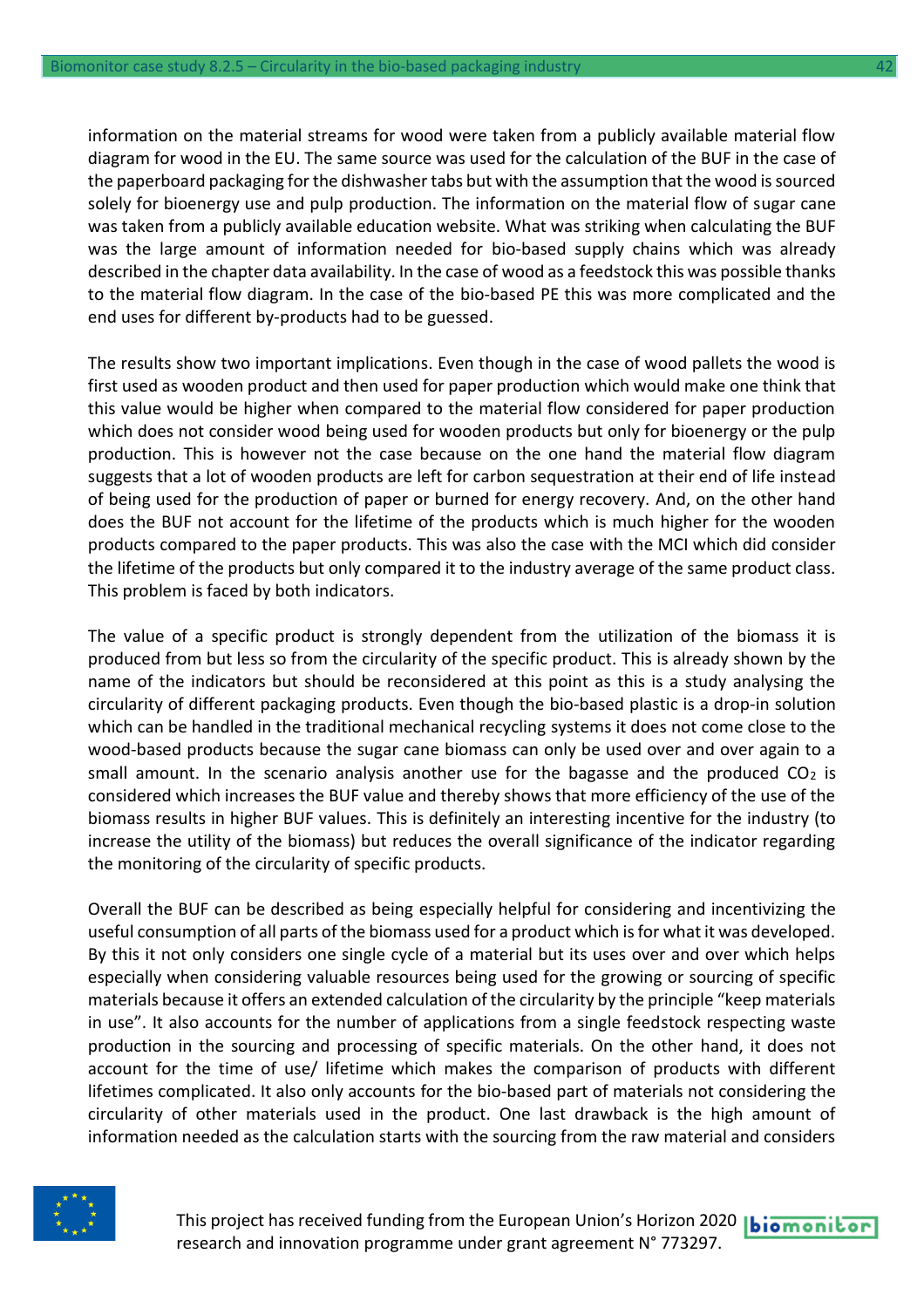all products used from this feedstock. This is necessary to give a wholesome picture of the usefulness and a more wholesome picture on the complete circularity which might be desired for certain decision-makers, especially in the case of efficient land-use for bio-based materials but could be too complicated for companies when wanting to compare two products regarding their circularity.



*Figure 6: Results for the calculation of the BUF for the examples.*

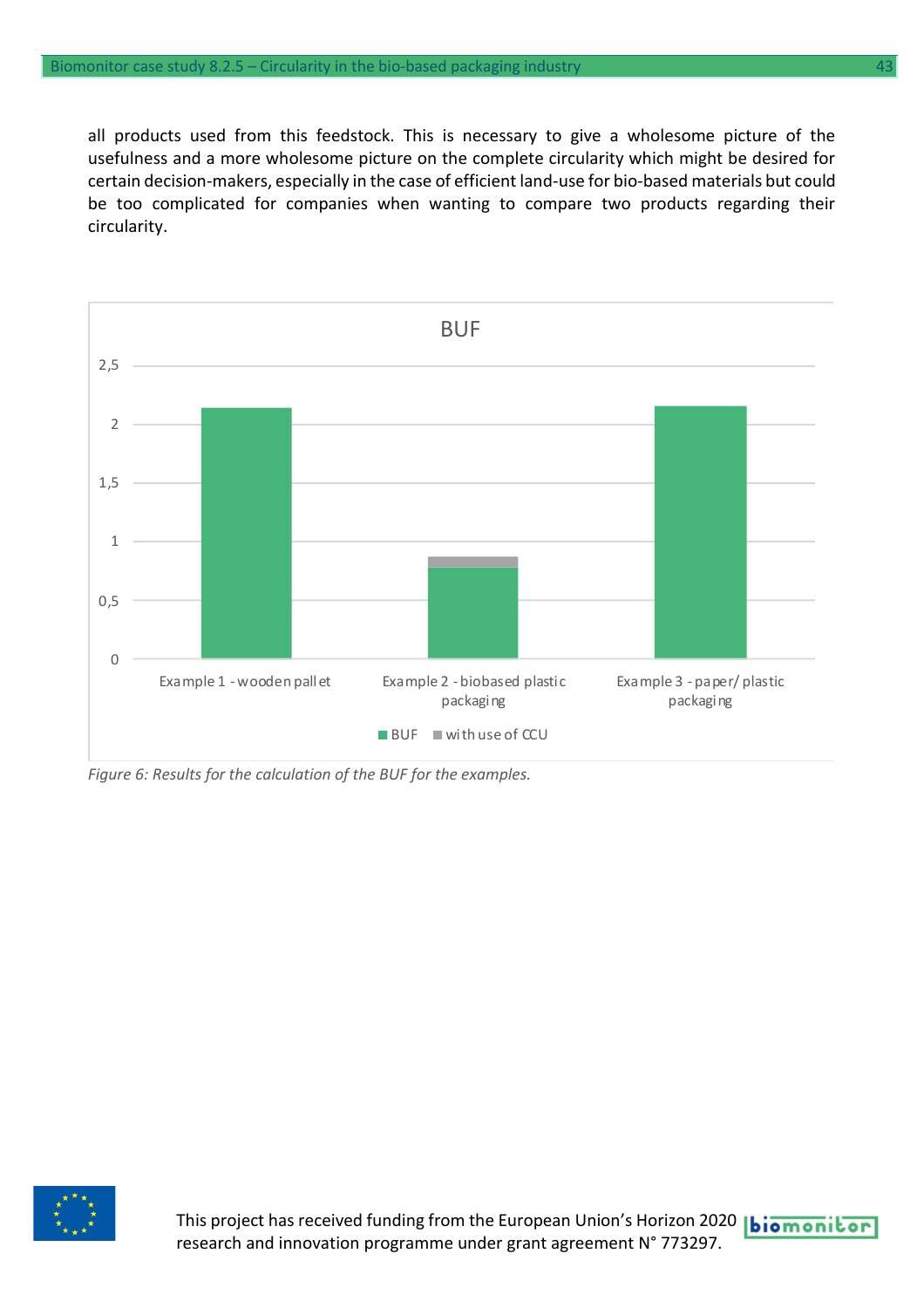## <span id="page-43-0"></span>**6 Conclusion**

This study aimed at giving an overview on investigating a monitoring of the bio-based packaging industry in the EU. The relevant materials were described in chapter two. These are wood, bio-based plastic, paper & board, bio-based composites as well as bio-based glues and inks. While wood and paper packaging materials are almost exclusively produced from one raw material bio-based plastic and composites can be made of different bio-based feedstocks and in different compositions and types. This opens up many possibilities for the use of bio-based feedstocks in many industries including the packaging industry. However, the different compositions and types of material can be limiting for the sorting and recycling process at the end of life.

The end of life treatment of the different materials is considered in chapter three. Here, it is stated that a lot of packaging is not regularly reused (with exceptions being wooden industrial packaging like pallets, boxes and crates and the bio-based PET PlantBottles<sup>TM</sup>). Most bio-based materials are however being recycled with EU average recycling rates ranging from 35% (wood) and 42% (plastic) to 85% (paper & board). Please note that this value is only true for the amount of collected materials. Recycled plastic is commonly downcycled, at least in a quality sense, and the recyclate used for lower quality products in the next cycle. Wood is in most cases recycled to be reused as sawnwood for the wood industry, in the form of chipped wood for the agricultural industry and as raw material for the production of paper. Paper & board is collected separately and recycled to be used again as recycled paper. All packaging products that are collected but cannot be recycled or reused are burned for energy recovery.

In chapter four the circularity of the bio-based packaging industry was analysed on a quantitative level using two circularity indicators, the Biomass Utilization Factor and the Material Circularity Indicator. Both indicators describe the circularity of materials used in (packaging) products. The BUF concentrates on the bio-based materials while the MCI also considers other materials. The BUF regards the different applications of biomass starting at the sourcing of the material. It thereby considers the entire supply chain of the relevant product and all the co-products. This helps analysing the utilization of bio-based materials in order to prevent wasteful use. It is especially useful for cases of scarce land availability and the use of precious raw materials. However, as it indicates the utilization of the biomass for all products sourced from this bio-based material a lot of information on the supply chains for each product is necessary. Here, the collection of the necessary data appears to be a larger issue. Within this case study, two approaches were conducted. The first approach via personal interviews yielded rather disappointing results with only a low willingness of companies to support such a (sensitive) data collection. The other approach, focussing on statistics and available literature resources, yielded better results, but still has to work with assumptions to cover data gaps. We assume that in many cases the required information can only be accessed by direct contact to the value chain actors. In order to be used in a generalised way for the Biomonitor project and in the perspective of a modeling for the bioeconomy, improvements in the formal collection of such information would go a long way. The examples showed that, if the needed information is available, useful results for comparing the circularity of different products and their bio-based raw materials can be achieved.



This project has received funding from the European Union's Horizon 2020 | biomonitor research and innovation programme under grant agreement N° 773297.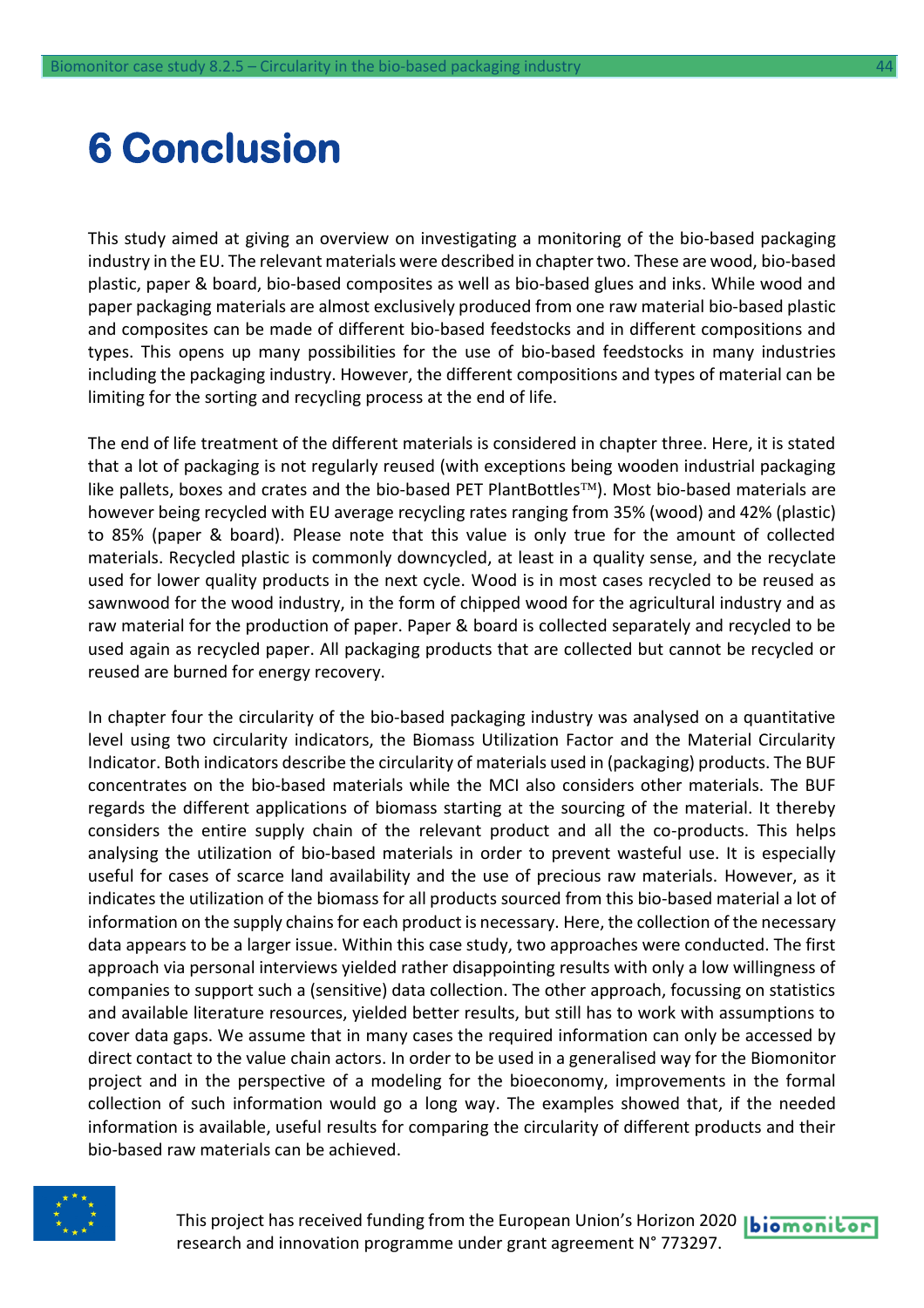The MCI does not focus on specific (bio-based) material but instead considers all used materials in a product when indicating its circular use. This indicator focuses on the linear versus circular use of materials and, in the updated 2019 version, also on the overall influence on the carbon equilibrium in the biosphere. This means that it measures the linear flow of materials (from virgin feedstock to landfilling), the lower the linear flow the higher the circular flow of these materials (reuse, recycling). It also considers (under certain conditions) sustainably sourced virgin material, energy recovery and the uncontaminated composting as circular material flow as this does not change the carbon equilibrium in the biosphere. It also considers the lifetime of a product compared to the industry average of this product class when calculating the MCI. Most problematic concerning the data acquisition is the access to product-specific information on lifetime and information making statements on the requirements for the "expanded circularity". In the case of lifetime user experience might help making assumptions. In the case of sustainability requirements, it might help to look out for sustainability certificates in regards to the sourced materials and for toxic or environmentally harmful materials or additives in regards to the ability of carbon neutral end-of-life treatments. The examples showed that the MCI focusses strictly on the circularity of the materials (or carbon in case of the extension) used in a product and does not consider further sustainability values. The comparability of different products is also limited by the narrow calculation of the lifetime which results in a "product class"-specific value. The big impact of increased circularity on the overall MCI value was showed when the wooden pallet was not considered being burned for energy recovery at its end of life but being recycled for use as chipped wood mulch in the agricultural sector. This increased the resulting MCI from a value of 0.63 by 52% to 0.96.

In conclusion, it can be stated that both indicators qualify for their use in the Biomonitor project as they account for the circularity of materials which preserves the environment by reducing environmentally harmful sourcing and reducing land use. Both outcomes can be seen as necessary objectives when transitioning to a bio-based economy. To monitor the circularity the relevant data inputs for the indicators need to be available on a regular basis for different regions and different applications. This goal can only be accomplished with the collaborative support from the agricultural and biomass processing sector and other material intensive industries in the EU member states, in order to fill data gaps. Some recommendations for developing a broad database are given in the following chapter.

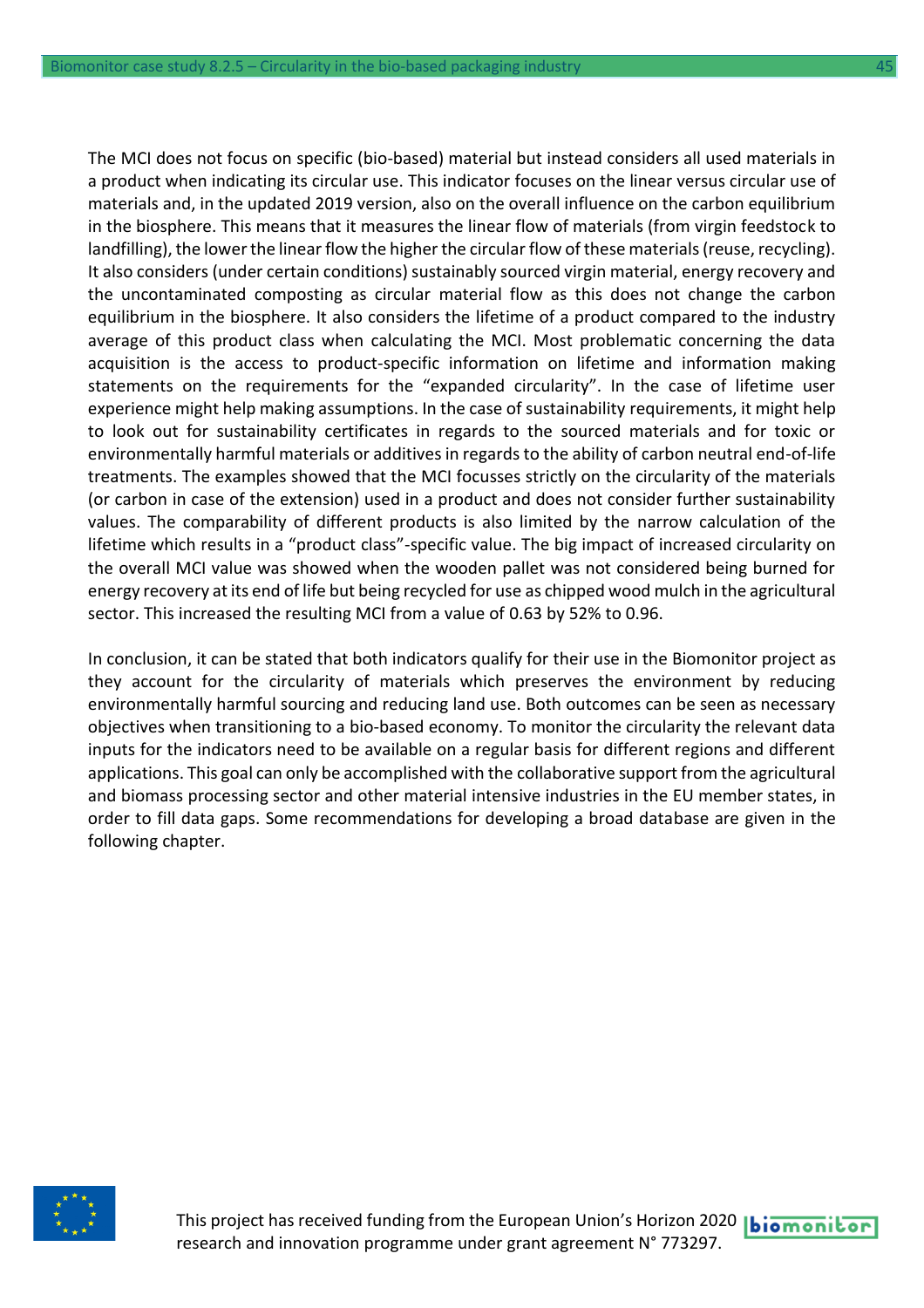## <span id="page-45-0"></span>**7 Outlook & Limitations**

This chapter shows different possibilities for further developments in the area of circularity and its measurement. It thereby first addresses the limits of data availability which can be seen as source of the communication problem in the supply chain of reused and recycled products. In a next step the limits of the indicators and their ability to monitor the circularity are described and possibilities for improvement given.

#### **Data availability & communication**

Data availability and communication can be seen as the major problems when measuring and improving the circularity of (bio-based packaging) products. The lack of communication reaches from the sourcing of (bio-based) materials to the consumer and the recycling companies. This has several reasons like a fear of competition because the material might be considered to have lower quality. Also, the consumer knowledge on sustainability and circularity is scarce, which is why the demand for environmentally-friendly products is low. This lack of communication and cooperation is especially problematic between manufacturers, sorting centres and recyclers because it makes it difficult to keep up with sorting and recycling activities for new materials. Also, when communication and cooperation among manufacturers from different sectors is lacking opportunities on standardising the composition of materials in order to improve sorting and recyclability are missed out on and the use of recyclates decreases. In the bigger picture the lack of communication restricts the efficient allocation of resources. Manufacturers are not informed about availability and applicability of recyclates for their products which drives the sourcing of virgin materials. Consumers are not informed about sustainability of the products and their influence on the environment, which does not incentivize sustainable consumption. Recyclers are not informed on material composition of the products in use, which makes it difficult to predict recyclate streams in order to sell these to manufacturers at an adequate price.

This communication problem can also be described as a problem of data availability. Where the supply chain participants are not willing to communicate there is no available data. However, this lack of data could be removed by implementing an interactive databank which tracks, calculates and predicts material streams based on the sourcing and manufacturing of products. By making the data anonymous the information cannot be linked to a specific company and generate bad publicity for the company or their products. This would improve the competition by incentivizing manufacturers to adapt their production processes to reuse and recyclate streams as these might be cheaper than sourcing virgin material. This would also help develop improved collection and recycling schemes for better circularity as the collectors and recyclers can foresee upcoming waste streams and prepare their technological equipment and infrastructure. This would reduce collection and recycling costs as these activities could only be carried out when necessary thereby reducing labor, energy and overall operating costs. It would drive the material industry towards a new, more automated and demand-driven industry with less overproduction and waste streams and ideally more circular use.



This project has received funding from the European Union's Horizon 2020 **biomonitor** research and innovation programme under grant agreement N° 773297.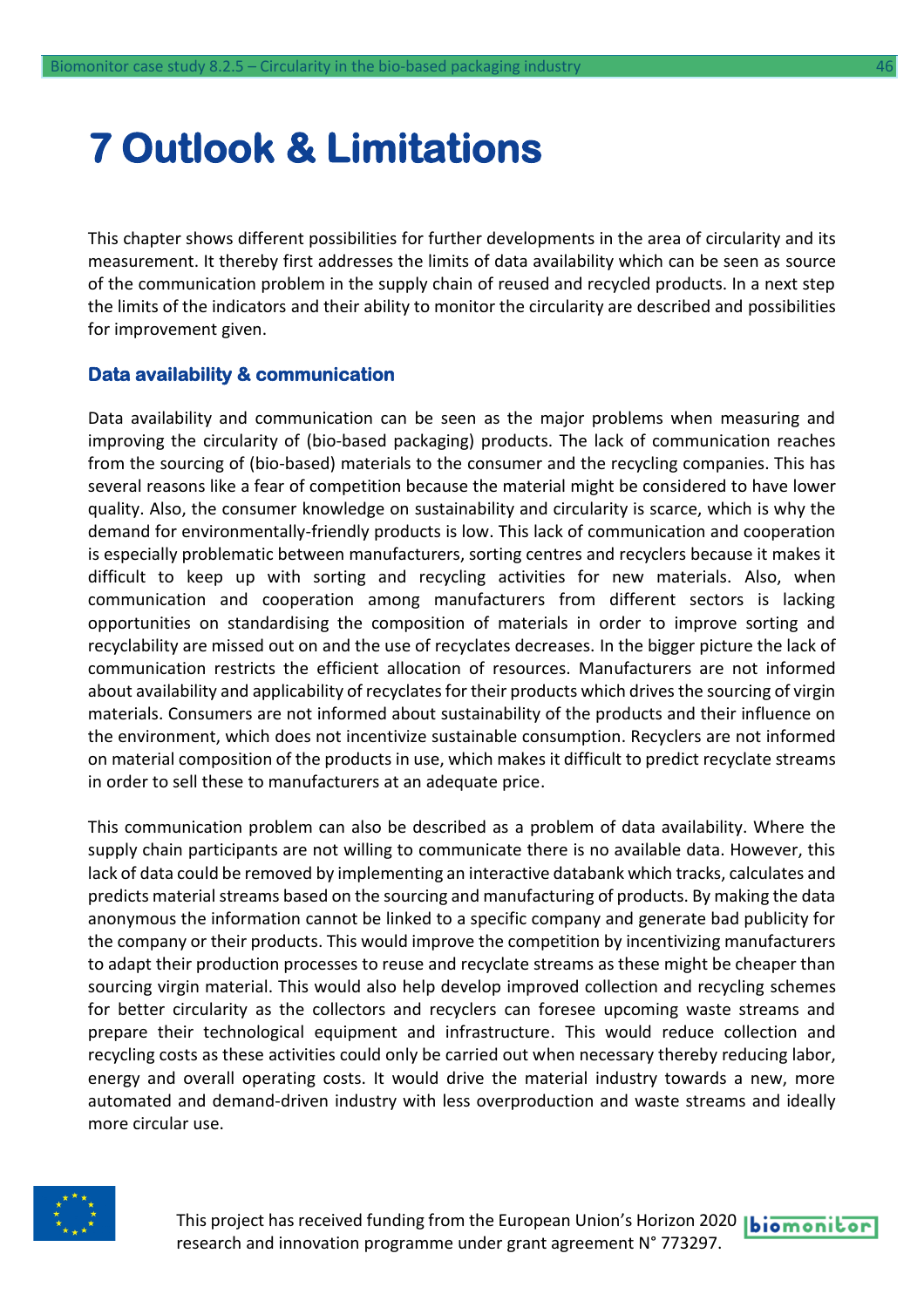Further possibilities to track materials and improve recycling are in development. As for example the technology currently developed from BASF and Security Matters which uses a unique and unalterable chemical-based barcode that withstand manufacturing and mechanical recycling processes without altering the appearance or performance of the object. This barcode can capture a wide variety of information in order to improve collecting, sorting and recycling.<sup>43</sup>

#### **Indicators**

Although the indicators qualify for the monitoring of circularity they have several drawbacks that should be considered. First of all it must be stated that these indicators focus on the circularity of (bio-based) materials and do not account for other sustainability measurements like CO2 production, water use, energy use or material scarcity. These additional measurements might in case of the MCI be added to the calculation in several ways which are described in the MCI Paper. When regarding sustainability issues these indicators can offer a glimpse on one aspect of sustainability but cannot be considered sufficient for the overall assessment. It is therefore advised to additionally regard further instruments like LCAs to evaluate the sustainability of certain materials and products.

Another aspect which is limiting in both cases is the amount of required data. Even if such databanks as described before additional data would be required for some specific cases. In regards of the MCI this is especially true when considering the updated 2019 version which needs data on the sustainability of material sourcing, carbon content, toxic and environmentally harmful ingredients and efficiency of energy recovery. Some helpful information might be obtained from certificates for materials and products, such as certificates for sustainably sourced wood (e.g. FSC or PEFC).

One last disadvantage of these indicators is that closed loops, although preferable from a circular view are not favoured by the indicators. Closed loops reduce (environmental and monetary) costs by reducing transport and waste from overproduction or lack of demand for a specific recyclate.

These limits can be seen as small obstacles on a path to the implementation of a circularity monitoring system which can easily be overcome by additional advancements. In many cases, as was seen by the examples, the MCI and BUF can be seen as helpful tools for indicating the circularity of materials and products.

#### **Indicators**

Future policy might be an important factor for the bioeconomy as a whole and for bio-based materials in the packaging sector in particular. With the European Green Deal, the European Union has presented a plan to make the economy of the EU sustainable. In the light of the Green Deal, the Circular Economy Action Plan was also updated and includes the packaging sector as one of its key value chains. Finally, plastics is another key value chain and in light of the EU plastics strategy, the so-called Single-Use Plastics Directive might be a driver in favour of bio-based packaging materials, as "natural polymers" are exempt from the restriction imposed on certain products by the directive.

<sup>&</sup>lt;sup>43</sup> BASF Partners to Accelerate Circular Plastics, by Axel Barrett, 4/20/20 [https://bioplasticsnews.com/2020/04/20/basf-partners-security](https://bioplasticsnews.com/2020/04/20/basf-partners-security-matters-accelerate-circular-plastics/)[matters-accelerate-circular-plastics/](https://bioplasticsnews.com/2020/04/20/basf-partners-security-matters-accelerate-circular-plastics/) (accessed: 03/04/21)